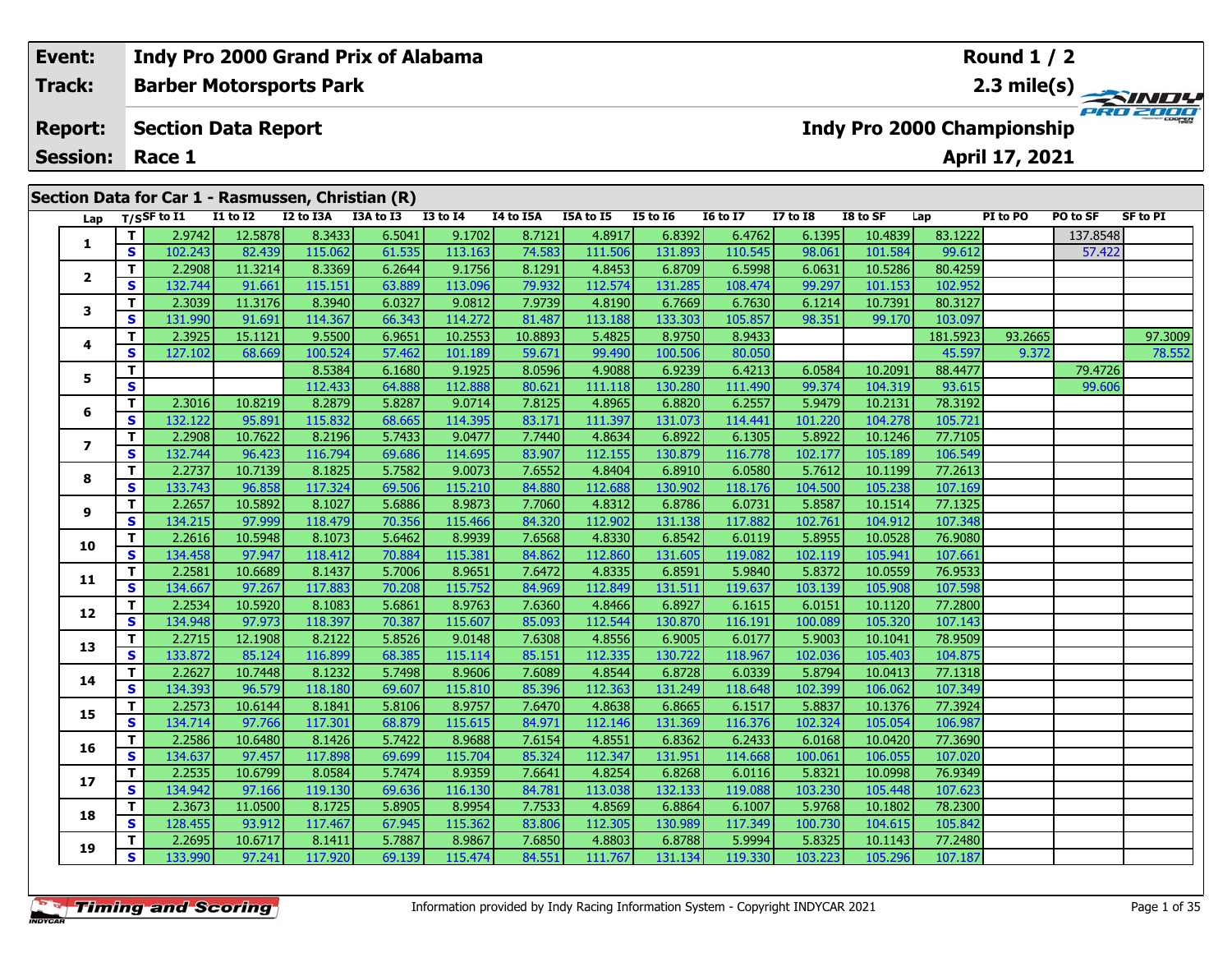| Event:<br>Track:                  |    |                | <b>Indy Pro 2000 Grand Prix of Alabama</b><br><b>Barber Motorsports Park</b> |           |           |                 |           |           |                 |                 |                 |                                   |         | Round $1/2$    |          |             |
|-----------------------------------|----|----------------|------------------------------------------------------------------------------|-----------|-----------|-----------------|-----------|-----------|-----------------|-----------------|-----------------|-----------------------------------|---------|----------------|----------|-------------|
| <b>Report:</b><br><b>Session:</b> |    | Race 1         | <b>Section Data Report</b>                                                   |           |           |                 |           |           |                 |                 |                 | <b>Indy Pro 2000 Championship</b> |         | April 17, 2021 |          | 2.3 mile(s) |
| Lap                               |    | $T/S$ SF to I1 | Section Data for Car 1 - Rasmussen, Christian (R)<br><b>I1 to I2</b>         | I2 to I3A | I3A to I3 | <b>I3 to I4</b> | I4 to I5A | I5A to I5 | <b>I5 to 16</b> | <b>16 to 17</b> | <b>I7 to I8</b> | I8 to SF                          | Lap     | PI to PO       | PO to SF | SF to PI    |
|                                   |    | 2.2690         | 10.6719                                                                      | 8.0851    | 5.7608    | 8.9846          | 7.6317    | 4.8433    | 6.8652          | 5.9892          | 5.8346          | 10.0822                           | 77.0176 |                |          |             |
| 20                                | S. | 134.020        | 97.239                                                                       | 118,737   | 69.474    | 115.501         | 85.141    | 112.620   | 131.394         | 119.533         | 103.185         | 105.632                           | 107.508 |                |          |             |
| 21                                |    | 2.2858         | 10.7194                                                                      | 8.0990    | 5.7142    | 9.0077          | 7.6327    | 4.8210    | 6.8233          | 5.9514          | 5.8559          | 10.0702                           | 76.9806 |                |          |             |
|                                   |    | 133.035        | 96.808                                                                       | 118.533   | 70.041    | 115.204         | 85.130    | 113.141   | 132.201         | 120.293         | 102.810         | 105.758                           | 107.560 |                |          |             |

**<sup>T</sup>** 2.2602 10.5825 8.1087 5.7295 8.9793 7.5790 4.8381 6.8487 5.9960 5.7911 10.1107 76.8238 **<sup>S</sup>** 134.542 98.061 118.391 69.854 115.569 85.733 112.741 131.710 119.398 103.960 105.334 107.779

**<sup>T</sup>** 2.2649 10.6016 8.1315 5.6894 8.9673 7.6612 4.8314 6.8692 6.0101 5.9075 10.1002 77.0343 **<sup>S</sup>** 134.262 97.884 118.059 70.346 115.723 84.813 112.898 131.317 119.118 101.912 105.443 107.485

**<sup>T</sup>** 2.2548 10.5661 8.1138 5.9545 9.1160 8.1419 4.8255 6.8565 6.0907 5.8506 10.0435 77.8139 **<sup>S</sup>** 134.864 98.213 118.317 67.214 113.836 79.806 113.036 131.561 117.541 102.903 106.039 106.408

**22**

**23**

**24**

**25**

**<sup>T</sup>** 2.4276 12.1127 9.8784 6.2383 11.3228 **<sup>S</sup>** 125.264 85.673 97.182 64.156 91.649

107.560<br>76.8238

107.779

107.48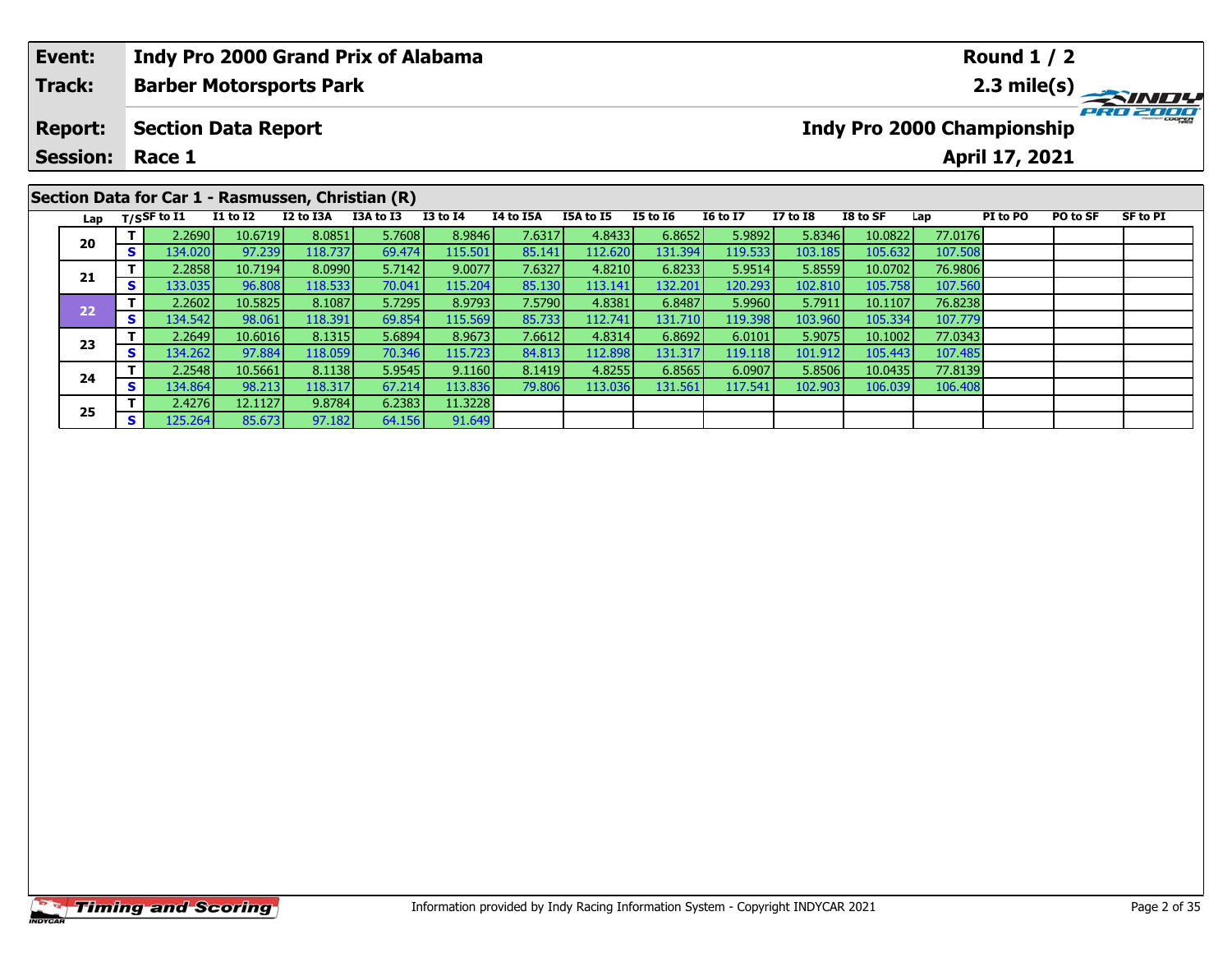#### **Indy Pro 2000 Grand Prix of Alabama Event:Round 1 / 2Barber Motorsports Park Track:2.3 mile(s)** PRO ZOOO **Report: Section Data Report Indy Pro 2000 Championship April 17, 2021 Session: Race 1Section Data for Car 11 - Yeany, Hunter (R) Lap T/SSF to I1 I1 to I2 I2 to I3A I3A to I3 I3 to I4 I4 to I5A I5A to I5 I5 to I6 I6 to I7 I7 to I8 I8 to SF Lap PO to SF <sup>T</sup>** 2.8980 12.8683 8.3678 6.6006 9.7202 9.7694 4.9506 7.6722 7.4609 6.1676 10.5475 87.0231 124.6695 **<sup>S</sup>** 104.931 80.642 114.725 60.635 106.760 66.511 110.179 117.573 95.955 97.614 100.972 95.147 63.495**1 <sup>T</sup>** 2.2949 11.1061 8.2118 6.0092 9.1429 7.8806 4.8526 6.8126 6.6066 6.0149 10.6248 79.5570 **<sup>S</sup>** 132.507 93.438 116.905 66.602 113.501 82.452 112.405 132.408 108.363 100.092 100.237 104.076**2**

# **3 <sup>T</sup>** 2.2756 11.1609 8.1973 5.9493 9.1027 7.8355 4.8290 6.7784 6.5604 6.0563 10.3240 79.0694 **<sup>S</sup>** 133.631 92.979 117.112 67.273 114.002 82.927 112.954 133.076 109.126 99.408 103.158 104.718**4 <sup>T</sup>** 2.2425 11.7900 8.1568 6.2116 9.1185 8.5481 4.8736 6.8163 6.4762 6.2265 10.5145 80.9746 **<sup>S</sup>** 135.604 88.018 117.693 64.432 113.805 76.014 111.920 132.337 110.545 96.691 101.289 102.254**5 <sup>T</sup>** 2.2590 11.1233 8.2007 5.9937 9.1282 7.7539 4.8648 6.8078 6.3601 5.9881 10.5498 79.0294 **<sup>S</sup>** 134.613 93.293 117.063 66.775 113.684 83.799 112.123 132.502 112.563 100.540 100.950 104.771**6 <sup>T</sup>** 2.2706 11.1392 8.2203 5.9408 9.0916 7.7327 4.8533 6.8276 6.3515 6.0489 10.2598 78.7363 **<sup>S</sup>** 133.925 93.160 116.784 67.369 114.141 84.029 112.388 132.118 112.715 99.530 103.803 105.161**7 <sup>T</sup>** 2.2675 11.0354 8.2646 5.9904 9.0710 7.7146 4.8578 6.7846 6.3066 6.0467 10.3067 78.6459 **<sup>S</sup>** 134.108 94.036 116.158 66.811 114.401 84.226 112.284 132.955 113.517 99.566 103.331 105.282**8 <sup>T</sup>** 2.2672 11.0160 8.1031 5.8890 9.0507 7.7681 4.8619 6.7882 6.3350 6.0670 10.3635 78.5097 **<sup>S</sup>** 134.126 94.202 118.473 67.962 114.657 83.646 112.190 132.884 113.009 99.233 102.765 105.465105.465 **9 <sup>T</sup>** 2.2567 11.0262 8.1778 5.8602 9.0569 7.7364 4.8427 6.8238 6.4187 6.0036 10.4200 78.6230 **<sup>S</sup>** 134.750 94.115 117.391 68.296 114.579 83.989 112.634 132.191 111.535 100.281 102.207 105.313**10 <sup>T</sup>** 2.2657 10.9855 8.1780 5.8744 9.0314 7.7796 4.8324 6.8288 6.2395 6.0784 10.4181 78.5118 **<sup>S</sup>** 134.215 94.463 117.388 68.131 114.902 83.523 112.874 132.094 114.738 99.047 102.226 105.462**11 <sup>T</sup>** 2.2586 10.9332 8.0984 5.9187 9.0420 7.8007 4.8394 6.8083 6.2719 5.9878 10.4033 78.3623 **<sup>S</sup>** 134.637 94.915 118.542 67.621 114.767 83.297 112.711 132.492 114.145 100.545 102.371 105.663**12 <sup>T</sup>** 2.2567 11.0774 8.1580 5.9216 9.0125 7.7624 4.8292 6.8020 6.2918 5.9717 10.3781 78.4614 **<sup>S</sup>** 134.750 93.680 117.676 67.588 115.143 83.708 112.949 132.615 113.784 100.816 102.620 105.530105.530 **13 <sup>T</sup>** 2.2576 10.9530 8.1597 5.8356 9.0141 7.7231 4.8162 6.7952 6.3095 5.9658 10.3826 78.2124 **<sup>S</sup>** 134.697 94.744 117.651 68.584 115.123 84.134 113.254 132.747 113.465 100.916 102.575 105.866**14 <sup>T</sup>** 2.2637 11.0471 8.1881 5.9632 9.0397 7.7366 4.8473 6.8422 6.2951 6.0198 10.5909 78.8337 **<sup>S</sup>** 134.334 93.937 117.243 67.116 114.797 83.987 112.527 131.836 113.725 100.011 100.558 105.031105.031 **15 <sup>T</sup>** 2.3278 11.4514 8.2799 6.1011 9.0727 7.9334 4.8502 6.8592 6.3050 6.3816 10.5899 80.1522 **<sup>S</sup>** 130.634 90.620 115.943 65.599 114.379 81.903 112.460 131.509 113.546 94.341 100.568 103.303**16 <sup>T</sup>** 2.2765 11.0668 8.2522 5.9252 9.0187 7.7239 4.8965 7.0406 6.4435 5.9904 10.2993 78.9336 **<sup>S</sup>** 133.578 93.769 116.333 67.547 115.064 84.125 111.397 128.121 111.106 100.502 103.405 104.898**17 <sup>T</sup>** 2.2816 10.9345 8.2857 5.8631 9.0691 7.8315 4.8993 6.9087 6.4121 6.0250 10.4951 79.0057 **<sup>S</sup>** 133.280 94.904 115.862 68.262 114.425 82.969 111.333 130.567 111.650 99.925 101.476 104.803**18 <sup>T</sup>** 2.2904 11.0850 8.2514 5.9004 9.0380 7.6454 4.8645 6.8872 6.3596 6.1835 10.4078 78.9132 **<sup>S</sup>** 132.768 93.615 116.344 67.831 114.818 84.989 112.130 130.974 112.571 97.363 102.327 104.925**19<sup>T</sup>** 2.2804 10.9352 8.2025 5.8221 9.0648 7.6920 4.8909 6.9087 6.2662 5.9640 10.2469 78.2737 **<sup>S</sup>** 133.350 94.898 117.037 68.743 114.479 84.474 111.524 130.567 114.249 100.947 103.934 105.783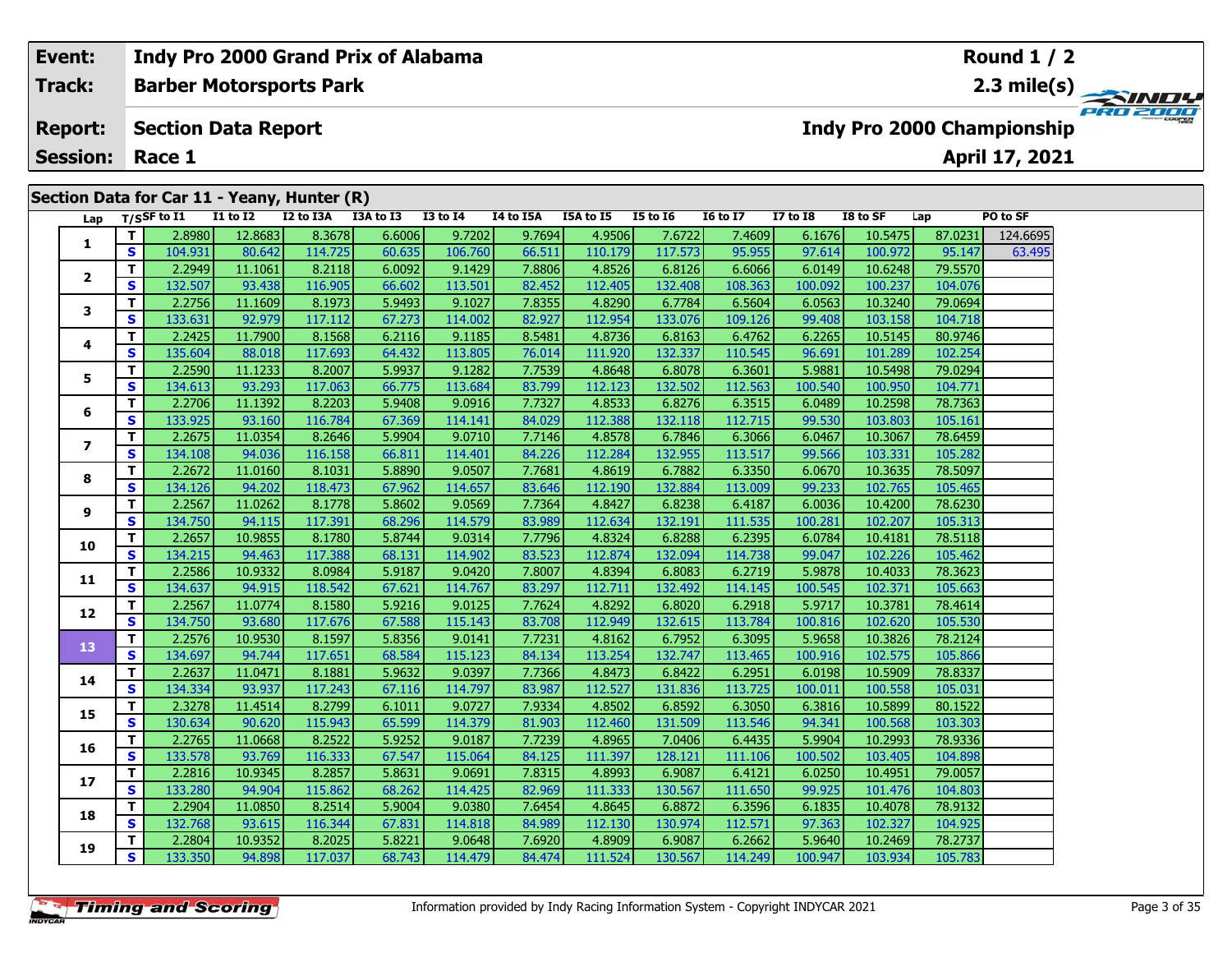| Event:          |    |                                |                            | <b>Indy Pro 2000 Grand Prix of Alabama</b>  |           |                 |           |           |          |                 |                 |          |         | <b>Round 1 / 2</b>         |             |
|-----------------|----|--------------------------------|----------------------------|---------------------------------------------|-----------|-----------------|-----------|-----------|----------|-----------------|-----------------|----------|---------|----------------------------|-------------|
| <b>Track:</b>   |    |                                |                            | <b>Barber Motorsports Park</b>              |           |                 |           |           |          |                 |                 |          |         |                            | 2.3 mile(s) |
| <b>Report:</b>  |    |                                | <b>Section Data Report</b> |                                             |           |                 |           |           |          |                 |                 |          |         | Indy Pro 2000 Championship |             |
| <b>Session:</b> |    | Race 1                         |                            |                                             |           |                 |           |           |          |                 |                 |          |         | April 17, 2021             |             |
|                 |    |                                |                            | Section Data for Car 11 - Yeany, Hunter (R) |           |                 |           |           |          |                 |                 |          |         |                            |             |
|                 |    | Lap $T/SSF$ to $\overline{11}$ | <b>I1 to I2</b>            | I2 to I3A                                   | I3A to I3 | <b>I3 to I4</b> | I4 to I5A | I5A to I5 | I5 to I6 | <b>I6 to I7</b> | <b>I7 to I8</b> | I8 to SF | Lap     | PO to SF                   |             |
|                 |    | 2.2785                         | 10.8818                    | 8.2362                                      | 5.9144    | 9.0648          | 7.6317    | 4.8755    | 6.9120   | 6.2477          | 5.9335          | 10.4310  | 78.4071 |                            |             |
| 20              | S. | 133.461                        | 95.364                     | 116.559                                     | 67.670    | 114.479         | 85.141    | 111.877   | 130.504  | 114.588         | 101.465         | 102.100  | 105.603 |                            |             |
| 21              |    | 2.2907                         | 10.9043                    | 8.2382                                      | 5.8437    | 9.1272          | 7.7312    | 4.8730    | 6.8972   | 6.2387          | 5.9716          | 10.3359  | 78.4517 |                            |             |
|                 | s  | 132.750                        | 95.167                     | 116.530                                     | 68.489    | 113.696         | 84.046    | 111.934   | 130.784  | 114.753         | 100.818         | 103.039  | 105.543 |                            |             |

**<sup>T</sup>** 2.3044 10.8551 8.1969 5.8246 9.0626 7.7179 4.8453 6.8696 6.2983 5.9904 10.2620 78.2271 **<sup>S</sup>** 131.961 95.598 117.117 68.713 114.507 84.190 112.574 131.310 113.667 100.502 103.781 105.846

**<sup>T</sup>** 2.2839 10.9307 8.2289 5.8485 9.0466 7.7337 4.8699 6.8888 6.2415 5.9615 10.2913 78.3253 **<sup>S</sup>** 133.145 94.937 116.662 68.432 114.709 84.018 112.005 130.944 114.701 100.989 103.485 105.713

**<sup>T</sup>** 2.2779 10.8596 8.2203 5.7931 9.0350 7.6804 4.8647 6.9054 6.3052 6.0132 10.2929 78.2477 **<sup>S</sup>** 133.496 95.559 116.784 69.087 114.856 84.601 112.125 130.629 113.543 100.121 103.469 105.818

**<sup>T</sup>** 2.2864 10.8635 8.2079 6.0888 9.1473 24.1015 5.8748 9.3614 8.6476 7.3446 12.6102 104.5340 **<sup>S</sup>** 133.000 95.524 116.960 65.732 113.446 26.960 92.846 96.358 82.787 81.971 84.455 79.209

**22**

**23**

**24**

**25**

**26**

**<sup>T</sup>** 3.2711 16.9493 **<sup>S</sup>** 92.963 61.225

61.225

105.846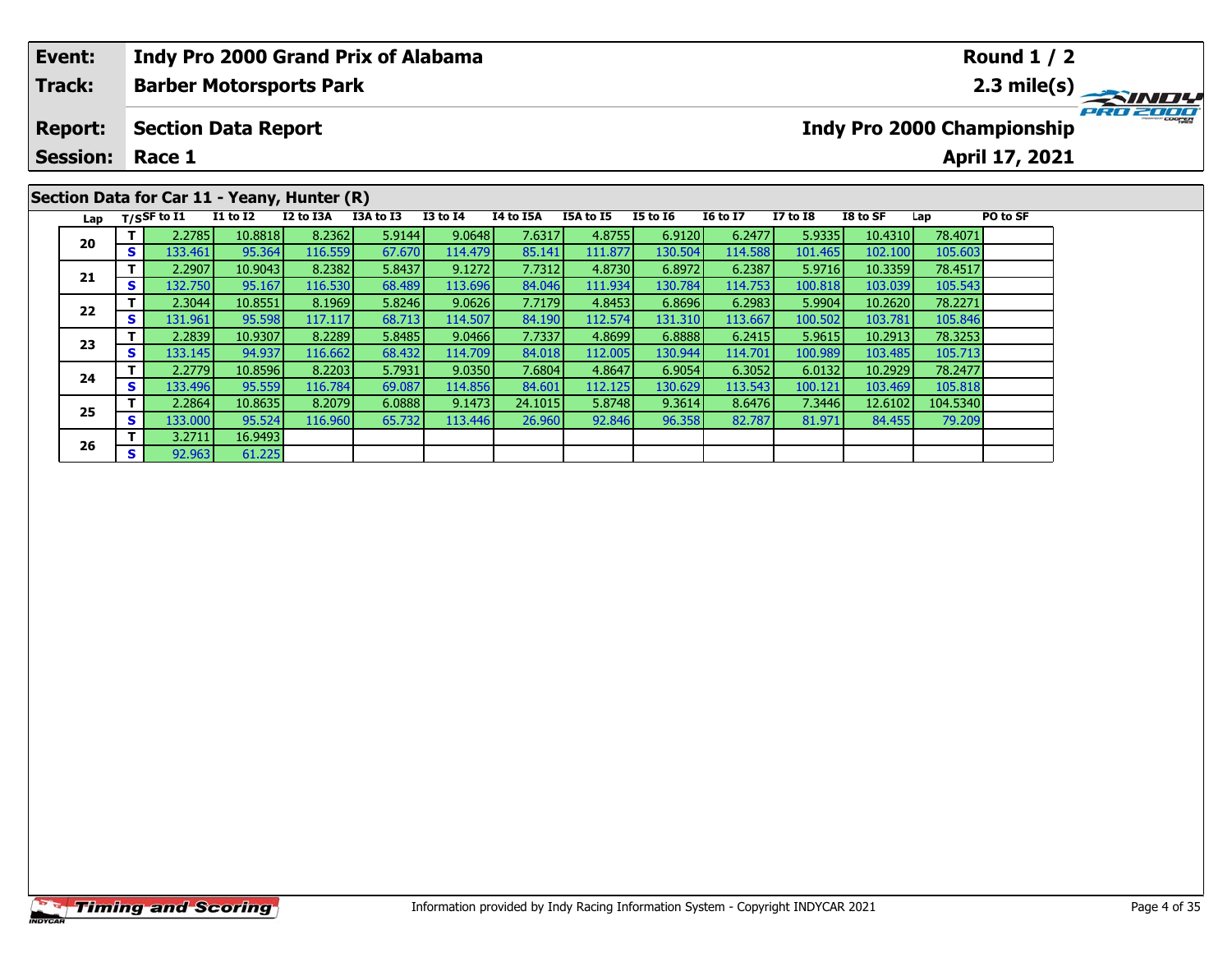#### **Event: Indy Pro 2000 Grand Prix of Alabama Round 1 / 2Barber Motorsports Park Track:2.3 mile(s)** PRO 2000 **Report: Section Data Report Indy Pro 2000 Championship April 17, 2021 Session: Race 1Section Data for Car 18 - McElrea, Hunter Lap T/SSF to I1 I1 to I2 I2 to I3A I3A to I3 I3 to I4 I4 to I5A I5A to I5 I5 to I6 I6 to I7 I7 to I8 I8 to SF Lap PO to SF <sup>T</sup>** 2.9709 12.1217 8.4495 6.1720 9.3659 8.4634 4.8755 7.0794 6.5341 5.9773 10.5864 82.5961 145.4928 **<sup>S</sup>** 102.356 85.609 113.616 64.846 110.798 76.774 111.877 127.418 109.565 100.722 100.601 100.247 54.408**1 <sup>T</sup>** 2.3320 11.3341 8.4026 6.0815 9.2096 8.1962 4.8900 7.0514 6.5356 6.0782 10.5281 80.6393 **<sup>S</sup>** 130.399 91.558 114.250 65.811 112.679 79.277 111.545 127.924 109.540 99.050 101.158 102.679**2**

**<sup>T</sup>** 2.3081 11.1353 8.4029 6.0220 9.1400 7.9153 4.8764 7.1055 6.9997 6.1703 10.9479 81.0234 **<sup>S</sup>** 131.749 93.193 114.246 66.461 113.537 82.091 111.856 126.950 102.277 97.572 97.279 102.193

**<sup>T</sup>** 2.4176 12.1002 8.4396 6.2230 9.1599 8.1119 4.8508 6.9059 6.5453 6.0060 10.4329 81.1931 **<sup>S</sup>** 125.782 85.761 113.749 64.314 113.290 80.101 112.446 130.620 109.378 100.241 102.081 101.979

**<sup>T</sup>** 2.2554 11.0710 8.3580 5.9447 9.0920 7.8826 4.8605 6.8153 6.2492 5.8756 10.4877 78.8920 **<sup>S</sup>** 134.828 93.734 114.860 67.325 114.136 82.431 112.222 132.356 114.560 102.465 101.548 104.954

**<sup>T</sup>** 2.2689 10.9349 8.3495 5.9710 9.0833 7.8701 4.8564 6.8150 6.3034 5.8624 10.3283 78.6432 **<sup>S</sup>** 134.026 94.900 114.977 67.029 114.246 82.562 112.317 132.362 113.575 102.696 103.115 105.286

**<sup>T</sup>** 2.2583 10.9516 8.2815 5.8848 9.0870 7.9195 4.8537 6.7771 6.4632 5.9294 10.3507 78.7568 **<sup>S</sup>** 134.655 94.756 115.921 68.010 114.199 82.047 112.379 133.102 110.767 101.536 102.892 105.134

**<sup>T</sup>** 2.2661 10.9985 8.2620 5.8888 9.1227 7.8853 4.8645 6.8069 6.2996 5.7817 10.4088 78.5849 **<sup>S</sup>** 134.191 94.352 116.195 67.964 113.752 82.403 112.130 132.519 113.644 104.129 102.317 105.364

**<sup>T</sup>** 2.2585 10.9849 8.2818 5.8610 9.0431 7.8193 4.8614 6.8442 6.2862 5.8859 10.2361 78.3624 **<sup>S</sup>** 134.643 94.469 115.917 68.287 114.753 83.099 112.201 131.797 113.886 102.286 104.044 105.663

**<sup>T</sup>** 2.2514 11.0232 8.2736 5.9594 9.0323 7.8532 4.8553 6.8581 6.4650 5.8406 10.3553 78.7674 **<sup>S</sup>** 135.067 94.140 116.032 67.159 114.891 82.740 112.342 131.530 110.736 103.079 102.846 105.120

**<sup>T</sup>** 2.2596 10.8320 8.2053 5.8205 9.0248 7.7785 4.8427 6.8356 6.1129 5.7504 10.4030 77.8653 **<sup>S</sup>** 134.577 95.802 116.998 68.762 114.986 83.534 112.634 131.963 117.114 104.696 102.374 106.337

**<sup>T</sup>** 2.2483 10.8763 8.2519 5.8725 9.0222 7.8168 4.8589 6.8490 6.3638 5.8610 10.4044 78.4251 **<sup>S</sup>** 135.254 95.412 116.337 68.153 115.019 83.125 112.259 131.705 112.497 102.721 102.361 105.578

**<sup>T</sup>** 2.2572 10.8463 8.2263 5.7780 9.0178 7.7293 4.8520 6.8644 6.1273 5.8072 10.3384 77.8442 **<sup>S</sup>** 134.720 95.676 116.699 69.267 115.075 84.066 112.418 131.409 116.839 103.672 103.014 106.366

**<sup>T</sup>** 2.2547 10.8757 8.2465 5.8718 9.0092 7.7633 4.8620 6.8703 6.0531 5.7947 10.4271 78.0284 **<sup>S</sup>** 134.870 95.417 116.413 68.161 115.185 83.698 112.187 131.296 118.271 103.896 102.138 106.115

**<sup>T</sup>** 2.2549 10.8514 8.2423 5.8297 9.0125 7.7893 4.8673 6.8612 6.0949 5.7822 10.4524 78.0381 **<sup>S</sup>** 134.858 95.631 116.472 68.653 115.143 83.419 112.065 131.471 117.460 104.120 101.890 106.102

**<sup>T</sup>** 2.2593 10.8212 8.2514 5.8364 8.9840 7.8887 4.8707 6.8478 6.0561 5.7660 10.3843 77.9659 **<sup>S</sup>** 134.595 95.898 116.344 68.574 115.508 82.368 111.987 131.728 118.213 104.413 102.559 106.200

**<sup>T</sup>** 2.2483 10.8405 8.2258 5.8247 9.0693 7.8458 4.8559 6.8254 6.0591 5.8055 10.3846 77.9849 **<sup>S</sup>** 135.254 95.727 116.706 68.712 114.422 82.818 112.328 132.160 118.154 103.703 102.556 106.174

**<sup>T</sup>** 2.2486 10.9513 8.2412 5.8628 9.0167 7.8532 4.8398 6.8240 6.1602 5.8839 10.4164 78.2981 **<sup>S</sup>** 135.236 94.758 116.488 68.266 115.089 82.740 112.702 132.187 116.215 102.321 102.243 105.750

**<sup>T</sup>** 2.2401 10.8668 8.2455 5.8345 8.9682 7.7834 4.8443 6.8192 6.1443 5.9080 10.4582 78.1125 **<sup>S</sup>** 135.749 95.495 116.427 68.597 115.712 83.482 112.597 132.280 116.516 101.903 101.834 106.001

**3**

**4**

**5**

**6**

**7**

**8**

**9**

**10**

**11**

**12**

**13**

**14**

**15**

**16**

**17**

**18**

**19**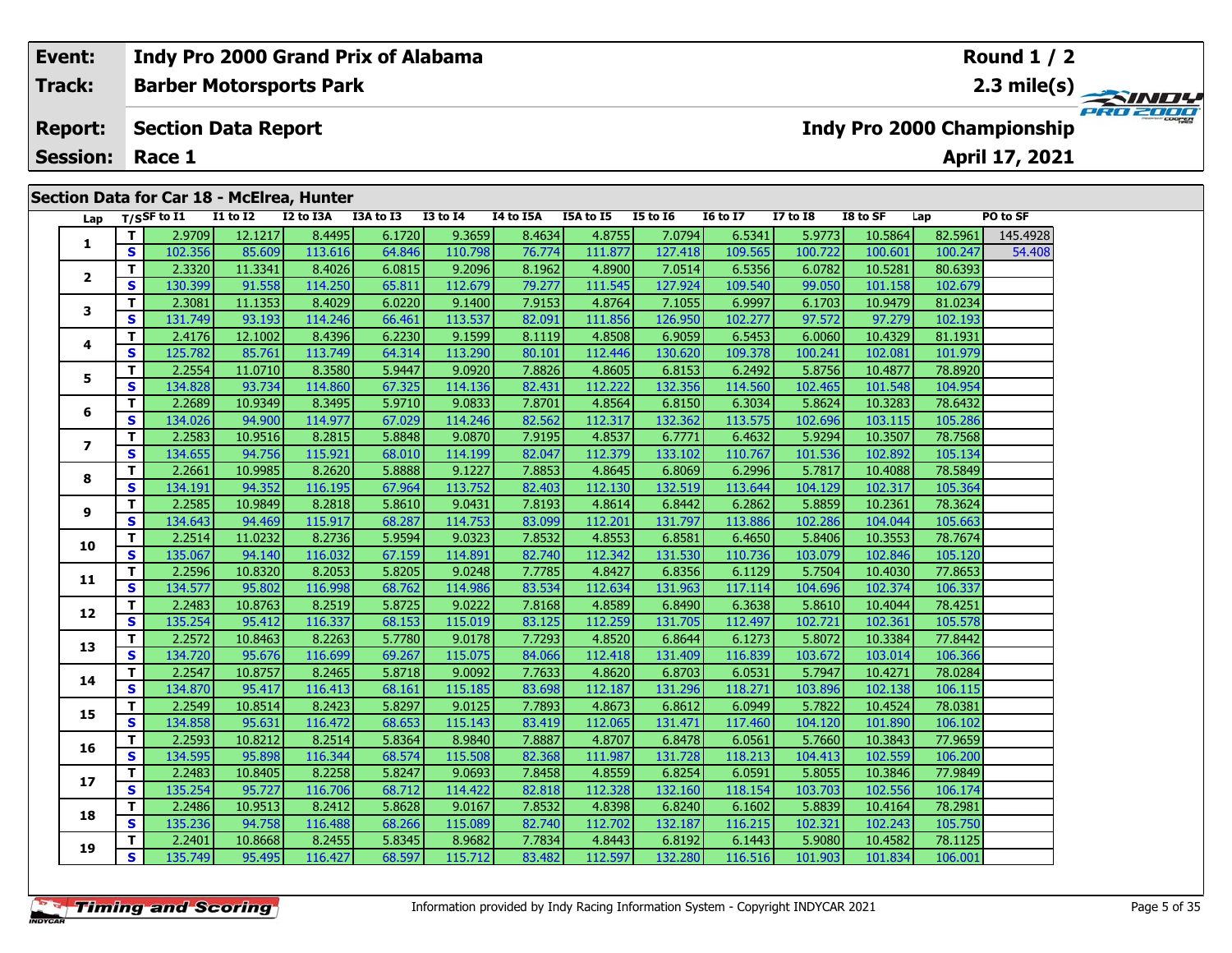| Event:          |     |                  |                                           |           | <b>Indy Pro 2000 Grand Prix of Alabama</b> |                 |           |           |          |                 |                 |          |         | <b>Round 1 / 2</b>         |          |
|-----------------|-----|------------------|-------------------------------------------|-----------|--------------------------------------------|-----------------|-----------|-----------|----------|-----------------|-----------------|----------|---------|----------------------------|----------|
| <b>Track:</b>   |     |                  | <b>Barber Motorsports Park</b>            |           |                                            |                 |           |           |          |                 |                 |          |         |                            |          |
| <b>Report:</b>  |     |                  | <b>Section Data Report</b>                |           |                                            |                 |           |           |          |                 |                 |          |         | Indy Pro 2000 Championship | PRO 2000 |
| <b>Session:</b> |     | Race 1           |                                           |           |                                            |                 |           |           |          |                 |                 |          |         | April 17, 2021             |          |
|                 |     |                  | Section Data for Car 18 - McElrea, Hunter |           |                                            |                 |           |           |          |                 |                 |          |         |                            |          |
| Lap             |     | $T/S$ SF to I1   | <b>I1 to I2</b>                           | I2 to I3A | I3A to I3                                  | <b>I3 to I4</b> | I4 to I5A | I5A to I5 | I5 to 16 | <b>16 to 17</b> | <b>I7 to I8</b> | I8 to SF | Lap     | PO to SF                   |          |
| 20              |     | 2.2469           | 10.9690                                   | 8.2059    | 6.0403                                     | 9.1676          | 8.1015    | 4.8960    | 6.8861   | 6.4596          | 6.0166          | 11.0227  | 80.0122 |                            |          |
|                 | s l | 135.338          | 94.605                                    | 116.989   | 66.260                                     | 113.195         | 80.204    | 111.408   | 130.995  | 110.829         | 100.064         | 96.619   | 103.484 |                            |          |
| 21              |     | 2.3401           | 11.3250                                   | 8.2742    | 6.0528                                     | 9.1424          | 8.0021    | 4.8462    | 6.8148   | 6.1682          | 5.8254          | 10.4476  | 79.2388 |                            |          |
|                 |     | 129.948 <b>1</b> | 91.632                                    | 116.023   | 66.123                                     | 113.507         | 81.200    | 112.553   | 132.366  | 116.065         | 103.348         | 101.937  | 104.494 |                            |          |

82.999

**<sup>T</sup>** 2.2692 10.9390 8.2142 5.8898 9.0541 7.8121 4.8344 6.8108 6.0912 5.8385 10.2693 78.0226 **<sup>S</sup>** 134.008 94.865 116.871 67.953 114.614 83.175 112.828 132.443 117.532 103.116 103.707 106.123

**<sup>T</sup>** 2.2568 10.9078 8.1993 5.8308 9.0418 7.7680 4.8485 6.8248 6.0965 5.8276 10.2924 77.8943 **<sup>S</sup>** 134.744 95.136 117.083 68.640 114.770 83.647 112.500 132.172 117.430 103.309 103.474 106.298

**<sup>T</sup>** 2.2532 10.7630 8.1780 5.8370 8.9857 7.7978 4.8380 6.8305 6.0486 5.7510 10.3499 77.6327 **<sup>S</sup>** 134.960 96.416 117.388 68.567 115.487 83.328 112.744 132.061 118.359 104.685 102.900 106.656

**<sup>T</sup>** 2.2456 10.8096 8.2352 5.8145 9.0180 7.8416 4.8244 6.8088 6.0463 5.7493 10.5601 77.9534 **<sup>S</sup>** 135.416 96.001 116.573 68.833 115.073 82.862 113.062 132.482 118.404 104.716 100.851 106.217

**<sup>T</sup>** 2.5406 12.6683 11.9332 6.9912 12.9009 9.8196 6.5718 **<sup>S</sup>** 119.693 81.915 80.448 57.247 80.438 66.171 82.999

**22**

**23**

**24**

**25**

**26**

104.494

106.123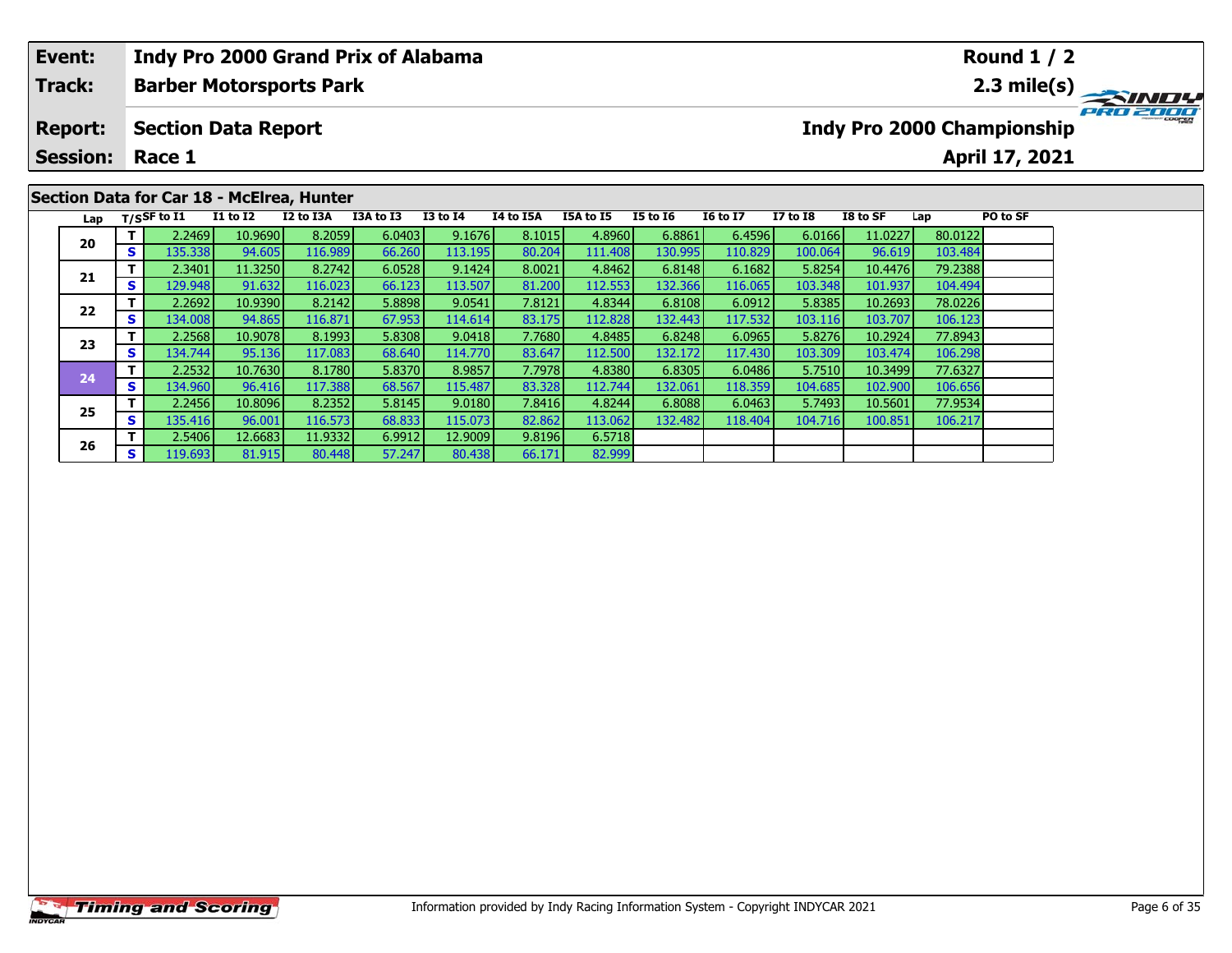## **Indy Pro 2000 Grand Prix of Alabama Event:Round 1 / 2Barber Motorsports Park Track:2.3 mile(s)** PRO 2000 **Report: Section Data Report Indy Pro 2000 Championship April 17, 2021 Session: Race 1Section Data for Car 20 - Lazier, Flinn (R) Lap T/SSF to I1 I1 to I2 I2 to I3A I3A to I3 I3 to I4 I4 to I5A I5A to I5 I5 to I6 I6 to I7 I7 to I8 I8 to SF Lap PO to SF <sup>T</sup>** 2.9998 12.9226 8.6178 6.4770 9.6188 10.7303 4.9908 7.4261 7.1465 7.0574 10.8821 88.8692 121.2842 **<sup>S</sup>** 101.370 80.303 111.397 61.792 107.885 60.555 109.292 121.470 100.176 85.307 97.867 93.171 65.267**1 <sup>T</sup>** 2.3855 11.6383 8.4403 6.0576 9.2536 8.0659 4.9335 7.0052 6.5511 6.2200 10.3722 80.9232 **<sup>S</sup>** 127.475 89.165 113.740 66.070 112.143 80.558 110.561 128.768 109.281 96.792 102.678 102.319**2 <sup>T</sup>** 2.3302 11.0518 8.4115 6.0009 9.2480 8.0163 4.9151 6.9797 6.4913 6.0736 10.2894 79.8078 **<sup>S</sup>** 130.500 93.897 114.129 66.695 112.211 81.056 110.975 129.238 110.287 99.125 103.505 103.749**3**

**<sup>T</sup>** 2.3071 10.9052 8.3635 5.9787 9.3587 8.2717 4.9235 6.9754 6.3285 6.0959 10.3283 79.8365 **<sup>S</sup>** 131.807 95.159 114.784 66.942 110.884 78.554 110.786 129.318 113.125 98.762 103.115 103.712

**<sup>T</sup>** 2.3137 11.0538 8.4591 5.9456 9.2249 7.8785 4.9166 6.9447 6.3115 6.0731 10.4716 79.5931 **<sup>S</sup>** 131.431 93.880 113.487 67.315 112.492 82.474 110.941 129.890 113.429 99.133 101.704 104.029

**<sup>T</sup>** 2.3379 11.0155 8.4008 5.9298 9.2220 7.8566 4.9043 6.9635 6.3091 6.0209 10.3520 79.3124 **<sup>S</sup>** 130.070 94.206 114.275 67.494 112.527 82.704 111.220 129.539 113.472 99.993 102.879 104.397

**<sup>T</sup>** 2.3330 10.9749 8.6654 6.3890 9.3306 8.0324 4.9081 6.8865 6.4289 6.0571 10.4339 80.4398 **<sup>S</sup>** 130.343 94.555 110.785 62.643 111.218 80.894 111.134 130.988 111.358 99.395 102.071 102.934

**<sup>T</sup>** 2.3315 11.0012 8.3375 5.9246 9.2137 7.9013 4.8945 6.9174 6.3871 6.1014 10.2399 79.2501 **<sup>S</sup>** 130.427 94.329 115.142 67.553 112.629 82.236 111.442 130.402 112.087 98.673 104.005 104.479

**<sup>T</sup>** 2.3048 10.9495 8.3156 5.8733 9.2173 7.8596 4.8889 6.9596 6.3503 6.4043 10.6701 79.7933 **<sup>S</sup>** 131.938 94.774 115.446 68.144 112.585 82.672 111.570 129.612 112.736 94.006 99.812 103.768

**<sup>T</sup>** 2.3362 11.0367 8.3376 5.9098 9.2116 7.8412 4.8853 6.9596 6.3959 6.0826 10.3028 79.2993 **<sup>S</sup>** 130.165 94.025 115.141 67.723 112.654 82.866 111.652 129.612 111.933 98.978 103.370 104.415

**<sup>T</sup>** 2.3033 10.9777 8.3337 5.9160 9.2146 7.8810 4.8948 6.9408 6.3436 6.0398 10.3196 79.1649 **<sup>S</sup>** 132.024 94.530 115.195 67.652 112.618 82.448 111.436 129.963 112.855 99.680 103.202 104.592

**<sup>T</sup>** 2.3100 10.8974 8.3553 5.8945 9.1930 7.8485 4.8832 6.9548 6.3461 6.0454 10.3571 79.0853 **<sup>S</sup>** 131.641 95.227 114.897 67.898 112.882 82.789 111.700 129.701 112.811 99.587 102.828 104.697

**<sup>T</sup>** 2.3119 10.8756 8.3412 5.9057 9.1745 7.8796 4.9070 7.0023 6.3265 6.0361 10.5978 79.3582 **<sup>S</sup>** 131.533 95.418 115.091 67.770 113.110 82.463 111.158 128.821 113.160 99.741 100.493 104.337

**<sup>T</sup>** 2.3263 11.0205 8.3542 5.8877 9.2163 7.9217 4.9192 7.0151 6.4991 6.2382 10.3789 79.7772 **<sup>S</sup>** 130.719 94.163 114.912 67.977 112.597 82.024 110.883 128.586 110.155 96.509 102.612 103.789

**<sup>T</sup>** 2.3211 10.9565 8.3474 5.8431 9.1433 7.8440 4.9007 6.9909 6.3520 6.0438 10.3520 79.0948 **<sup>S</sup>** 131.012 94.713 115.006 68.496 113.496 82.837 111.301 129.031 112.706 99.614 102.879 104.685

**<sup>T</sup>** 2.3384 11.0378 8.3960 6.3547 9.2017 7.9407 4.9064 6.9455 6.4471 6.0481 10.4012 80.0176 **<sup>S</sup>** 130.042 94.016 114.340 62.981 112.776 81.828 111.172 129.875 111.044 99.543 102.392 103.477

|  | 2.3166 l        | LO.8950 I | 8.3818I | ا8887.ز         | 9.15361          | ا9218.            | 4.92081 | 6.99761  | 6.43101  | 6.12591 | 10.26601 | 79.2988 |
|--|-----------------|-----------|---------|-----------------|------------------|-------------------|---------|----------|----------|---------|----------|---------|
|  | 31.266          | 95.248    | 14.534  | 67.965          | 13.368           | 82.023            | 110.847 | 128.9081 | 111.3221 | 98.279  | 103.741  | 104.415 |
|  | 2.31331         | 10.9895   | 8.3260  | 5.8699 <b>l</b> | 9.2428           | ا9168.'           | 4.9061  | 6.99791  | 6.3739   | 6.0754  | 10.2762  | 79.2878 |
|  | 31.453          | 94.429    | 15.301  | 68.183          | 112.274 <b>I</b> | 82.075            | 111.179 | 128.902  | 112.319  | 99.096  | 103.638  | 104.430 |
|  | 2.3113 <b>I</b> | 10.9385   | 8.3022  | 5.8769 <b>l</b> | 9.1593           | $^{\prime}$ .8470 | 4.9063  | 6.9926   | 6.3540   | 6.0253  | 10.4798  | 79.1932 |
|  | 4.567           | 94.869    | 15.632  | 68.1021         | .13.2981         | 82.805            |         | 129.000  | 112.671  | 99.920  | 101.624  | 104.554 |

**4**

**5**

**6**

**7**

**8**

**9**

**10**

**11**

**12**

**13**

**14**

**15**

**16**

**17**

**18**

**19**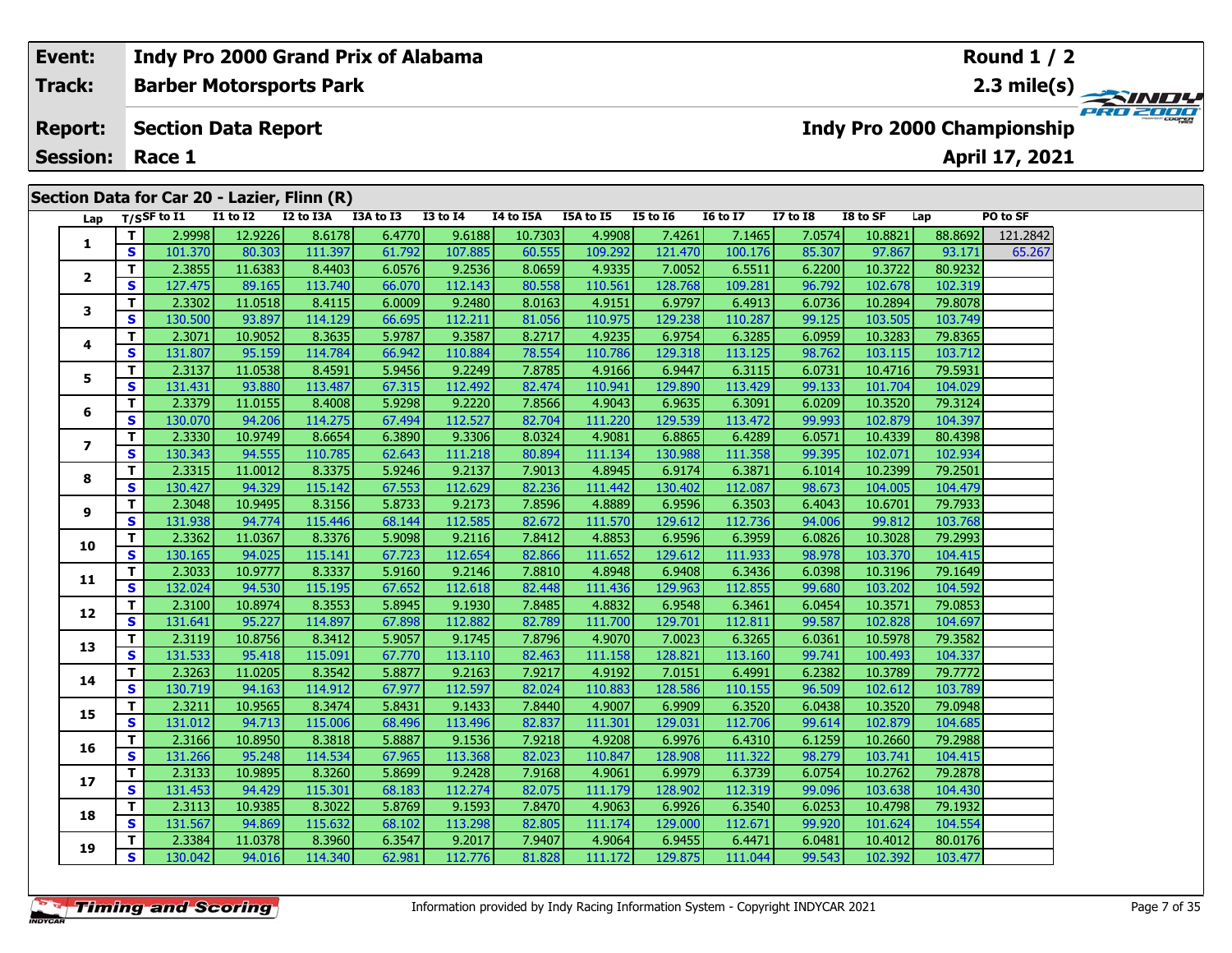| Event:          |   |                                |                 | <b>Indy Pro 2000 Grand Prix of Alabama</b>  |           |                 |                  |           |                 |                 |          |          |         | <b>Round 1 / 2</b>         |          |
|-----------------|---|--------------------------------|-----------------|---------------------------------------------|-----------|-----------------|------------------|-----------|-----------------|-----------------|----------|----------|---------|----------------------------|----------|
| <b>Track:</b>   |   |                                |                 | <b>Barber Motorsports Park</b>              |           |                 |                  |           |                 |                 |          |          |         |                            |          |
| <b>Report:</b>  |   | <b>Section Data Report</b>     |                 |                                             |           |                 |                  |           |                 |                 |          |          |         | Indy Pro 2000 Championship | PRO 2000 |
| <b>Session:</b> |   | Race 1                         |                 |                                             |           |                 |                  |           |                 |                 |          |          |         | April 17, 2021             |          |
|                 |   |                                |                 |                                             |           |                 |                  |           |                 |                 |          |          |         |                            |          |
|                 |   |                                |                 | Section Data for Car 20 - Lazier, Flinn (R) |           |                 |                  |           |                 |                 |          |          |         |                            |          |
|                 |   | Lap $T/SSF$ to $\overline{11}$ | <b>I1 to I2</b> | I2 to I3A                                   | I3A to I3 | <b>I3 to I4</b> | <b>I4 to I5A</b> | I5A to I5 | <b>I5 to I6</b> | <b>16 to 17</b> | I7 to I8 | I8 to SF | Lap     | PO to SF                   |          |
|                 |   | 2.3163                         | 10.9805         | 8.3347                                      | 5.8905    | 9.2025          | 7.8472           | 4.9021    | 6.9783          | 6.3474          | 5.9878   | 10.3836  | 79.1709 |                            |          |
| 20              |   | 131.283                        | 94.506          | 115.181                                     | 67.945    | 112.766         | 82.803           | 111.270   | 129.264         | 112.788         | 100.545  | 102.566  | 104.584 |                            |          |
|                 |   | 2.3135                         | 10.9197         | 8.2983                                      | 5.8794    | 9.1642          | 7.8063           | 4.8811    | 6.9688          | 6.3022          | 5.9843   | 10.4568  | 78.9746 |                            |          |
| 21              | s | 131.442                        | 95.033          | 115.686                                     | 68.073    | 113.237         | 83.237           | 111.748   | 129.441         | 113.597         | 100.604  | 101.848  | 104.844 |                            |          |

**<sup>T</sup>** 2.3380 10.9693 8.3014 5.8540 9.1872 7.8007 4.8842 6.9430 6.3324 6.0984 10.2434 78.9520 **<sup>S</sup>** 130.065 94.603 115.643 68.368 112.954 83.297 111.677 129.922 113.055 98.722 103.969 104.874

**<sup>T</sup>** 2.3212 10.8484 8.2605 5.8768 9.1338 7.7512 4.8916 6.9591 6.2647 5.9658 10.3090 78.5821 **<sup>S</sup>** 131.006 95.657 116.216 68.103 113.614 83.829 111.508 129.621 114.277 100.916 103.308 105.368

**<sup>T</sup>** 2.3108 10.9249 8.2945 5.8372 9.1434 7.8302 4.8994 7.0048 6.4022 6.0414 10.3599 79.0487 **<sup>S</sup>** 131.596 94.987 115.739 68.565 113.495 82.983 111.331 128.775 111.822 99.653 102.800 104.746

**<sup>T</sup>** 2.3158 10.8944 8.3296 5.8279 9.2892 8.3102 5.0342 8.1647 6.6058 6.2632 10.4606 81.4956 **<sup>S</sup>** 131.311 95.253 115.252 68.674 111.713 78.190 108.350 110.481 108.376 96.124 101.811 101.601

63.247

**22**

**23**

**24**

**25**

**26**

**<sup>T</sup>** 2.5492 13.4292 10.0611 6.3280 **<sup>S</sup>** 119.289 77.274 95.417 63.247

104.874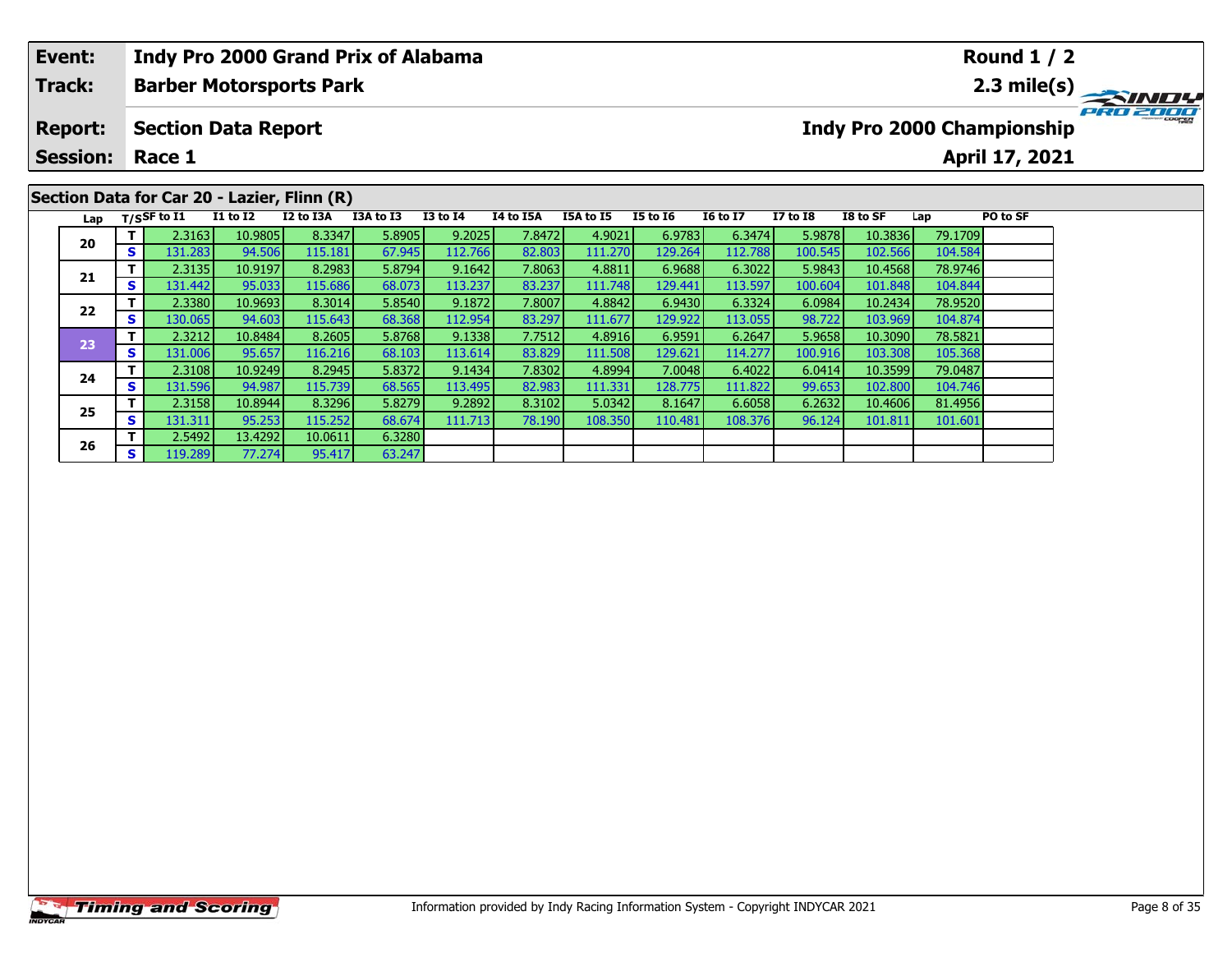| Event:                    |    | Indy Pro 2000 Grand Prix of Alabama |                 |                                               |           |                 |           |           |                 |                 |              |          |                            | <b>Round 1 / 2</b> |          |          |
|---------------------------|----|-------------------------------------|-----------------|-----------------------------------------------|-----------|-----------------|-----------|-----------|-----------------|-----------------|--------------|----------|----------------------------|--------------------|----------|----------|
| <b>Track:</b>             |    | <b>Barber Motorsports Park</b>      |                 |                                               |           |                 |           |           |                 |                 |              |          |                            |                    |          |          |
| <b>Report:</b>            |    | <b>Section Data Report</b>          |                 |                                               |           |                 |           |           |                 |                 |              |          | Indy Pro 2000 Championship |                    |          | PRO 2000 |
| <b>Session:</b><br>Race 1 |    |                                     |                 |                                               |           |                 |           |           |                 |                 |              |          | April 17, 2021             |                    |          |          |
|                           |    |                                     |                 |                                               |           |                 |           |           |                 |                 |              |          |                            |                    |          |          |
|                           |    |                                     |                 |                                               |           |                 |           |           |                 |                 |              |          |                            |                    |          |          |
|                           |    |                                     |                 | Section Data for Car 21 - Simpson, Kyffin (R) |           |                 |           |           |                 |                 |              |          |                            |                    |          |          |
| Lap                       |    | T/SSF to I1                         | <b>I1 to I2</b> | I2 to I3A                                     | I3A to I3 | <b>I3 to I4</b> | I4 to I5A | I5A to I5 | <b>I5 to 16</b> | <b>16 to 17</b> | $I7$ to $I8$ | I8 to SF | Lap                        | PI to PO           | PO to SF | SF to PI |
|                           |    | 2.9534                              | 12.5269         | 8.5464                                        | 6.7324    | 9.3149          | 19.9975   | 5.5666    | 8.4341          | 8.0442          | 9.7433       | 23.0090  | 116.0291                   | 63.6737            | 135.2041 | 99.1994  |
|                           | S. | 102.963                             | 82.840          | 112.328                                       | 59.448    | 111.405         | 32.493    | 97.987    | 106.952         | 88.997          | 61.791       | 46.286   | 71.361                     | 13.728             | 58.548   | 77.049   |
|                           |    |                                     |                 | 8.8545                                        | 6.2626    | 10.0473         | 8.0709    | 4.8541    | 6.8927          | 6.5765          | 5.9752       | 10.4168  | 128.8010                   |                    | 81.9570  |          |
| $\overline{2}$            | S  |                                     |                 | 108.419                                       | 63.908    | 103.284         | 80.508    | 112.370   | 130.870         | 108.859         | 100.757      | 102.239  | 64.285                     |                    | 96.586   |          |
| 3                         |    | 2.2733                              | 11.2139         | 8.4058                                        | 6.3293    | 9.1151          | 7.9537    | 4.8422    | 6.9555          | 6.5816          | 6.0750       | 10.5496  | 80.2950                    |                    |          |          |

|  |        |       | Section Data for Car 21 - Simpson, Kyffin (R) |  |
|--|--------|-------|-----------------------------------------------|--|
|  | ------ | ----- |                                               |  |

| Lap                      |                         | $T/S$ SF to I1 | <b>I1 to I2</b> | I2 to I3A | I3A to I3 | I3 to I4 | I4 to I5A | I5A to I5 | <b>I5 to 16</b> | <b>16 to 17</b> | <b>I7 to I8</b> | I8 to SF | Lap      | PI to PO | PO to SF | <b>SF to PI</b> |
|--------------------------|-------------------------|----------------|-----------------|-----------|-----------|----------|-----------|-----------|-----------------|-----------------|-----------------|----------|----------|----------|----------|-----------------|
| 1                        | Τ.                      | 2.9534         | 12.5269         | 8.5464    | 6.7324    | 9.3149   | 19.9975   | 5.5666    | 8.4341          | 8.0442          | 9.7433          | 23.0090  | 116.0291 | 63.6737  | 135.2041 | 99.1994         |
|                          | S                       | 102.963        | 82.840          | 112.328   | 59.448    | 111.405  | 32.493    | 97.987    | 106.952         | 88.997          | 61.791          | 46.286   | 71.361   | 13.728   | 58.548   | 77.049          |
| 2                        | T.                      |                |                 | 8.8545    | 6.2626    | 10.0473  | 8.0709    | 4.8541    | 6.8927          | 6.5765          | 5.9752          | 10.4168  | 128.8010 |          | 81.9570  |                 |
|                          | $\overline{\mathbf{s}}$ |                |                 | 108.419   | 63.908    | 103.284  | 80.508    | 112.370   | 130.870         | 108.859         | 100.757         | 102.239  | 64.285   |          | 96.586   |                 |
| 3                        | T.                      | 2.2733         | 11.2139         | 8.4058    | 6.3293    | 9.1151   | 7.9537    | 4.8422    | 6.9555          | 6.5816          | 6.0750          | 10.5496  | 80.2950  |          |          |                 |
|                          | S                       | 133.766        | 92.539          | 114.207   | 63.234    | 113.847  | 81.694    | 112.646   | 129.688         | 108.774         | 99.102          | 100.952  | 103.120  |          |          |                 |
| 4                        | T.                      | 2.2672         | 11.0093         | 8.3429    | 6.0215    | 9.0671   | 7.9063    | 4.8443    | 6.7654          | 6.3843          | 5.9427          | 10.1814  | 78.7324  |          |          |                 |
|                          | S                       | 134.126        | 94.259          | 115.068   | 66.466    | 114.450  | 82.184    | 112.597   | 133.332         | 112.136         | 101.308         | 104.603  | 105.166  |          |          |                 |
| 5                        | Т.                      | 2.2592         | 11.0120         | 8.2950    | 5.9960    | 9.0330   | 7.8858    | 4.8068    | 6.7366          | 6.5405          | 5.9223          | 10.3027  | 78.7899  |          |          |                 |
|                          | S                       | 134.601        | 94.236          | 115.732   | 66.749    | 114.882  | 82.398    | 113.476   | 133.902         | 109.458         | 101.657         | 103.371  | 105.090  |          |          |                 |
| 6                        | Τ.                      | 2.2615         | 10.8950         | 8.2399    | 5.9258    | 9.0300   | 7.8445    | 4.8087    | 6.7146          | 6.6379          | 5.9736          | 10.3831  | 78.7146  |          |          |                 |
|                          | S                       | 134.464        | 95.248          | 116.506   | 67.540    | 114.920  | 82.832    | 113.431   | 134.341         | 107.852         | 100.784         | 102.571  | 105.190  |          |          |                 |
| $\overline{\phantom{a}}$ | T.                      | 2.2505         | 10.9751         | 8.2716    | 5.9282    | 9.0410   | 7.9099    | 4.8284    | 6.7464          | 6.4402          | 6.0117          | 10.2309  | 78.6339  |          |          |                 |
|                          | S                       | 135.121        | 94.553          | 116.060   | 67.512    | 114.780  | 82.147    | 112.968   | 133.708         | 111.163         | 100.146         | 104.096  | 105.298  |          |          |                 |
| 8                        | T.                      | 2.2401         | 10.8738         | 8.2055    | 5.9949    | 8.9970   | 7.8721    | 4.8113    | 6.7770          | 6.3129          | 5.9152          | 10.3852  | 78.3850  |          |          |                 |
|                          | S                       | 135.749        | 95.434          | 116.995   | 66.761    | 115.341  | 82.541    | 113.369   | 133.104         | 113.404         | 101.779         | 102.550  | 105.632  |          |          |                 |
| 9                        | T.                      | 2.2525         | 10.8569         | 8.1844    | 6.0431    | 9.0471   | 7.8329    | 4.7989    | 6.7626          | 6.7955          | 5.8891          | 10.3488  | 78.8118  |          |          |                 |
|                          | S                       | 135.002        | 95.582          | 117.296   | 66.229    | 114.703  | 82.954    | 113.662   | 133.387         | 105.350         | 102.230         | 102.910  | 105.060  |          |          |                 |
| 10                       | Т.                      | 2.2459         | 10.8163         | 8.1656    | 5.8913    | 8.9715   | 7.7443    | 4.8006    | 6.7510          | 6.2688          | 5.8395          | 10.4257  | 77.9205  |          |          |                 |
|                          | S                       | 135.398        | 95.941          | 117.566   | 67.935    | 115.669  | 83.903    | 113.622   | 133.617         | 114.202         | 103.099         | 102.151  | 106.262  |          |          |                 |
| 11                       | т                       | 2.2476         | 10.7470         | 8.1908    | 5.9212    | 8.9643   | 7.7351    | 4.7867    | 6.7581          | 6.7513          | 5.8812          | 10.3278  | 78.3111  |          |          |                 |
|                          | S                       | 135.296        | 96.560          | 117.205   | 67.592    | 115.762  | 84.003    | 113.952   | 133.476         | 106.040         | 102.368         | 103.120  | 105.732  |          |          |                 |
| 12                       | T.                      | 2.2427         | 10.8278         | 8.1970    | 5.8959    | 9.0086   | 7.7287    | 4.8101    | 6.7800          | 6.2640          | 5.9852          | 10.2387  | 77.9787  |          |          |                 |
|                          | S                       | 135.591        | 95.839          | 117.116   | 67.882    | 115.193  | 84.073    | 113.398   | 133.045         | 114.289         | 100.589         | 104.017  | 106.183  |          |          |                 |
| 13                       | T.                      | 2.2437         | 10.7431         | 8.1884    | 5.9196    | 8.9500   | 7.7688    | 4.8046    | 6.7935          | 6.2346          | 5.9124          | 10.2942  | 77.8529  |          |          |                 |
|                          | S                       | 135.531        | 96.595          | 117.239   | 67.611    | 115.947  | 83.639    | 113.528   | 132.781         | 114.828         | 101.828         | 103.456  | 106.354  |          |          |                 |
| 14                       | T.                      | 2.2363         | 10.9208         | 8.1688    | 5.9351    | 8.9537   | 7.7396    | 4.8251    | 6.7836          | 6.2056          | 5.8711          | 10.3316  | 77.9713  |          |          |                 |
|                          | S                       | 135.979        | 95.023          | 117.520   | 67.434    | 115.899  | 83.954    | 113.045   | 132.974         | 115.365         | 102.544         | 103.082  | 106.193  |          |          |                 |
| 15                       | T.                      | 2.2425         | 10.8528         | 8.2063    | 5.9188    | 8.9089   | 8.2453    | 4.9068    | 6.9111          | 6.3558          | 5.9713          | 10.3858  | 78.9054  |          |          |                 |
|                          | S                       | 135.604        | 95.618          | 116.983   | 67.620    | 116.482  | 78.805    | 111.163   | 130.521         | 112.639         | 100.823         | 102.544  | 104.936  |          |          |                 |
| 16                       | T.                      | 2.2656         | 10.8279         | 8.1937    | 5.8850    | 8.9988   | 7.7083    | 4.8393    | 6.8365          | 6.1976          | 5.8968          | 10.2853  | 77.9348  |          |          |                 |
|                          | S                       | 134.221        | 95.838          | 117.163   | 68.008    | 115.318  | 84.295    | 112.714   | 131.946         | 115.514         | 102.097         | 103.546  | 106.243  |          |          |                 |
| 17                       | T.                      | 2.2570         | 10.7360         | 8.1510    | 5.8574    | 8.9334   | 7.6932    | 4.8208    | 6.8005          | 6.1412          | 5.9818          | 10.2456  | 77.6179  |          |          |                 |
|                          | S                       | 134.732        | 96.659          | 117.777   | 68.328    | 116.163  | 84.461    | 113.146   | 132.644         | 116.575         | 100.646         | 103.947  | 106.676  |          |          |                 |
| 18                       | T.                      | 2.2337         | 10.8191         | 8.1266    | 5.9348    | 8.9410   | 7.8052    | 4.8312    | 6.7836          | 6.1946          | 5.9003          | 10.2326  | 77.8027  |          |          |                 |
|                          | S                       | 136.138        | 95.916          | 118.131   | 67.437    | 116.064  | 83.249    | 112.902   | 132.974         | 115.570         | 102.036         | 104.079  | 106.423  |          |          |                 |
| 19                       | Т.                      | 2.2314         | 10.9951         | 8.1252    | 6.0834    | 9.1357   | 8.2081    | 4.8269    | 6.7771          | 6.8146          | 5.9341          | 10.5230  | 79.6546  |          |          |                 |
|                          | S.                      | 136.278        | 94.381          | 118.151   | 65.790    | 113.590  | 79.162    | 113.003   | 133.102         | 105.055         | 101.455         | 101.207  | 103.949  |          |          |                 |
|                          |                         |                |                 |           |           |          |           |           |                 |                 |                 |          |          |          |          |                 |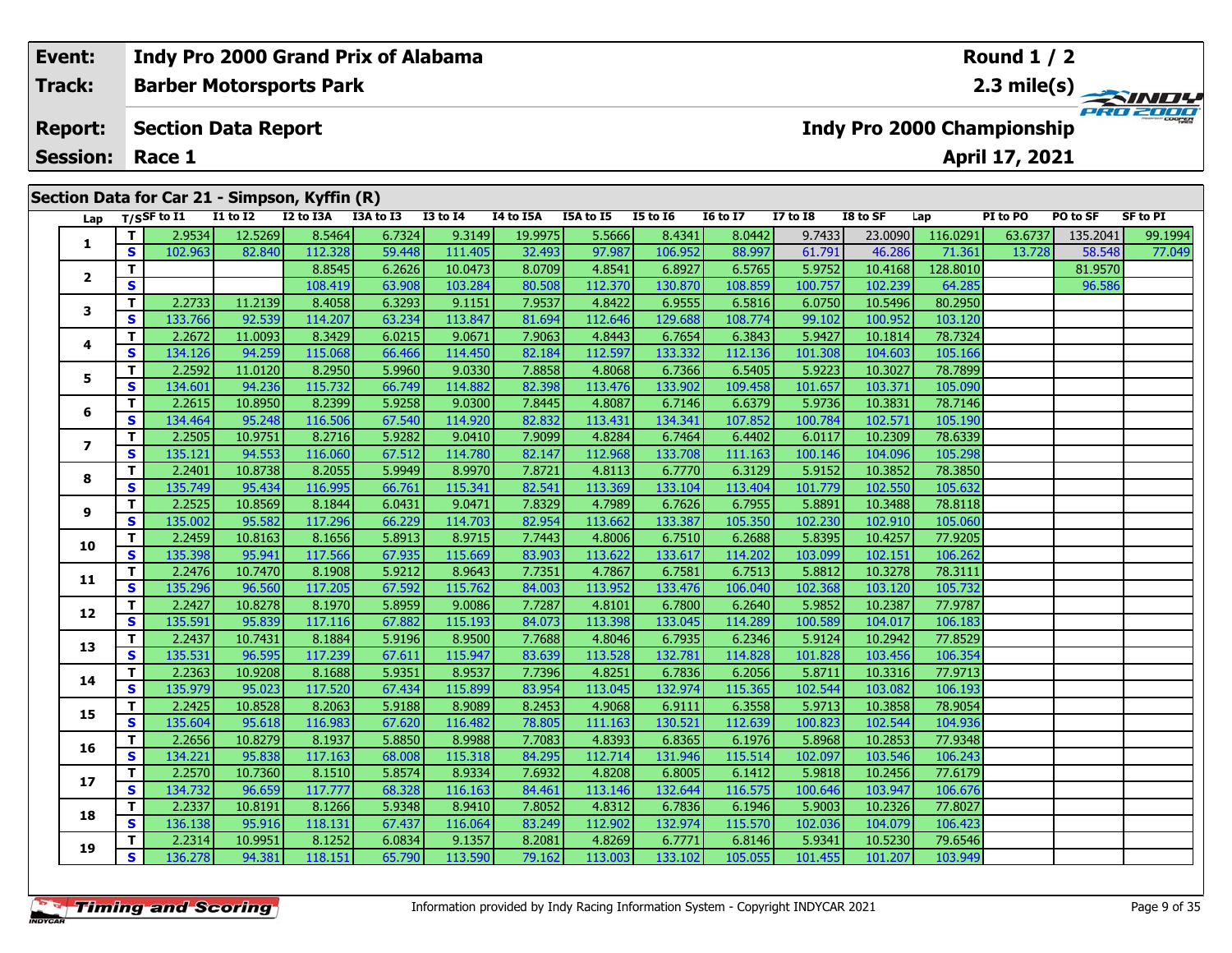| Event:          |              |                   | Indy Pro 2000 Grand Prix of Alabama           |           |           |                 |           |           |                 |                 |                 |                            |         | <b>Round 1 / 2</b> |          |                 |
|-----------------|--------------|-------------------|-----------------------------------------------|-----------|-----------|-----------------|-----------|-----------|-----------------|-----------------|-----------------|----------------------------|---------|--------------------|----------|-----------------|
| <b>Track:</b>   |              |                   | <b>Barber Motorsports Park</b>                |           |           |                 |           |           |                 |                 |                 |                            |         |                    |          |                 |
| <b>Report:</b>  |              |                   | <b>Section Data Report</b>                    |           |           |                 |           |           |                 |                 |                 | Indy Pro 2000 Championship |         |                    |          | PRO 2000        |
| <b>Session:</b> |              | Race 1            |                                               |           |           |                 |           |           |                 |                 |                 |                            |         | April 17, 2021     |          |                 |
|                 |              |                   | Section Data for Car 21 - Simpson, Kyffin (R) |           |           |                 |           |           |                 |                 |                 |                            |         |                    |          |                 |
|                 |              | Lap $T/SSF$ to I1 | <b>I1 to I2</b>                               | I2 to I3A | I3A to I3 | <b>I3 to I4</b> | I4 to I5A | I5A to I5 | <b>I5 to I6</b> | <b>16 to 17</b> | <b>I7 to I8</b> | I8 to SF                   | Lap     | PI to PO           | PO to SF | <b>SF to PI</b> |
| 20              |              | 2.2961            | 10.8630                                       | 8.1817    | 5.8829    | 8.9986          | 7.6886    | 4.8557    | 6.8601          | 6.1185          | 5.8581          | 10.2460                    | 77.8493 |                    |          |                 |
|                 | $\mathbf{s}$ | 132.438           | 95.529                                        | 117.335   | 68.032    | 115.321         | 84.511    | 112.333   | 131.492         | 117.007         | 102.771         | 103.943                    | 106.359 |                    |          |                 |
|                 |              | 2.2789            | 10.7329                                       | 8.1701    | 5.8719    | 9.0086          | 7.6757    | 4.8221    | 6.8311          | 6.1225          | 5.8422          | 10.2147                    | 77.5707 |                    |          |                 |
| 21              |              | 133.438           | 96.687                                        | 117.502   | 68.160    | 115.193         | 84.653    | 113.116   | 132.050         | 116.931         | 103.051         | 104.262                    | 106.741 |                    |          |                 |

**<sup>T</sup>** 2.2603 10.7026 8.1047 5.7742 8.9508 7.6410 4.8256 6.8373 6.1186 5.8488 10.2627 77.3266 **<sup>S</sup>** 134.536 96.960 118.450 69.313 115.937 85.038 113.034 131.930 117.005 102.935 103.774 107.078

**<sup>T</sup>** 2.2565 10.6957 8.0947 5.8095 8.9682 7.5920 4.8186 6.8335 6.0532 5.8072 10.3384 77.2675 **<sup>S</sup>** 134.762 97.023 118.596 68.892 115.712 85.587 113.198 132.003 118.270 103.672 103.014 107.160

**<sup>T</sup>** 2.2530 10.7164 8.0972 5.8014 8.9255 7.7558 4.8083 6.7800 6.1561 5.9901 10.2532 77.5370 **<sup>S</sup>** 134.972 96.835 118.560 68.988 116.265 83.779 113.440 133.045 116.293 100.507 103.870 106.788

**<sup>T</sup>** 2.4516 12.0108 9.2535 6.2964 10.1552 9.1356 5.4965 8.2995 **<sup>S</sup>** 124.038 86.400 103.745 63.564 102.187 71.125 99.237 108.687

**22**

**23**

**24**

**25**

106.741

107.07

107.160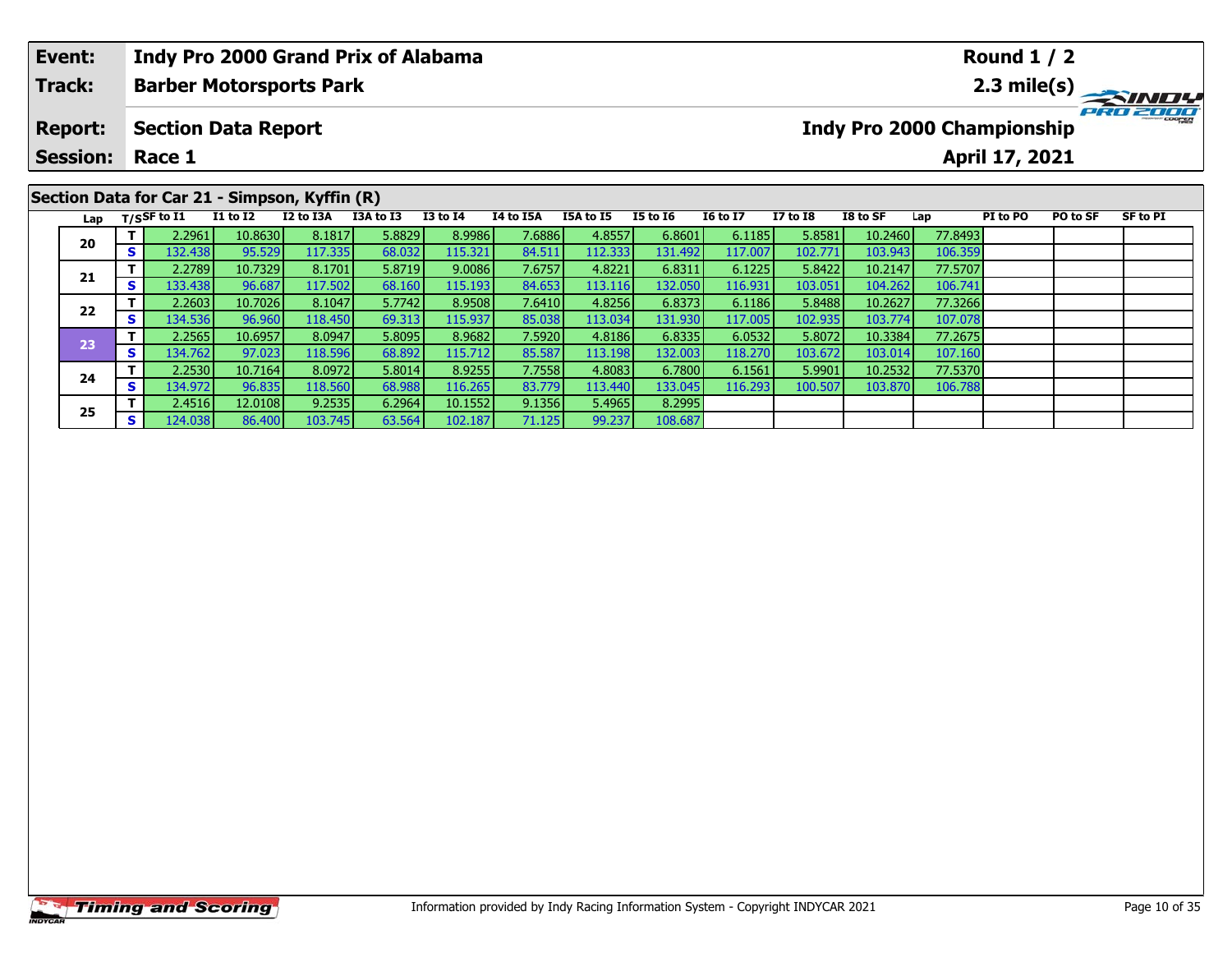| Event:                  |     |                            |                 | Indy Pro 2000 Grand Prix of Alabama        |           |                 |                  |           |                 |                 |              |          |         | Round $1/2$                       |                 |
|-------------------------|-----|----------------------------|-----------------|--------------------------------------------|-----------|-----------------|------------------|-----------|-----------------|-----------------|--------------|----------|---------|-----------------------------------|-----------------|
| <b>Track:</b>           |     |                            |                 | <b>Barber Motorsports Park</b>             |           |                 |                  |           |                 |                 |              |          |         |                                   |                 |
| <b>Report:</b>          |     | <b>Section Data Report</b> |                 |                                            |           |                 |                  |           |                 |                 |              |          |         | <b>Indy Pro 2000 Championship</b> | <b>PRO 2000</b> |
| <b>Session:</b>         |     | Race 1                     |                 |                                            |           |                 |                  |           |                 |                 |              |          |         | April 17, 2021                    |                 |
|                         |     |                            |                 | Section Data for Car 22 - Sulaiman, Manuel |           |                 |                  |           |                 |                 |              |          |         |                                   |                 |
|                         |     | Lap $T/S$ SF to I1         | <b>I1 to I2</b> | I2 to I3A                                  | I3A to I3 | <b>I3 to I4</b> | <b>I4 to I5A</b> | I5A to I5 | <b>I5 to I6</b> | <b>16 to 17</b> | $I7$ to $I8$ | I8 to SF | Lap     | <b>PO to SF</b>                   |                 |
|                         |     | 3.0035                     | 12.4421         | 8.4543                                     | 6.5442    | 9.3179          | 8.2503           | 4.8713    | 6.8261          | 6.6687          | 6.1193       | 10.4700  | 82.9677 | 140.1954                          |                 |
|                         | s ' | 101.246                    | 83.405          | 113.552                                    | 61.158    | 111.369         | 78.757           | 111.973   | 132.147         | 107.354         | 98.385       | 101.719  | 99.798  | 56.463                            |                 |
|                         |     | 2.3271                     | 11.2967         | 8.3263                                     | 6.1906    | 9.1187          | 8.1511           | 4.8310    | 7.0704          | 6.6216          | 6.0858       | 10.4061  | 80.4254 |                                   |                 |
| $\overline{\mathbf{2}}$ | S.  | 130.674                    | 91.861          | 115.297                                    | 64.651    | 113.802         | 79.716           | 112.907   | 127.581         | 108.117         | 98.926       | 102.344  | 102.953 |                                   |                 |

**<sup>T</sup>** 2.3742 11.2514 8.3750 6.0640 9.1050 7.9053 4.8111 6.7924 6.8828 6.1067 10.4586 80.1265 **<sup>S</sup>** 128.081 92.231 114.627 66.001 113.973 82.195 113.374 132.802 104.014 98.588 101.830 103.337

**<sup>T</sup>** 2.3179 10.9954 8.2800 5.8875 9.0802 7.8373 4.8902 6.8838 6.1907 5.9156 10.1764 78.4550 **<sup>S</sup>** 131.192 94.378 115.942 67.979 114.285 82.908 111.540 131.039 115.643 101.773 104.654 105.538

**<sup>T</sup>** 2.2864 10.8983 8.2416 5.9162 9.1171 7.8594 4.8769 6.8494 6.1535 5.8511 10.3102 78.3601 **<sup>S</sup>** 133.000 95.219 116.482 67.649 113.822 82.675 111.845 131.697 116.342 102.894 103.296 105.666

**<sup>T</sup>** 2.3062 10.8166 8.2303 5.8562 9.0370 7.7543 4.8569 6.8438 6.2145 5.9387 10.2052 78.0597 **<sup>S</sup>** 131.858 95.938 116.642 68.342 114.831 83.795 112.305 131.805 115.200 101.377 104.359 106.073

**<sup>T</sup>** 2.2883 10.8783 8.2190 5.8083 8.9974 7.6795 4.8498 6.7872 6.1926 5.9518 10.1987 77.8509 **<sup>S</sup>** 132.889 95.394 116.803 68.906 115.336 84.611 112.469 132.904 115.607 101.154 104.425 106.357

**<sup>T</sup>** 2.2918 10.9139 8.2202 5.8210 9.0762 7.7496 4.8461 6.7973 6.1915 5.9351 10.2493 78.0920 **<sup>S</sup>** 132.686 95.083 116.785 68.756 114.335 83.846 112.555 132.706 115.628 101.438 103.910 106.029

**<sup>T</sup>** 2.2755 10.7781 8.1625 5.8013 9.0768 7.7915 4.8368 6.8240 6.1659 5.9549 10.2024 77.8697 **<sup>S</sup>** 133.637 96.281 117.611 68.989 114.327 83.395 112.772 132.187 116.108 101.101 104.387 106.331

**<sup>T</sup>** 2.2962 10.8411 8.1486 5.7779 9.0160 7.7564 4.8299 6.8455 6.2373 6.0313 10.2315 78.0117 **<sup>S</sup>** 132.432 95.722 117.812 69.269 115.098 83.772 112.933 131.772 114.779 99.820 104.090 106.138

**<sup>T</sup>** 2.2901 10.7893 8.1857 5.8586 9.0727 7.7727 4.8412 6.8600 6.1667 5.9944 10.2067 78.0381 **<sup>S</sup>** 132.785 96.181 117.278 68.314 114.379 83.597 112.669 131.494 116.093 100.435 104.343 106.102

**<sup>T</sup>** 2.2887 10.8690 8.1497 5.7842 9.0780 7.7762 4.8548 6.8523 6.1905 6.1062 10.2403 78.1899 **<sup>S</sup>** 132.866 95.476 117.796 69.193 114.312 83.559 112.354 131.641 115.646 98.596 104.001 105.896

**<sup>T</sup>** 2.2982 10.9151 8.1592 5.7876 9.0169 7.7095 4.8504 6.8655 6.1491 5.9738 10.1411 77.8664 **<sup>S</sup>** 132.317 95.073 117.659 69.153 115.087 84.282 112.456 131.388 116.425 100.781 105.018 106.336

**<sup>T</sup>** 2.2816 10.8277 8.2356 5.9130 9.0463 7.7037 4.8591 6.8994 6.1329 5.8959 10.2107 78.0059 **<sup>S</sup>** 133.280 95.840 116.567 67.686 114.713 84.346 112.254 130.743 116.733 102.113 104.302 106.146

**<sup>T</sup>** 2.2815 10.7359 8.1833 5.7986 9.0127 7.6859 4.8626 6.8850 6.1743 5.9178 10.2504 77.7880 **<sup>S</sup>** 133.286 96.660 117.312 69.021 115.141 84.541 112.173 131.016 115.950 101.735 103.898 106.443

**<sup>T</sup>** 2.2820 10.7693 8.1902 5.7858 8.9854 7.7156 4.8676 6.8655 6.1601 5.9250 10.1879 77.7344 **<sup>S</sup>** 133.256 96.360 117.213 69.174 115.490 84.215 112.058 131.388 116.217 101.611 104.536 106.517

**<sup>T</sup>** 2.2803 10.7697 8.2011 5.7844 9.0306 7.6734 4.8693 6.8548 6.1055 5.9368 10.2749 77.7808 **<sup>S</sup>** 133.356 96.356 117.057 69.191 114.912 84.679 112.019 131.593 117.256 101.409 103.651 106.453

**<sup>T</sup>** 2.2855 10.8991 8.1646 5.7961 9.0251 7.8052 4.8688 6.8843 6.2009 5.9465 10.2858 78.1619 **<sup>S</sup>** 133.052 95.212 117.581 69.051 114.982 83.249 112.031 131.029 115.452 101.244 103.541 105.934

**<sup>T</sup>** 2.2735 10.8355 8.1545 5.8199 8.9887 7.7308 4.8655 6.8929 6.1561 5.9174 10.2260 77.8608 **<sup>S</sup>** 133.755 95.771 117.726 68.769 115.448 84.050 112.107 130.866 116.293 101.742 104.146 106.344

**3**

**4**

**5**

**6**

**7**

**8**

**9**

**10**

**11**

**12**

**13**

**14**

**15**

**16**

**17**

**18**

**19**

105.53

106.357

106.331

106.146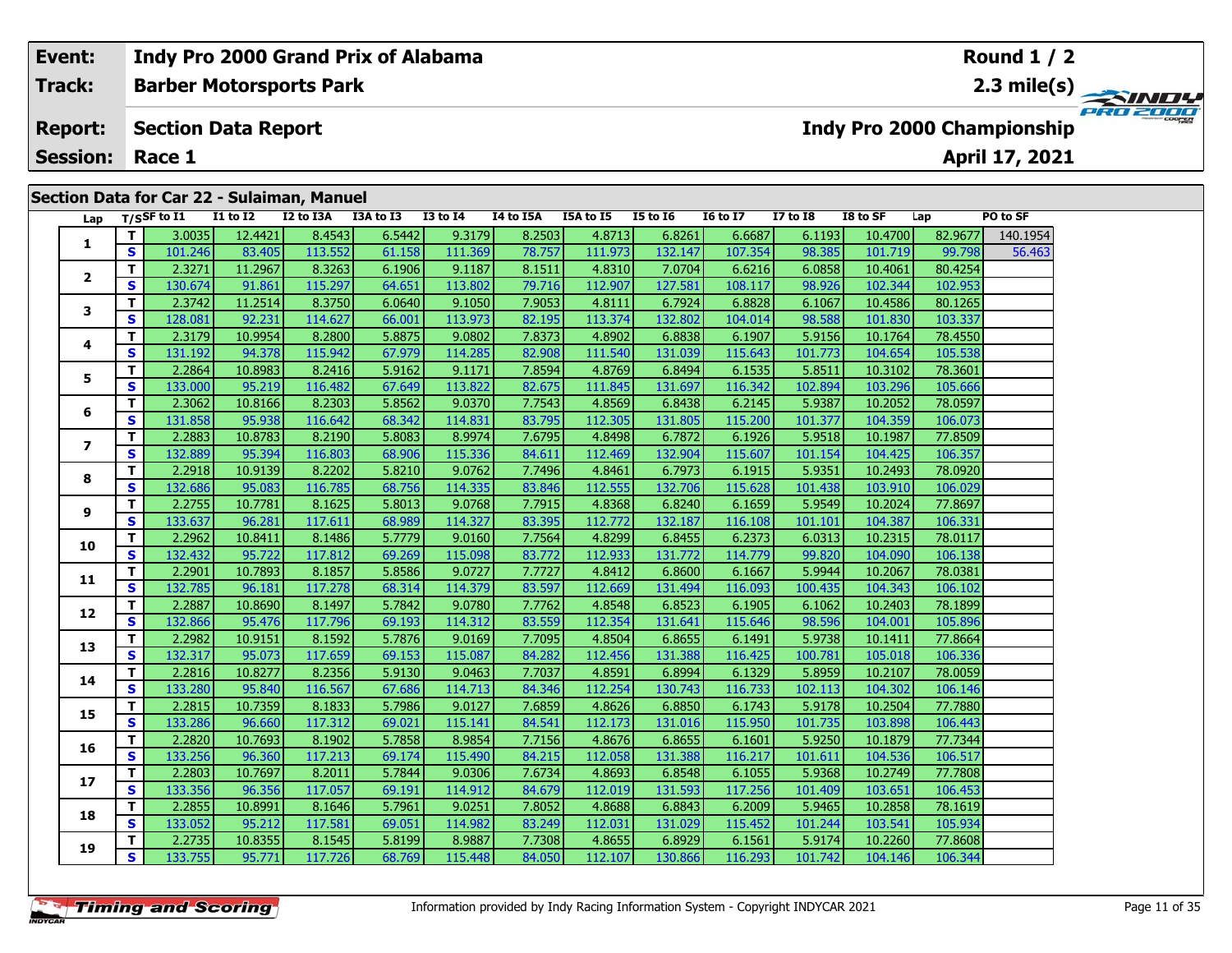| Event:                 |     |             | Indy Pro 2000 Grand Prix of Alabama        |           |           |                 |           |           |                 |                 |              |          |         | <b>Round 1 / 2</b>         |             |
|------------------------|-----|-------------|--------------------------------------------|-----------|-----------|-----------------|-----------|-----------|-----------------|-----------------|--------------|----------|---------|----------------------------|-------------|
| <b>Track:</b>          |     |             | <b>Barber Motorsports Park</b>             |           |           |                 |           |           |                 |                 |              |          |         |                            | 2.3 mile(s) |
| <b>Report:</b>         |     |             | <b>Section Data Report</b>                 |           |           |                 |           |           |                 |                 |              |          |         | Indy Pro 2000 Championship |             |
| <b>Session: Race 1</b> |     |             |                                            |           |           |                 |           |           |                 |                 |              |          |         | April 17, 2021             |             |
|                        |     |             |                                            |           |           |                 |           |           |                 |                 |              |          |         |                            |             |
|                        |     |             | Section Data for Car 22 - Sulaiman, Manuel |           |           |                 |           |           |                 |                 |              |          |         |                            |             |
| Lap                    |     | T/SSF to I1 | <b>I1 to I2</b>                            | I2 to I3A | I3A to I3 | <b>I3 to I4</b> | I4 to I5A | I5A to I5 | <b>I5 to 16</b> | <b>I6 to I7</b> | $I7$ to $I8$ | I8 to SF | Lap     | PO to SF                   |             |
| 20                     |     | 2.2769      | 10.7848                                    | 8.1559    | 5.7628    | 9.0048          | 7.7233    | 4.8924    | 6.9016          | 6.1451          | 5.8590       | 10.2675  | 77.7741 |                            |             |
|                        | s l | 133.555     | 96.221                                     | 117.706   | 69.450    | 115.242         | 84.131    | 111.490   | 130.701         | 116.501         | 102.756      | 103.725  | 106.462 |                            |             |
|                        |     | 2.2895      | 10.8247                                    | 8.1464    | 5.7838    | 8.9902          | 7.7240    | 4.8584    | 6.8761          | 6.1400          | 5.9197       | 10.2876  | 77.8404 |                            |             |
| 21                     | S.  | 132.8201    | 95.867                                     | 117.843   | 69.198    | 115.429         | 84.124    | 112.270   | 131.186         | 116.598         | 101.702      | 103.523  | 106.371 |                            |             |

91.571

**<sup>T</sup>** 2.2945 10.7951 8.1495 5.8063 9.0508 7.7279 4.8324 6.8426 6.0865 5.8390 10.2261 77.6507 **<sup>S</sup>** 132.530 96.129 117.799 68.930 114.656 84.081 112.874 131.828 117.622 103.108 104.145 106.631

**<sup>T</sup>** 2.2808 10.7122 8.1144 5.8133 9.0228 7.6736 4.8453 6.8507 6.0796 5.8733 10.2102 77.4762 **<sup>S</sup>** 133.326 96.873 118.308 68.847 115.012 84.676 112.574 131.672 117.756 102.505 104.307 106.872

**<sup>T</sup>** 2.2780 10.7585 8.1411 5.7974 9.0252 7.7006 4.8627 6.8795 6.2061 5.9848 10.2520 77.8859 **<sup>S</sup>** 133.490 96.457 117.920 69.036 114.981 84.379 112.171 131.121 115.356 100.596 103.882 106.309

**<sup>T</sup>** 2.2885 10.8198 8.2149 5.8460 9.0601 7.7070 4.8443 6.8578 6.1163 5.9140 10.2972 77.9659 **<sup>S</sup>** 132.878 95.910 116.861 68.462 114.538 84.309 112.597 131.536 117.049 101.800 103.426 106.200

**<sup>T</sup>** 2.3464 13.3233 9.5762 6.6226 10.7073 10.0745 5.9948 9.8508 **<sup>S</sup>** 129.599 77.888 100.249 60.434 96.918 64.497 90.988 91.571

# **Timing and Scoring**

**22**

**23**

**24**

**25**

**26**

106.371

106.631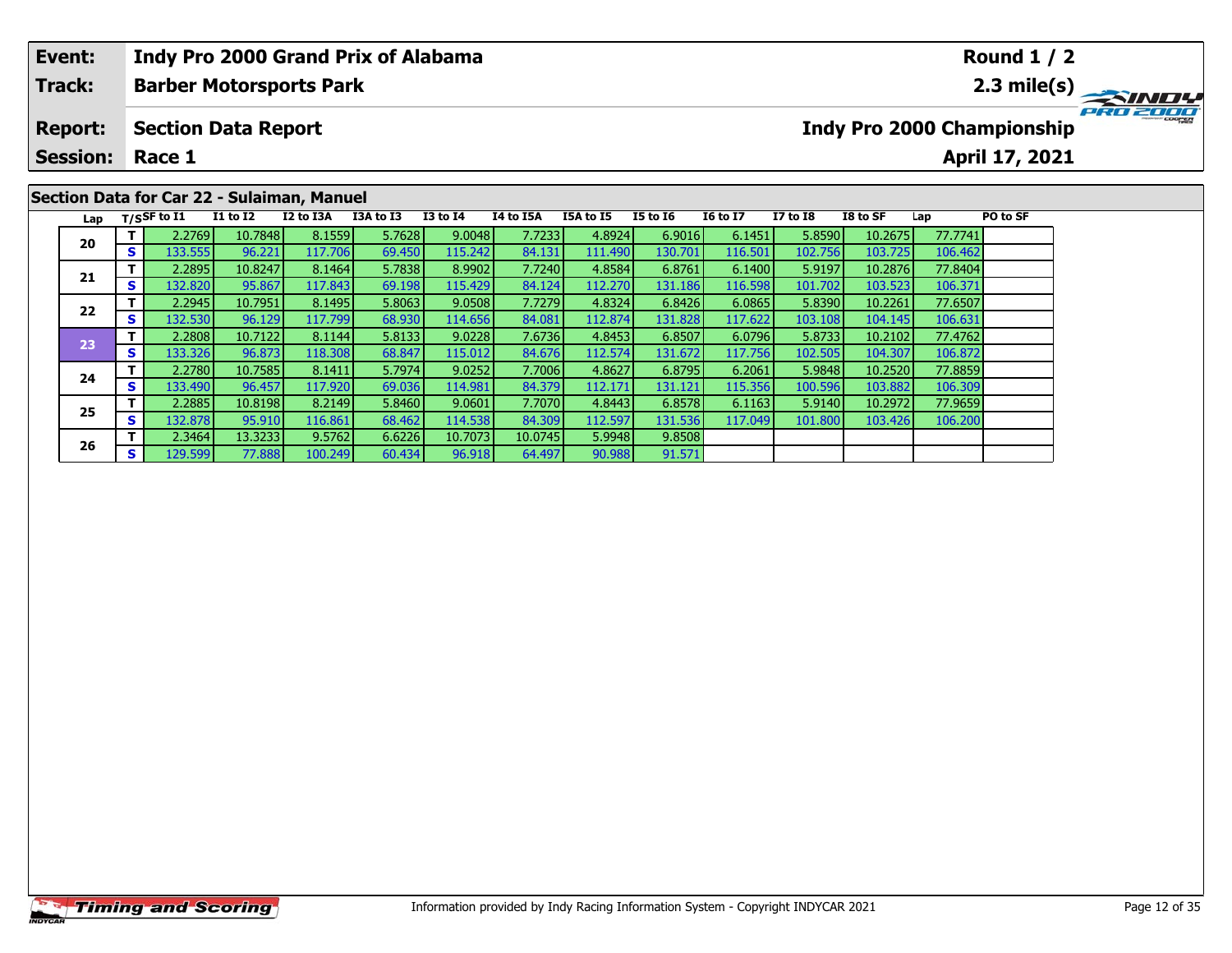#### **Event:Round 1 / 2 Indy Pro 2000 Grand Prix of Alabama Track:Barber Motorsports Park 2.3 mile(s)** PRO 200 **Report: Section Data Report Indy Pro 2000 Championship April 17, 2021 Session: Race 1 Section Data for Car 27 - Kaminsky, Colin Lap T/SSF to I1 I1 to I2 I2 to I3A I3A to I3 I3 to I4 I4 to I5A I5A to I5 I5 to I6 I6 to I7 I7 to I8 I8 to SF Lap PO to SF**   $\Box$ **T** 3.3747 13.0096 8.3467 6.3911 9.7573 10.7001 4.9463 7.2109 7.3700 6.9411 10.5146 88.5624 128.4688 **1 <sup>T</sup>** 2.3302 11.0701 8.3524 6.0573 9.1333 7.9694 4.9114 6.9190 6.1563 5.8901 10.3546 79.1441 **<sup>S</sup>** 130.500 93.741 114.937 66.074 113.620 81.533 111.059 130.372 116.289 102.213 102.853 104.619**2**

| S<br>90.109<br>79.766<br>115.016<br>62.623<br>106.354<br>60.726<br>110.275<br>125.095<br>97.138<br>101.288<br>93.493<br>86.736<br>T.<br>2.3302<br>8.3524<br>7.9694<br>6.9190<br>11.0701<br>6.0573<br>9.1333<br>4.9114<br>6.1563<br>5.8901<br>10.3546<br>79.1441<br>$\overline{\mathbf{2}}$<br>$\mathbf{s}$<br>130.500<br>114.937<br>113.620<br>81.533<br>111.059<br>130.372<br>116.289<br>102.213<br>93.741<br>66.074<br>102.853<br>104.619<br>T<br>2.2927<br>8.3145<br>7.9322<br>4.8795<br>6.8605<br>78.8723<br>10.8476<br>6.0010<br>9.1088<br>6.1585<br>6.1440<br>10.3330<br>3<br>$\mathbf{s}$<br>132.634<br>95.664<br>115.461<br>66.693<br>113.926<br>81.916<br>111.785<br>116.247<br>97.989<br>103.068<br>104.980<br>131.484<br>т<br>2.2808<br>8.4178<br>8.3779<br>5.9963<br>9.0955<br>4.9792<br>6.9081<br>6.2202<br>6.2253<br>10.3767<br>80.3604<br>11.4826<br>4<br>s<br>133.326<br>114.044<br>77.558<br>130.578<br>96.709<br>90.374<br>66.746<br>114.092<br>109.547<br>115.094<br>102.634<br>103.036<br>2.2891<br>Т<br>8.2476<br>8.0613<br>4.8926<br>6.8452<br>5.9402<br>10.5743<br>79.1362<br>10.9831<br>6.0830<br>9.1043<br>6.1155<br>5<br>$\mathbf{s}$<br>132.843<br>94.484<br>116.397<br>65.794<br>113.982<br>80.604<br>111.486<br>131.778<br>117.065<br>101.351<br>100.716<br>104.630<br>T<br>2.2740<br>8.3058<br>6.8809<br>6.0392<br>9.0883<br>7.9162<br>4.8942<br>6.1845<br>5.9656<br>10.2997<br>78.8515<br>11.0031<br>6<br>s<br>133.725<br>115.582<br>111.449<br>94.312<br>66.272<br>114.183<br>82.081<br>131.094<br>115.759<br>100.920<br>103.401<br>105.008<br>T.<br>2.2777<br>8.2894<br>7.8150<br>6.8173<br>5.9192<br>78.7073<br>11.0664<br>5.9898<br>9.0777<br>4.9001<br>6.2466<br>10.3081<br>$\overline{ }$<br>S<br>133.508<br>93.773<br>115.811<br>114.316<br>83.144<br>111.315<br>132.317<br>101.711<br>105.200<br>66.818<br>114.608<br>103.317<br>T<br>2.2785<br>10.8524<br>8.2159<br>5.8967<br>9.0498<br>7.8558<br>4.8815<br>6.8306<br>6.1139<br>5.9458<br>10.3633<br>78.2842<br>8<br>$\mathbf{s}$<br>132.059<br>133.461<br>95.622<br>116.847<br>67.873<br>114.669<br>82.712<br>111.739<br>117.095<br>101.256<br>102.766<br>105.768<br>т<br>2.2618<br>7.8821<br>11.0626<br>8.2144<br>5.9214<br>9.0636<br>4.8940<br>6.8477<br>6.3499<br>5.9005<br>10.3068<br>78.7048<br>9<br>S<br>116.868<br>134.446<br>93.805<br>67.590<br>114.494<br>82.436<br>111.454<br>131.730<br>112.743<br>102.033<br>103.330<br>105.203<br>т<br>2.2749<br>8.2581<br>7.8836<br>6.8560<br>10.8714<br>5.9027<br>9.0581<br>4.8606<br>6.0834<br>5.9225<br>10.3568<br>78.3281<br>10<br>S<br>133.672<br>116.250<br>112.220<br>131.570<br>105.709<br>95.455<br>67.804<br>114.563<br>82.421<br>117.682<br>101.654<br>102.831<br>T.<br>2.2733<br>8.2308<br>9.1547<br>8.0674<br>6.8605<br>11.0785<br>6.1140<br>4.8864<br>6.1041<br>5.8856<br>10.3811<br>79.0364<br>11<br>S<br>133.766<br>116.635<br>113.355<br>80.543<br>93.670<br>65.461<br>111.627<br>131.484<br>117.283<br>102.291<br>102.590<br>104.762<br>T.<br>2.2712<br>10.8230<br>8.2407<br>5.9136<br>7.8295<br>4.8580<br>6.8405<br>6.0319<br>5.8731<br>9.0651<br>10.3021<br>78.0487<br>12<br>S<br>133.890<br>82.990<br>95.882<br>116.495<br>67.679<br>114.475<br>112.280<br>131.868<br>118.687<br>102.509<br>103.377<br>106.088<br>T.<br>2.2689<br>7.8530<br>10.7845<br>8.2760<br>5.9470<br>4.8557<br>6.8585<br>6.0457<br>5.8971<br>10.3274<br>78.1524<br>9.0386<br>13<br>S<br>134.026<br>131.522<br>96.224<br>115.998<br>67.299<br>114.811<br>82.742<br>112.333<br>102.092<br>103.124<br>105.947<br>118.416<br>T.<br>2.2658<br>10.8399<br>8.2294<br>7.9017<br>4.8766<br>6.9416<br>78.3996<br>6.0498<br>9.0363<br>6.0801<br>5.8803<br>10.2981<br>14<br>S<br>134.209<br>95.732<br>116.655<br>66.155<br>82.232<br>111.851<br>129.948<br>117.746<br>103.417<br>105.613<br>114.840<br>102.383<br>т<br>2.2570<br>7.7990<br>6.8992<br>78.2214<br>10.9642<br>8.2650<br>5.9143<br>9.0172<br>4.8804<br>5.9946<br>5.8696<br>10.3609<br>15<br>S<br>134.732<br>94.647<br>116.152<br>67.671<br>115.083<br>83.315<br>111.764<br>130.746<br>119.426<br>102.570<br>102.790<br>105.853<br>T<br>2.2787<br>8.3386<br>5.9377<br>7.8447<br>6.9115<br>78.2810<br>10.7767<br>9.1064<br>4.9007<br>6.0544<br>5.8703<br>10.2613<br>16<br>$\mathbf{s}$<br>133.449<br>115.127<br>113.956<br>111.301<br>130.514<br>102.558<br>105.773<br>96.294<br>67.404<br>82.830<br>118.246<br>103.788<br>T.<br>2.2821<br>7.7654<br>77.9942<br>10.7538<br>8.2897<br>5.9063<br>9.0898<br>4.8990<br>6.9036<br>5.9947<br>5.8538<br>10.2560<br>17 <sub>2</sub><br>$\mathbf{s}$<br>133.250<br>96.499<br>115.806<br>67.763<br>114.164<br>83.675<br>111.340<br>130.663<br>119.424<br>102.847<br>103.842<br>106.162<br>T<br>2.2816<br>5.8815<br>7.7560<br>6.9086<br>77.8262<br>10.7689<br>8.2444<br>9.0256<br>4.8811<br>6.0208<br>5.8257<br>10.2320<br>18<br>$\mathbf{s}$<br>133.280<br>130.568<br>96.363<br>116.443<br>68.049<br>114.976<br>83.777<br>111.748<br>118.906<br>103.343<br>104.085<br>106.391<br>т<br>2.2718<br>10.7551<br>8.2531<br>5.8445<br>9.0218<br>7.8020<br>4.8939<br>6.9072<br>6.0200<br>5.8584<br>10.2080<br>77.8358<br>19<br>S<br>133.855<br>130.595<br>96.487<br>116.320<br>68.479<br>115.024<br>83.283<br>111.456<br>118.922<br>102.766<br>104.330<br>106.378 | 1 | ודוכ.כ | סבּחַטיכד | 0.ט <del>ו</del> יכ | 0.3311 | 3.7373 | 10.7001 | כטדי.ד | 7.2109 | 7.3700 | 0.7411 | 10.3140 | דשטכ.סס | 120.7000 |
|----------------------------------------------------------------------------------------------------------------------------------------------------------------------------------------------------------------------------------------------------------------------------------------------------------------------------------------------------------------------------------------------------------------------------------------------------------------------------------------------------------------------------------------------------------------------------------------------------------------------------------------------------------------------------------------------------------------------------------------------------------------------------------------------------------------------------------------------------------------------------------------------------------------------------------------------------------------------------------------------------------------------------------------------------------------------------------------------------------------------------------------------------------------------------------------------------------------------------------------------------------------------------------------------------------------------------------------------------------------------------------------------------------------------------------------------------------------------------------------------------------------------------------------------------------------------------------------------------------------------------------------------------------------------------------------------------------------------------------------------------------------------------------------------------------------------------------------------------------------------------------------------------------------------------------------------------------------------------------------------------------------------------------------------------------------------------------------------------------------------------------------------------------------------------------------------------------------------------------------------------------------------------------------------------------------------------------------------------------------------------------------------------------------------------------------------------------------------------------------------------------------------------------------------------------------------------------------------------------------------------------------------------------------------------------------------------------------------------------------------------------------------------------------------------------------------------------------------------------------------------------------------------------------------------------------------------------------------------------------------------------------------------------------------------------------------------------------------------------------------------------------------------------------------------------------------------------------------------------------------------------------------------------------------------------------------------------------------------------------------------------------------------------------------------------------------------------------------------------------------------------------------------------------------------------------------------------------------------------------------------------------------------------------------------------------------------------------------------------------------------------------------------------------------------------------------------------------------------------------------------------------------------------------------------------------------------------------------------------------------------------------------------------------------------------------------------------------------------------------------------------------------------------------------------------------------------------------------------------------------------------------------------------------------------------------------------------------------------------------------------------------------------------------------------------------------------------------------------------------------------------------------------------------------------------------------------------------------------------------------------------------------------------------------------------------------------------------------------------------------------------------------------------------------------------------------------------------------------------------------------------------------------------------------------------------------------------------------------------------------------------------------------------------------------------------------------------------------------------------------------------------------------------------------------------------------------------------------------------------------------------------------------------|---|--------|-----------|---------------------|--------|--------|---------|--------|--------|--------|--------|---------|---------|----------|
|                                                                                                                                                                                                                                                                                                                                                                                                                                                                                                                                                                                                                                                                                                                                                                                                                                                                                                                                                                                                                                                                                                                                                                                                                                                                                                                                                                                                                                                                                                                                                                                                                                                                                                                                                                                                                                                                                                                                                                                                                                                                                                                                                                                                                                                                                                                                                                                                                                                                                                                                                                                                                                                                                                                                                                                                                                                                                                                                                                                                                                                                                                                                                                                                                                                                                                                                                                                                                                                                                                                                                                                                                                                                                                                                                                                                                                                                                                                                                                                                                                                                                                                                                                                                                                                                                                                                                                                                                                                                                                                                                                                                                                                                                                                                                                                                                                                                                                                                                                                                                                                                                                                                                                                                                                                                                  |   |        |           |                     |        |        |         |        |        |        |        |         |         | 61.617   |
|                                                                                                                                                                                                                                                                                                                                                                                                                                                                                                                                                                                                                                                                                                                                                                                                                                                                                                                                                                                                                                                                                                                                                                                                                                                                                                                                                                                                                                                                                                                                                                                                                                                                                                                                                                                                                                                                                                                                                                                                                                                                                                                                                                                                                                                                                                                                                                                                                                                                                                                                                                                                                                                                                                                                                                                                                                                                                                                                                                                                                                                                                                                                                                                                                                                                                                                                                                                                                                                                                                                                                                                                                                                                                                                                                                                                                                                                                                                                                                                                                                                                                                                                                                                                                                                                                                                                                                                                                                                                                                                                                                                                                                                                                                                                                                                                                                                                                                                                                                                                                                                                                                                                                                                                                                                                                  |   |        |           |                     |        |        |         |        |        |        |        |         |         |          |
|                                                                                                                                                                                                                                                                                                                                                                                                                                                                                                                                                                                                                                                                                                                                                                                                                                                                                                                                                                                                                                                                                                                                                                                                                                                                                                                                                                                                                                                                                                                                                                                                                                                                                                                                                                                                                                                                                                                                                                                                                                                                                                                                                                                                                                                                                                                                                                                                                                                                                                                                                                                                                                                                                                                                                                                                                                                                                                                                                                                                                                                                                                                                                                                                                                                                                                                                                                                                                                                                                                                                                                                                                                                                                                                                                                                                                                                                                                                                                                                                                                                                                                                                                                                                                                                                                                                                                                                                                                                                                                                                                                                                                                                                                                                                                                                                                                                                                                                                                                                                                                                                                                                                                                                                                                                                                  |   |        |           |                     |        |        |         |        |        |        |        |         |         |          |
|                                                                                                                                                                                                                                                                                                                                                                                                                                                                                                                                                                                                                                                                                                                                                                                                                                                                                                                                                                                                                                                                                                                                                                                                                                                                                                                                                                                                                                                                                                                                                                                                                                                                                                                                                                                                                                                                                                                                                                                                                                                                                                                                                                                                                                                                                                                                                                                                                                                                                                                                                                                                                                                                                                                                                                                                                                                                                                                                                                                                                                                                                                                                                                                                                                                                                                                                                                                                                                                                                                                                                                                                                                                                                                                                                                                                                                                                                                                                                                                                                                                                                                                                                                                                                                                                                                                                                                                                                                                                                                                                                                                                                                                                                                                                                                                                                                                                                                                                                                                                                                                                                                                                                                                                                                                                                  |   |        |           |                     |        |        |         |        |        |        |        |         |         |          |
|                                                                                                                                                                                                                                                                                                                                                                                                                                                                                                                                                                                                                                                                                                                                                                                                                                                                                                                                                                                                                                                                                                                                                                                                                                                                                                                                                                                                                                                                                                                                                                                                                                                                                                                                                                                                                                                                                                                                                                                                                                                                                                                                                                                                                                                                                                                                                                                                                                                                                                                                                                                                                                                                                                                                                                                                                                                                                                                                                                                                                                                                                                                                                                                                                                                                                                                                                                                                                                                                                                                                                                                                                                                                                                                                                                                                                                                                                                                                                                                                                                                                                                                                                                                                                                                                                                                                                                                                                                                                                                                                                                                                                                                                                                                                                                                                                                                                                                                                                                                                                                                                                                                                                                                                                                                                                  |   |        |           |                     |        |        |         |        |        |        |        |         |         |          |
|                                                                                                                                                                                                                                                                                                                                                                                                                                                                                                                                                                                                                                                                                                                                                                                                                                                                                                                                                                                                                                                                                                                                                                                                                                                                                                                                                                                                                                                                                                                                                                                                                                                                                                                                                                                                                                                                                                                                                                                                                                                                                                                                                                                                                                                                                                                                                                                                                                                                                                                                                                                                                                                                                                                                                                                                                                                                                                                                                                                                                                                                                                                                                                                                                                                                                                                                                                                                                                                                                                                                                                                                                                                                                                                                                                                                                                                                                                                                                                                                                                                                                                                                                                                                                                                                                                                                                                                                                                                                                                                                                                                                                                                                                                                                                                                                                                                                                                                                                                                                                                                                                                                                                                                                                                                                                  |   |        |           |                     |        |        |         |        |        |        |        |         |         |          |
|                                                                                                                                                                                                                                                                                                                                                                                                                                                                                                                                                                                                                                                                                                                                                                                                                                                                                                                                                                                                                                                                                                                                                                                                                                                                                                                                                                                                                                                                                                                                                                                                                                                                                                                                                                                                                                                                                                                                                                                                                                                                                                                                                                                                                                                                                                                                                                                                                                                                                                                                                                                                                                                                                                                                                                                                                                                                                                                                                                                                                                                                                                                                                                                                                                                                                                                                                                                                                                                                                                                                                                                                                                                                                                                                                                                                                                                                                                                                                                                                                                                                                                                                                                                                                                                                                                                                                                                                                                                                                                                                                                                                                                                                                                                                                                                                                                                                                                                                                                                                                                                                                                                                                                                                                                                                                  |   |        |           |                     |        |        |         |        |        |        |        |         |         |          |
|                                                                                                                                                                                                                                                                                                                                                                                                                                                                                                                                                                                                                                                                                                                                                                                                                                                                                                                                                                                                                                                                                                                                                                                                                                                                                                                                                                                                                                                                                                                                                                                                                                                                                                                                                                                                                                                                                                                                                                                                                                                                                                                                                                                                                                                                                                                                                                                                                                                                                                                                                                                                                                                                                                                                                                                                                                                                                                                                                                                                                                                                                                                                                                                                                                                                                                                                                                                                                                                                                                                                                                                                                                                                                                                                                                                                                                                                                                                                                                                                                                                                                                                                                                                                                                                                                                                                                                                                                                                                                                                                                                                                                                                                                                                                                                                                                                                                                                                                                                                                                                                                                                                                                                                                                                                                                  |   |        |           |                     |        |        |         |        |        |        |        |         |         |          |
|                                                                                                                                                                                                                                                                                                                                                                                                                                                                                                                                                                                                                                                                                                                                                                                                                                                                                                                                                                                                                                                                                                                                                                                                                                                                                                                                                                                                                                                                                                                                                                                                                                                                                                                                                                                                                                                                                                                                                                                                                                                                                                                                                                                                                                                                                                                                                                                                                                                                                                                                                                                                                                                                                                                                                                                                                                                                                                                                                                                                                                                                                                                                                                                                                                                                                                                                                                                                                                                                                                                                                                                                                                                                                                                                                                                                                                                                                                                                                                                                                                                                                                                                                                                                                                                                                                                                                                                                                                                                                                                                                                                                                                                                                                                                                                                                                                                                                                                                                                                                                                                                                                                                                                                                                                                                                  |   |        |           |                     |        |        |         |        |        |        |        |         |         |          |
|                                                                                                                                                                                                                                                                                                                                                                                                                                                                                                                                                                                                                                                                                                                                                                                                                                                                                                                                                                                                                                                                                                                                                                                                                                                                                                                                                                                                                                                                                                                                                                                                                                                                                                                                                                                                                                                                                                                                                                                                                                                                                                                                                                                                                                                                                                                                                                                                                                                                                                                                                                                                                                                                                                                                                                                                                                                                                                                                                                                                                                                                                                                                                                                                                                                                                                                                                                                                                                                                                                                                                                                                                                                                                                                                                                                                                                                                                                                                                                                                                                                                                                                                                                                                                                                                                                                                                                                                                                                                                                                                                                                                                                                                                                                                                                                                                                                                                                                                                                                                                                                                                                                                                                                                                                                                                  |   |        |           |                     |        |        |         |        |        |        |        |         |         |          |
|                                                                                                                                                                                                                                                                                                                                                                                                                                                                                                                                                                                                                                                                                                                                                                                                                                                                                                                                                                                                                                                                                                                                                                                                                                                                                                                                                                                                                                                                                                                                                                                                                                                                                                                                                                                                                                                                                                                                                                                                                                                                                                                                                                                                                                                                                                                                                                                                                                                                                                                                                                                                                                                                                                                                                                                                                                                                                                                                                                                                                                                                                                                                                                                                                                                                                                                                                                                                                                                                                                                                                                                                                                                                                                                                                                                                                                                                                                                                                                                                                                                                                                                                                                                                                                                                                                                                                                                                                                                                                                                                                                                                                                                                                                                                                                                                                                                                                                                                                                                                                                                                                                                                                                                                                                                                                  |   |        |           |                     |        |        |         |        |        |        |        |         |         |          |
|                                                                                                                                                                                                                                                                                                                                                                                                                                                                                                                                                                                                                                                                                                                                                                                                                                                                                                                                                                                                                                                                                                                                                                                                                                                                                                                                                                                                                                                                                                                                                                                                                                                                                                                                                                                                                                                                                                                                                                                                                                                                                                                                                                                                                                                                                                                                                                                                                                                                                                                                                                                                                                                                                                                                                                                                                                                                                                                                                                                                                                                                                                                                                                                                                                                                                                                                                                                                                                                                                                                                                                                                                                                                                                                                                                                                                                                                                                                                                                                                                                                                                                                                                                                                                                                                                                                                                                                                                                                                                                                                                                                                                                                                                                                                                                                                                                                                                                                                                                                                                                                                                                                                                                                                                                                                                  |   |        |           |                     |        |        |         |        |        |        |        |         |         |          |
|                                                                                                                                                                                                                                                                                                                                                                                                                                                                                                                                                                                                                                                                                                                                                                                                                                                                                                                                                                                                                                                                                                                                                                                                                                                                                                                                                                                                                                                                                                                                                                                                                                                                                                                                                                                                                                                                                                                                                                                                                                                                                                                                                                                                                                                                                                                                                                                                                                                                                                                                                                                                                                                                                                                                                                                                                                                                                                                                                                                                                                                                                                                                                                                                                                                                                                                                                                                                                                                                                                                                                                                                                                                                                                                                                                                                                                                                                                                                                                                                                                                                                                                                                                                                                                                                                                                                                                                                                                                                                                                                                                                                                                                                                                                                                                                                                                                                                                                                                                                                                                                                                                                                                                                                                                                                                  |   |        |           |                     |        |        |         |        |        |        |        |         |         |          |
|                                                                                                                                                                                                                                                                                                                                                                                                                                                                                                                                                                                                                                                                                                                                                                                                                                                                                                                                                                                                                                                                                                                                                                                                                                                                                                                                                                                                                                                                                                                                                                                                                                                                                                                                                                                                                                                                                                                                                                                                                                                                                                                                                                                                                                                                                                                                                                                                                                                                                                                                                                                                                                                                                                                                                                                                                                                                                                                                                                                                                                                                                                                                                                                                                                                                                                                                                                                                                                                                                                                                                                                                                                                                                                                                                                                                                                                                                                                                                                                                                                                                                                                                                                                                                                                                                                                                                                                                                                                                                                                                                                                                                                                                                                                                                                                                                                                                                                                                                                                                                                                                                                                                                                                                                                                                                  |   |        |           |                     |        |        |         |        |        |        |        |         |         |          |
|                                                                                                                                                                                                                                                                                                                                                                                                                                                                                                                                                                                                                                                                                                                                                                                                                                                                                                                                                                                                                                                                                                                                                                                                                                                                                                                                                                                                                                                                                                                                                                                                                                                                                                                                                                                                                                                                                                                                                                                                                                                                                                                                                                                                                                                                                                                                                                                                                                                                                                                                                                                                                                                                                                                                                                                                                                                                                                                                                                                                                                                                                                                                                                                                                                                                                                                                                                                                                                                                                                                                                                                                                                                                                                                                                                                                                                                                                                                                                                                                                                                                                                                                                                                                                                                                                                                                                                                                                                                                                                                                                                                                                                                                                                                                                                                                                                                                                                                                                                                                                                                                                                                                                                                                                                                                                  |   |        |           |                     |        |        |         |        |        |        |        |         |         |          |
|                                                                                                                                                                                                                                                                                                                                                                                                                                                                                                                                                                                                                                                                                                                                                                                                                                                                                                                                                                                                                                                                                                                                                                                                                                                                                                                                                                                                                                                                                                                                                                                                                                                                                                                                                                                                                                                                                                                                                                                                                                                                                                                                                                                                                                                                                                                                                                                                                                                                                                                                                                                                                                                                                                                                                                                                                                                                                                                                                                                                                                                                                                                                                                                                                                                                                                                                                                                                                                                                                                                                                                                                                                                                                                                                                                                                                                                                                                                                                                                                                                                                                                                                                                                                                                                                                                                                                                                                                                                                                                                                                                                                                                                                                                                                                                                                                                                                                                                                                                                                                                                                                                                                                                                                                                                                                  |   |        |           |                     |        |        |         |        |        |        |        |         |         |          |
|                                                                                                                                                                                                                                                                                                                                                                                                                                                                                                                                                                                                                                                                                                                                                                                                                                                                                                                                                                                                                                                                                                                                                                                                                                                                                                                                                                                                                                                                                                                                                                                                                                                                                                                                                                                                                                                                                                                                                                                                                                                                                                                                                                                                                                                                                                                                                                                                                                                                                                                                                                                                                                                                                                                                                                                                                                                                                                                                                                                                                                                                                                                                                                                                                                                                                                                                                                                                                                                                                                                                                                                                                                                                                                                                                                                                                                                                                                                                                                                                                                                                                                                                                                                                                                                                                                                                                                                                                                                                                                                                                                                                                                                                                                                                                                                                                                                                                                                                                                                                                                                                                                                                                                                                                                                                                  |   |        |           |                     |        |        |         |        |        |        |        |         |         |          |
|                                                                                                                                                                                                                                                                                                                                                                                                                                                                                                                                                                                                                                                                                                                                                                                                                                                                                                                                                                                                                                                                                                                                                                                                                                                                                                                                                                                                                                                                                                                                                                                                                                                                                                                                                                                                                                                                                                                                                                                                                                                                                                                                                                                                                                                                                                                                                                                                                                                                                                                                                                                                                                                                                                                                                                                                                                                                                                                                                                                                                                                                                                                                                                                                                                                                                                                                                                                                                                                                                                                                                                                                                                                                                                                                                                                                                                                                                                                                                                                                                                                                                                                                                                                                                                                                                                                                                                                                                                                                                                                                                                                                                                                                                                                                                                                                                                                                                                                                                                                                                                                                                                                                                                                                                                                                                  |   |        |           |                     |        |        |         |        |        |        |        |         |         |          |
|                                                                                                                                                                                                                                                                                                                                                                                                                                                                                                                                                                                                                                                                                                                                                                                                                                                                                                                                                                                                                                                                                                                                                                                                                                                                                                                                                                                                                                                                                                                                                                                                                                                                                                                                                                                                                                                                                                                                                                                                                                                                                                                                                                                                                                                                                                                                                                                                                                                                                                                                                                                                                                                                                                                                                                                                                                                                                                                                                                                                                                                                                                                                                                                                                                                                                                                                                                                                                                                                                                                                                                                                                                                                                                                                                                                                                                                                                                                                                                                                                                                                                                                                                                                                                                                                                                                                                                                                                                                                                                                                                                                                                                                                                                                                                                                                                                                                                                                                                                                                                                                                                                                                                                                                                                                                                  |   |        |           |                     |        |        |         |        |        |        |        |         |         |          |
|                                                                                                                                                                                                                                                                                                                                                                                                                                                                                                                                                                                                                                                                                                                                                                                                                                                                                                                                                                                                                                                                                                                                                                                                                                                                                                                                                                                                                                                                                                                                                                                                                                                                                                                                                                                                                                                                                                                                                                                                                                                                                                                                                                                                                                                                                                                                                                                                                                                                                                                                                                                                                                                                                                                                                                                                                                                                                                                                                                                                                                                                                                                                                                                                                                                                                                                                                                                                                                                                                                                                                                                                                                                                                                                                                                                                                                                                                                                                                                                                                                                                                                                                                                                                                                                                                                                                                                                                                                                                                                                                                                                                                                                                                                                                                                                                                                                                                                                                                                                                                                                                                                                                                                                                                                                                                  |   |        |           |                     |        |        |         |        |        |        |        |         |         |          |
|                                                                                                                                                                                                                                                                                                                                                                                                                                                                                                                                                                                                                                                                                                                                                                                                                                                                                                                                                                                                                                                                                                                                                                                                                                                                                                                                                                                                                                                                                                                                                                                                                                                                                                                                                                                                                                                                                                                                                                                                                                                                                                                                                                                                                                                                                                                                                                                                                                                                                                                                                                                                                                                                                                                                                                                                                                                                                                                                                                                                                                                                                                                                                                                                                                                                                                                                                                                                                                                                                                                                                                                                                                                                                                                                                                                                                                                                                                                                                                                                                                                                                                                                                                                                                                                                                                                                                                                                                                                                                                                                                                                                                                                                                                                                                                                                                                                                                                                                                                                                                                                                                                                                                                                                                                                                                  |   |        |           |                     |        |        |         |        |        |        |        |         |         |          |
|                                                                                                                                                                                                                                                                                                                                                                                                                                                                                                                                                                                                                                                                                                                                                                                                                                                                                                                                                                                                                                                                                                                                                                                                                                                                                                                                                                                                                                                                                                                                                                                                                                                                                                                                                                                                                                                                                                                                                                                                                                                                                                                                                                                                                                                                                                                                                                                                                                                                                                                                                                                                                                                                                                                                                                                                                                                                                                                                                                                                                                                                                                                                                                                                                                                                                                                                                                                                                                                                                                                                                                                                                                                                                                                                                                                                                                                                                                                                                                                                                                                                                                                                                                                                                                                                                                                                                                                                                                                                                                                                                                                                                                                                                                                                                                                                                                                                                                                                                                                                                                                                                                                                                                                                                                                                                  |   |        |           |                     |        |        |         |        |        |        |        |         |         |          |
|                                                                                                                                                                                                                                                                                                                                                                                                                                                                                                                                                                                                                                                                                                                                                                                                                                                                                                                                                                                                                                                                                                                                                                                                                                                                                                                                                                                                                                                                                                                                                                                                                                                                                                                                                                                                                                                                                                                                                                                                                                                                                                                                                                                                                                                                                                                                                                                                                                                                                                                                                                                                                                                                                                                                                                                                                                                                                                                                                                                                                                                                                                                                                                                                                                                                                                                                                                                                                                                                                                                                                                                                                                                                                                                                                                                                                                                                                                                                                                                                                                                                                                                                                                                                                                                                                                                                                                                                                                                                                                                                                                                                                                                                                                                                                                                                                                                                                                                                                                                                                                                                                                                                                                                                                                                                                  |   |        |           |                     |        |        |         |        |        |        |        |         |         |          |
|                                                                                                                                                                                                                                                                                                                                                                                                                                                                                                                                                                                                                                                                                                                                                                                                                                                                                                                                                                                                                                                                                                                                                                                                                                                                                                                                                                                                                                                                                                                                                                                                                                                                                                                                                                                                                                                                                                                                                                                                                                                                                                                                                                                                                                                                                                                                                                                                                                                                                                                                                                                                                                                                                                                                                                                                                                                                                                                                                                                                                                                                                                                                                                                                                                                                                                                                                                                                                                                                                                                                                                                                                                                                                                                                                                                                                                                                                                                                                                                                                                                                                                                                                                                                                                                                                                                                                                                                                                                                                                                                                                                                                                                                                                                                                                                                                                                                                                                                                                                                                                                                                                                                                                                                                                                                                  |   |        |           |                     |        |        |         |        |        |        |        |         |         |          |
|                                                                                                                                                                                                                                                                                                                                                                                                                                                                                                                                                                                                                                                                                                                                                                                                                                                                                                                                                                                                                                                                                                                                                                                                                                                                                                                                                                                                                                                                                                                                                                                                                                                                                                                                                                                                                                                                                                                                                                                                                                                                                                                                                                                                                                                                                                                                                                                                                                                                                                                                                                                                                                                                                                                                                                                                                                                                                                                                                                                                                                                                                                                                                                                                                                                                                                                                                                                                                                                                                                                                                                                                                                                                                                                                                                                                                                                                                                                                                                                                                                                                                                                                                                                                                                                                                                                                                                                                                                                                                                                                                                                                                                                                                                                                                                                                                                                                                                                                                                                                                                                                                                                                                                                                                                                                                  |   |        |           |                     |        |        |         |        |        |        |        |         |         |          |
|                                                                                                                                                                                                                                                                                                                                                                                                                                                                                                                                                                                                                                                                                                                                                                                                                                                                                                                                                                                                                                                                                                                                                                                                                                                                                                                                                                                                                                                                                                                                                                                                                                                                                                                                                                                                                                                                                                                                                                                                                                                                                                                                                                                                                                                                                                                                                                                                                                                                                                                                                                                                                                                                                                                                                                                                                                                                                                                                                                                                                                                                                                                                                                                                                                                                                                                                                                                                                                                                                                                                                                                                                                                                                                                                                                                                                                                                                                                                                                                                                                                                                                                                                                                                                                                                                                                                                                                                                                                                                                                                                                                                                                                                                                                                                                                                                                                                                                                                                                                                                                                                                                                                                                                                                                                                                  |   |        |           |                     |        |        |         |        |        |        |        |         |         |          |
|                                                                                                                                                                                                                                                                                                                                                                                                                                                                                                                                                                                                                                                                                                                                                                                                                                                                                                                                                                                                                                                                                                                                                                                                                                                                                                                                                                                                                                                                                                                                                                                                                                                                                                                                                                                                                                                                                                                                                                                                                                                                                                                                                                                                                                                                                                                                                                                                                                                                                                                                                                                                                                                                                                                                                                                                                                                                                                                                                                                                                                                                                                                                                                                                                                                                                                                                                                                                                                                                                                                                                                                                                                                                                                                                                                                                                                                                                                                                                                                                                                                                                                                                                                                                                                                                                                                                                                                                                                                                                                                                                                                                                                                                                                                                                                                                                                                                                                                                                                                                                                                                                                                                                                                                                                                                                  |   |        |           |                     |        |        |         |        |        |        |        |         |         |          |
|                                                                                                                                                                                                                                                                                                                                                                                                                                                                                                                                                                                                                                                                                                                                                                                                                                                                                                                                                                                                                                                                                                                                                                                                                                                                                                                                                                                                                                                                                                                                                                                                                                                                                                                                                                                                                                                                                                                                                                                                                                                                                                                                                                                                                                                                                                                                                                                                                                                                                                                                                                                                                                                                                                                                                                                                                                                                                                                                                                                                                                                                                                                                                                                                                                                                                                                                                                                                                                                                                                                                                                                                                                                                                                                                                                                                                                                                                                                                                                                                                                                                                                                                                                                                                                                                                                                                                                                                                                                                                                                                                                                                                                                                                                                                                                                                                                                                                                                                                                                                                                                                                                                                                                                                                                                                                  |   |        |           |                     |        |        |         |        |        |        |        |         |         |          |
|                                                                                                                                                                                                                                                                                                                                                                                                                                                                                                                                                                                                                                                                                                                                                                                                                                                                                                                                                                                                                                                                                                                                                                                                                                                                                                                                                                                                                                                                                                                                                                                                                                                                                                                                                                                                                                                                                                                                                                                                                                                                                                                                                                                                                                                                                                                                                                                                                                                                                                                                                                                                                                                                                                                                                                                                                                                                                                                                                                                                                                                                                                                                                                                                                                                                                                                                                                                                                                                                                                                                                                                                                                                                                                                                                                                                                                                                                                                                                                                                                                                                                                                                                                                                                                                                                                                                                                                                                                                                                                                                                                                                                                                                                                                                                                                                                                                                                                                                                                                                                                                                                                                                                                                                                                                                                  |   |        |           |                     |        |        |         |        |        |        |        |         |         |          |
|                                                                                                                                                                                                                                                                                                                                                                                                                                                                                                                                                                                                                                                                                                                                                                                                                                                                                                                                                                                                                                                                                                                                                                                                                                                                                                                                                                                                                                                                                                                                                                                                                                                                                                                                                                                                                                                                                                                                                                                                                                                                                                                                                                                                                                                                                                                                                                                                                                                                                                                                                                                                                                                                                                                                                                                                                                                                                                                                                                                                                                                                                                                                                                                                                                                                                                                                                                                                                                                                                                                                                                                                                                                                                                                                                                                                                                                                                                                                                                                                                                                                                                                                                                                                                                                                                                                                                                                                                                                                                                                                                                                                                                                                                                                                                                                                                                                                                                                                                                                                                                                                                                                                                                                                                                                                                  |   |        |           |                     |        |        |         |        |        |        |        |         |         |          |
|                                                                                                                                                                                                                                                                                                                                                                                                                                                                                                                                                                                                                                                                                                                                                                                                                                                                                                                                                                                                                                                                                                                                                                                                                                                                                                                                                                                                                                                                                                                                                                                                                                                                                                                                                                                                                                                                                                                                                                                                                                                                                                                                                                                                                                                                                                                                                                                                                                                                                                                                                                                                                                                                                                                                                                                                                                                                                                                                                                                                                                                                                                                                                                                                                                                                                                                                                                                                                                                                                                                                                                                                                                                                                                                                                                                                                                                                                                                                                                                                                                                                                                                                                                                                                                                                                                                                                                                                                                                                                                                                                                                                                                                                                                                                                                                                                                                                                                                                                                                                                                                                                                                                                                                                                                                                                  |   |        |           |                     |        |        |         |        |        |        |        |         |         |          |
|                                                                                                                                                                                                                                                                                                                                                                                                                                                                                                                                                                                                                                                                                                                                                                                                                                                                                                                                                                                                                                                                                                                                                                                                                                                                                                                                                                                                                                                                                                                                                                                                                                                                                                                                                                                                                                                                                                                                                                                                                                                                                                                                                                                                                                                                                                                                                                                                                                                                                                                                                                                                                                                                                                                                                                                                                                                                                                                                                                                                                                                                                                                                                                                                                                                                                                                                                                                                                                                                                                                                                                                                                                                                                                                                                                                                                                                                                                                                                                                                                                                                                                                                                                                                                                                                                                                                                                                                                                                                                                                                                                                                                                                                                                                                                                                                                                                                                                                                                                                                                                                                                                                                                                                                                                                                                  |   |        |           |                     |        |        |         |        |        |        |        |         |         |          |
|                                                                                                                                                                                                                                                                                                                                                                                                                                                                                                                                                                                                                                                                                                                                                                                                                                                                                                                                                                                                                                                                                                                                                                                                                                                                                                                                                                                                                                                                                                                                                                                                                                                                                                                                                                                                                                                                                                                                                                                                                                                                                                                                                                                                                                                                                                                                                                                                                                                                                                                                                                                                                                                                                                                                                                                                                                                                                                                                                                                                                                                                                                                                                                                                                                                                                                                                                                                                                                                                                                                                                                                                                                                                                                                                                                                                                                                                                                                                                                                                                                                                                                                                                                                                                                                                                                                                                                                                                                                                                                                                                                                                                                                                                                                                                                                                                                                                                                                                                                                                                                                                                                                                                                                                                                                                                  |   |        |           |                     |        |        |         |        |        |        |        |         |         |          |
|                                                                                                                                                                                                                                                                                                                                                                                                                                                                                                                                                                                                                                                                                                                                                                                                                                                                                                                                                                                                                                                                                                                                                                                                                                                                                                                                                                                                                                                                                                                                                                                                                                                                                                                                                                                                                                                                                                                                                                                                                                                                                                                                                                                                                                                                                                                                                                                                                                                                                                                                                                                                                                                                                                                                                                                                                                                                                                                                                                                                                                                                                                                                                                                                                                                                                                                                                                                                                                                                                                                                                                                                                                                                                                                                                                                                                                                                                                                                                                                                                                                                                                                                                                                                                                                                                                                                                                                                                                                                                                                                                                                                                                                                                                                                                                                                                                                                                                                                                                                                                                                                                                                                                                                                                                                                                  |   |        |           |                     |        |        |         |        |        |        |        |         |         |          |
|                                                                                                                                                                                                                                                                                                                                                                                                                                                                                                                                                                                                                                                                                                                                                                                                                                                                                                                                                                                                                                                                                                                                                                                                                                                                                                                                                                                                                                                                                                                                                                                                                                                                                                                                                                                                                                                                                                                                                                                                                                                                                                                                                                                                                                                                                                                                                                                                                                                                                                                                                                                                                                                                                                                                                                                                                                                                                                                                                                                                                                                                                                                                                                                                                                                                                                                                                                                                                                                                                                                                                                                                                                                                                                                                                                                                                                                                                                                                                                                                                                                                                                                                                                                                                                                                                                                                                                                                                                                                                                                                                                                                                                                                                                                                                                                                                                                                                                                                                                                                                                                                                                                                                                                                                                                                                  |   |        |           |                     |        |        |         |        |        |        |        |         |         |          |
|                                                                                                                                                                                                                                                                                                                                                                                                                                                                                                                                                                                                                                                                                                                                                                                                                                                                                                                                                                                                                                                                                                                                                                                                                                                                                                                                                                                                                                                                                                                                                                                                                                                                                                                                                                                                                                                                                                                                                                                                                                                                                                                                                                                                                                                                                                                                                                                                                                                                                                                                                                                                                                                                                                                                                                                                                                                                                                                                                                                                                                                                                                                                                                                                                                                                                                                                                                                                                                                                                                                                                                                                                                                                                                                                                                                                                                                                                                                                                                                                                                                                                                                                                                                                                                                                                                                                                                                                                                                                                                                                                                                                                                                                                                                                                                                                                                                                                                                                                                                                                                                                                                                                                                                                                                                                                  |   |        |           |                     |        |        |         |        |        |        |        |         |         |          |
|                                                                                                                                                                                                                                                                                                                                                                                                                                                                                                                                                                                                                                                                                                                                                                                                                                                                                                                                                                                                                                                                                                                                                                                                                                                                                                                                                                                                                                                                                                                                                                                                                                                                                                                                                                                                                                                                                                                                                                                                                                                                                                                                                                                                                                                                                                                                                                                                                                                                                                                                                                                                                                                                                                                                                                                                                                                                                                                                                                                                                                                                                                                                                                                                                                                                                                                                                                                                                                                                                                                                                                                                                                                                                                                                                                                                                                                                                                                                                                                                                                                                                                                                                                                                                                                                                                                                                                                                                                                                                                                                                                                                                                                                                                                                                                                                                                                                                                                                                                                                                                                                                                                                                                                                                                                                                  |   |        |           |                     |        |        |         |        |        |        |        |         |         |          |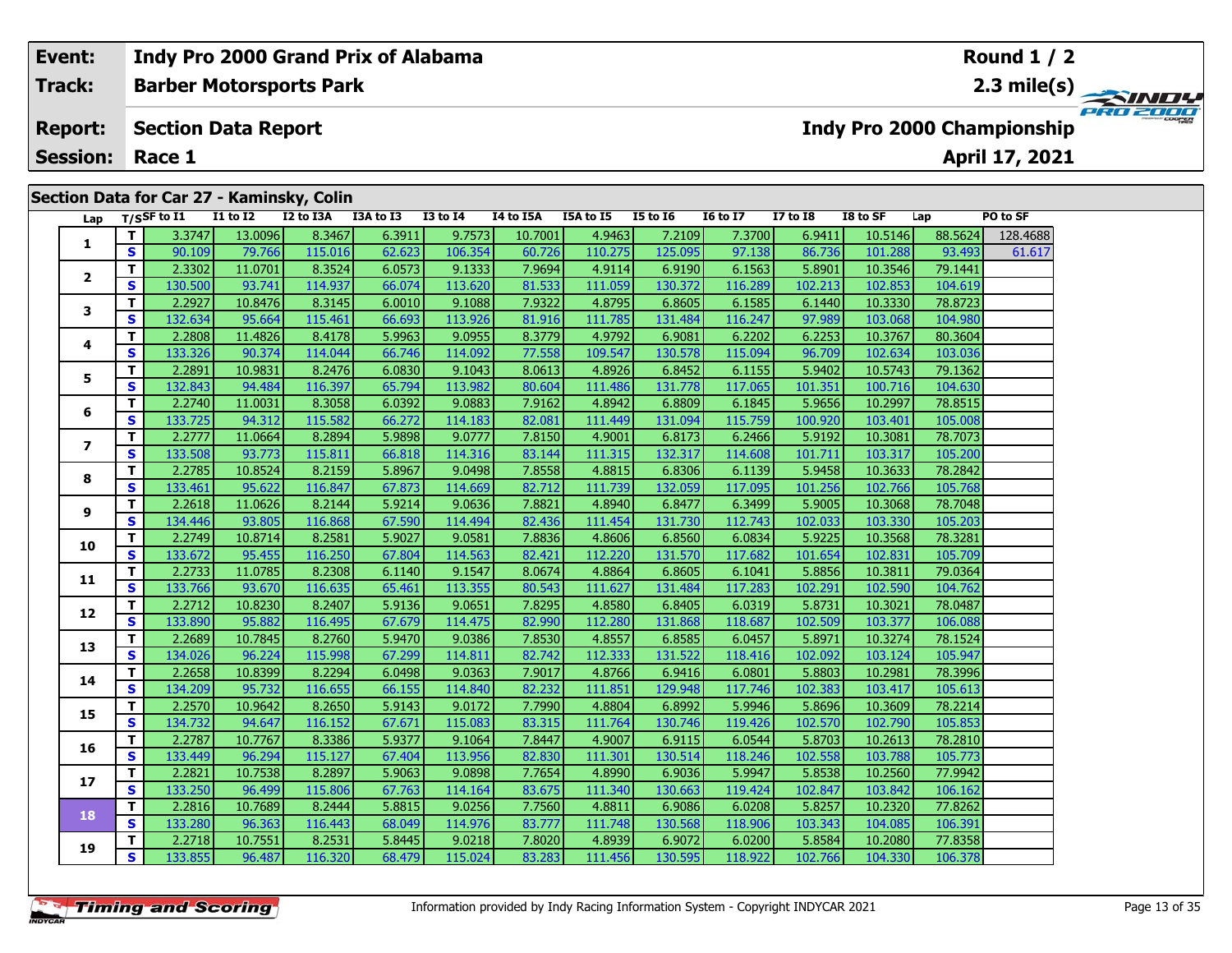| Event:                                   |    |                |                            |                                           | Indy Pro 2000 Grand Prix of Alabama |                 |                  |           |                                                                                                                                                                                                                                                                                                                                                                               |  |  |  |          |
|------------------------------------------|----|----------------|----------------------------|-------------------------------------------|-------------------------------------|-----------------|------------------|-----------|-------------------------------------------------------------------------------------------------------------------------------------------------------------------------------------------------------------------------------------------------------------------------------------------------------------------------------------------------------------------------------|--|--|--|----------|
| Track:                                   |    |                |                            | <b>Barber Motorsports Park</b>            |                                     |                 |                  |           |                                                                                                                                                                                                                                                                                                                                                                               |  |  |  |          |
| <b>Report:</b><br><b>Session: Race 1</b> |    |                | <b>Section Data Report</b> |                                           |                                     |                 |                  |           |                                                                                                                                                                                                                                                                                                                                                                               |  |  |  | PRO 2000 |
|                                          |    |                |                            |                                           |                                     |                 |                  |           |                                                                                                                                                                                                                                                                                                                                                                               |  |  |  |          |
|                                          |    |                |                            | Section Data for Car 27 - Kaminsky, Colin |                                     |                 |                  |           | <b>Round 1 / 2</b><br>Indy Pro 2000 Championship<br>April 17, 2021<br><b>16 to 17</b><br>PO to SF<br><b>I5 to I6</b><br>$I7$ to $I8$<br>I8 to SF<br>Lap<br>5.7971<br>10.3671<br>6.1437<br>78.1196<br>6.9105<br>116.527<br>130.533<br>103.853<br>102.729<br>105.991<br>6.8432<br>5.8525<br>77.9902<br>6.0561<br>10.3375<br>131.816<br>118.213<br>106.167<br>102.870<br>103.023 |  |  |  |          |
| Lap                                      |    | $T/S$ SF to I1 | <b>I1 to I2</b>            | I2 to I3A                                 | I3A to I3                           | <b>I3 to I4</b> | <b>I4 to I5A</b> | I5A to I5 |                                                                                                                                                                                                                                                                                                                                                                               |  |  |  |          |
| 20                                       |    | 2.2798         | 10.7368                    | 8.2451                                    | 5.8957                              | 9.0324          | 7.7925           | 4.9189    |                                                                                                                                                                                                                                                                                                                                                                               |  |  |  |          |
|                                          | S. | 133.385        | 96.651                     | 116.433                                   | 67.885                              | 114.889         | 83.384           | 110.890   |                                                                                                                                                                                                                                                                                                                                                                               |  |  |  |          |
|                                          |    | 2.2785         | 10.7505                    | 8.2039                                    | 5.8795                              | 9.0530          | 7.8699           | 4.8656    |                                                                                                                                                                                                                                                                                                                                                                               |  |  |  |          |
| 21                                       |    | 133.461        | 96.528                     | 117.018                                   | 68.072                              | 114.628         | 82.564           | 112.104   |                                                                                                                                                                                                                                                                                                                                                                               |  |  |  |          |

**<sup>T</sup>** 2.2884 10.8327 8.3016 5.9189 9.0454 7.8609 4.8362 6.8025 6.0094 5.8181 10.3367 78.0508 **<sup>S</sup>** 132.884 95.796 115.640 67.619 114.724 82.659 112.786 132.605 119.132 103.478 103.031 106.085

**<sup>T</sup>** 2.2702 10.7712 8.1850 5.9139 9.0475 7.8560 4.8733 6.8405 6.0303 5.8055 10.2404 77.8338 **<sup>S</sup>** 133.949 96.343 117.288 67.676 114.698 82.710 111.927 131.868 118.719 103.703 104.000 106.381

**<sup>T</sup>** 2.2608 10.8194 8.1853 5.8958 9.0319 7.8046 4.8488 6.8366 6.0237 5.8369 10.3706 77.9144 **<sup>S</sup>** 134.506 95.914 117.283 67.883 114.896 83.255 112.493 131.944 118.849 103.145 102.694 106.270

**<sup>T</sup>** 2.2783 10.8613 8.1987 5.8930 9.0603 7.7864 4.8335 6.8413 6.0207 5.8286 10.3821 77.9842 **<sup>S</sup>** 133.473 95.544 117.092 67.916 114.536 83.450 112.849 131.853 118.908 103.292 102.580 106.175

60.993

**<sup>T</sup>** 2.7151 13.2394 11.5679 7.0851 13.0846 10.6533 **<sup>S</sup>** 112.000 78.382 82.988 56.489 79.309 60.993

**22**

**23**

**24**

**25**

**26**

106.167

106.08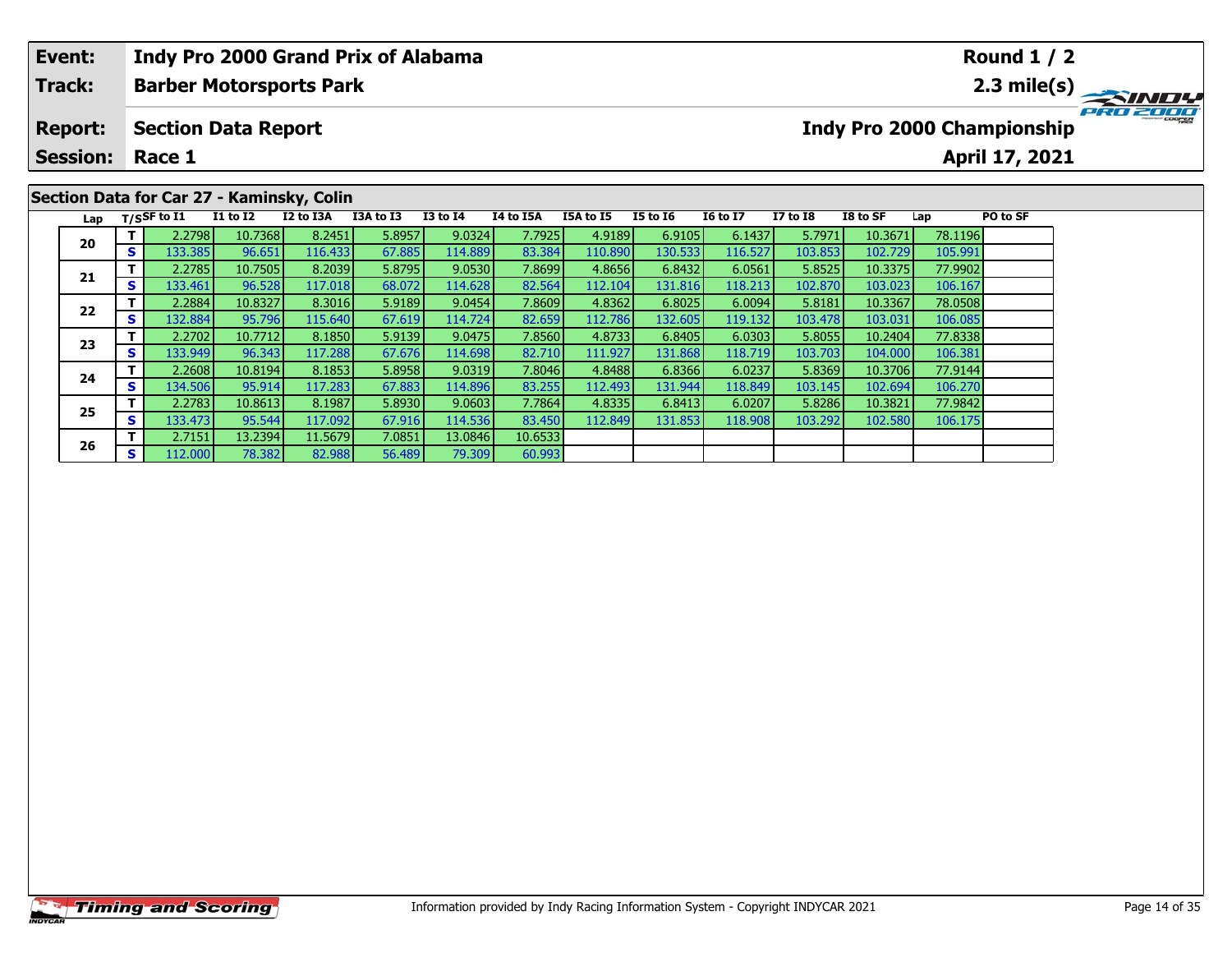| Event:<br><b>Track:</b> |                         |         |                             | Indy Pro 2000 Grand Prix of Alabama     |           |           |                 |           |           |                 |                 |          |          |                                   | Round $1/2$    |                                        |                 |
|-------------------------|-------------------------|---------|-----------------------------|-----------------------------------------|-----------|-----------|-----------------|-----------|-----------|-----------------|-----------------|----------|----------|-----------------------------------|----------------|----------------------------------------|-----------------|
|                         |                         |         |                             | <b>Barber Motorsports Park</b>          |           |           |                 |           |           |                 |                 |          |          |                                   |                | $\frac{2.3 \text{ mile(s)}}{P_{R0}^2}$ |                 |
|                         | <b>Report:</b>          |         |                             | <b>Section Data Report</b>              |           |           |                 |           |           |                 |                 |          |          | <b>Indy Pro 2000 Championship</b> |                |                                        |                 |
|                         | <b>Session:</b>         |         | Race 1                      |                                         |           |           |                 |           |           |                 |                 |          |          |                                   | April 17, 2021 |                                        |                 |
|                         |                         |         |                             | Section Data for Car 3 - Roe, James (R) |           |           |                 |           |           |                 |                 |          |          |                                   |                |                                        |                 |
|                         | Lap                     |         | $T/S$ SF to $\overline{11}$ | <b>I1 to I2</b>                         | I2 to I3A | I3A to I3 | <b>I3 to I4</b> | I4 to I5A | I5A to I5 | <b>I5 to 16</b> | <b>16 to 17</b> | I7 to I8 | I8 to SF | Lap                               | PI to PO       | PO to SF                               | <b>SF to PI</b> |
|                         |                         |         | 2.9397                      | 12.7486                                 | 8.4931    | 6.5157    | 9.4520          | 9.6887    | 5.0450    | 7.6426          | 7.8429          | 6.3471   | 10.4631  | 87.1785                           |                | 122.7378                               |                 |
|                         |                         | S.      | 103.443                     | 81.399                                  | 113.033   | 61.425    | 109.789         | 67.065    | 108.118   | 118.029         | 91.281          | 94.854   | 101.786  | 94.978                            |                | 64.494                                 |                 |
|                         | $\overline{\mathbf{2}}$ |         | 2.2689                      | 11.0866                                 | 8.2723    | 6.0654    | 9.2168          | 7.9162    | 4.8429    | 6.8646          | 6.4367          | 6.0076   | 10.5376  | 79.5156                           |                |                                        |                 |
|                         |                         | S.      | 134.026                     | 93.602                                  | 116.050   | 65.985    | 112.591         | 82.081    | 112.630   | 131.405         | 111.223         | 100.214  | 101.067  | 104.131                           |                |                                        |                 |
|                         | 3                       |         | 2.2761                      | 11.1479                                 | 8.3175    | 5.9287    | 9.1158          | 8.0581    | 4.8421    | 6.8480          | 6.3608          | 5.9964   | 10.2893  | 79.1807                           |                |                                        |                 |
|                         |                         | S.      | 133.602                     | 93.087                                  | 115.419   | 67.507    | 113.838         | 80.636    | 112.648   | 131.724         | 112.550         | 100.401  | 103.506  | 104.571                           |                |                                        |                 |
|                         |                         |         | 2.2379                      | 11.2706                                 | 8.2578    | 6.0950    | 9.2334          | 8.1699    | 4.8662    | 6.8657          | 6.3916          | 6.4106   | 10.4572  | 80.2559                           |                |                                        |                 |
|                         |                         | 4<br>S. | 135.882                     | 92.074                                  | 116.254   | 65.665    | 112.388         | 79.533    | 112.090   | 131.384         | 112.008         | 93.914   | 101.844  | 103.170                           |                |                                        |                 |
|                         |                         | 5<br>S  | 2.2985                      | 10.8700                                 | 8.2543    | 5.8425    | 9.1102          | 7.8345    | 4.8442    | 6.8226          | 6.4962          | 6.0649   | 10.3086  | 78.7465                           |                |                                        |                 |
|                         |                         |         | 132.300                     | 95.467                                  | 116.303   | 68.503    | 113.908         | 82.937    | 112.600   | 132.214         | 110.204         | 99.267   | 103.312  | 105.148                           |                |                                        |                 |

**<sup>T</sup>** 2.2771 10.9543 8.2398 5.8709 9.1214 7.7860 4.8427 6.8343 6.2730 5.9720 10.3380 78.5095 **<sup>S</sup>** 133.543 94.732 116.508 68.171 113.768 83.454 112.634 131.988 114.125 100.811 103.018 105.465

**<sup>T</sup>** 2.2660 10.9085 8.1901 5.9741 9.1018 7.8391 4.8660 6.8083 6.2884 6.0184 10.4962 78.7569 **<sup>S</sup>** 134.197 95.130 117.215 66.994 114.013 82.889 112.095 132.492 113.846 100.034 101.465 105.134

**<sup>T</sup>** 2.2671 11.0089 8.1646 5.8185 9.0890 7.8424 4.8664 6.8089 6.3608 6.0243 10.3283 78.5792 **<sup>S</sup>** 134.132 94.263 117.581 68.785 114.174 82.854 112.086 132.480 112.550 99.936 103.115 105.371

**<sup>T</sup>** 2.2580 10.7969 8.1797 5.8453 9.1139 7.8467 4.8288 6.8172 6.3818 6.1491 10.3864 78.6038 **<sup>S</sup>** 134.673 96.113 117.364 68.470 113.862 82.808 112.959 132.319 112.180 97.908 102.538 105.338

**<sup>T</sup>** 2.2630 10.9209 8.2556 5.8525 9.1039 7.7708 4.8277 6.8746 6.4076 6.0725 10.3468 78.6959 **<sup>S</sup>** 134.375 95.022 116.285 68.386 113.987 83.617 112.984 131.214 111.728 99.143 102.930 105.215

**<sup>T</sup>** 2.2616 10.8379 8.2240 5.8838 9.0922 7.7640 4.8367 6.8456 6.3120 5.9397 10.3734 78.3709 **<sup>S</sup>** 134.458 95.750 116.732 68.022 114.134 83.690 112.774 131.770 113.420 101.360 102.666 105.651

**<sup>T</sup>** 2.2601 10.8636 8.2523 5.9023 9.0904 7.7112 4.8262 6.8368 6.3492 6.0354 10.3088 78.4363 **<sup>S</sup>** 134.548 95.523 116.331 67.809 114.156 84.264 113.019 131.940 112.756 99.752 103.310 105.563

**<sup>T</sup>** 2.2571 10.8471 8.2408 5.7823 9.0549 7.6982 4.8492 6.8652 6.2426 5.9892 10.2848 78.1114 **<sup>S</sup>** 134.726 95.669 116.494 69.216 114.604 84.406 112.483 131.394 114.681 100.522 103.551 106.002

**<sup>T</sup>** 2.2655 10.7983 8.2879 5.8763 9.0909 7.7970 4.8565 6.8936 6.3014 6.0135 10.2380 78.4189 **<sup>S</sup>** 134.227 96.101 115.832 68.109 114.150 83.336 112.314 130.853 113.611 100.116 104.024 105.587

**<sup>T</sup>** 2.2654 10.8343 8.2684 5.8901 9.0696 7.7445 4.8504 6.8887 6.2110 5.8929 10.2670 78.1823 **<sup>S</sup>** 134.233 95.782 116.105 67.949 114.418 83.901 112.456 130.946 115.265 102.165 103.730 105.906

**<sup>T</sup>** 2.2734 10.7206 8.2941 5.8855 10.8254 8.5415 5.3411 7.6911 7.2224 6.9730 10.9963 84.7644 **<sup>S</sup>** 133.760 96.797 115.745 68.002 95.860 76.072 102.124 117.284 99.123 86.340 96.851 97.683

**<sup>T</sup>** 2.2897 10.7238 8.2402 5.7873 9.0206 7.6687 4.8674 6.9277 6.1214 5.8850 10.1647 77.6965 **<sup>S</sup>** 132.808 96.769 116.502 69.156 115.040 84.730 112.063 130.209 116.952 102.302 104.774 106.569

**6**

**Indy Pro 2000 Grand Prix of Alabama**

**7**

**8**

**9**

**10**

**11**

**12**

**13**

**14**

**15**

**16**

**17**

**18**

**19**

**<sup>T</sup>** 2.6330 11.3418 9.2852 6.2534 12.4821 9.2313 6.3194 9.4415 7.1212 110.1818 113.6591 90.3550 **<sup>S</sup>** 115.492 91.496 103.390 64.002 83.137 70.388 86.314 95.540 100.532 75.149 7.690 84.591

**<sup>T</sup>** 8.2973 5.8318 9.0936 7.7224 4.8815 6.9617 6.2205 5.8184 10.2640 171.6494 77.8171 **<sup>S</sup>** 115.700 68.628 114.116 84.141 111.739 129.573 115.089 103.473 103.761 48.238 101.725

105.134

**Round 1 / 2**

105.33

105.563

105.58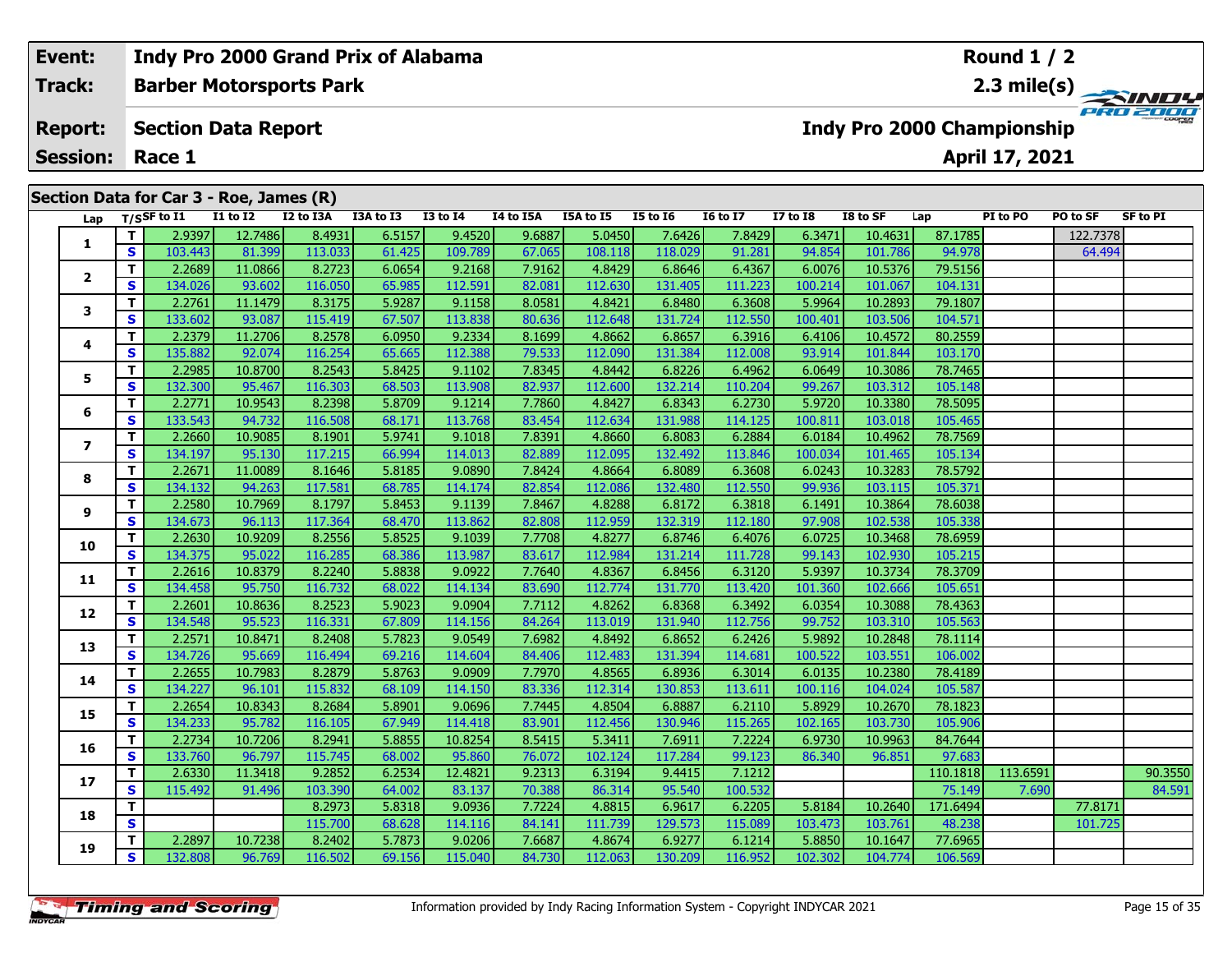| Event:          |    |                | <b>Indy Pro 2000 Grand Prix of Alabama</b> |           |           |                 |           |           |                 |                 |                 |          |                                                                                                                                                                       |  |  |
|-----------------|----|----------------|--------------------------------------------|-----------|-----------|-----------------|-----------|-----------|-----------------|-----------------|-----------------|----------|-----------------------------------------------------------------------------------------------------------------------------------------------------------------------|--|--|
| Track:          |    |                | <b>Barber Motorsports Park</b>             |           |           |                 |           |           |                 |                 |                 |          |                                                                                                                                                                       |  |  |
| <b>Report:</b>  |    |                | <b>Section Data Report</b>                 |           |           |                 |           |           |                 |                 |                 |          |                                                                                                                                                                       |  |  |
| <b>Session:</b> |    | Race 1         |                                            |           |           |                 |           |           |                 |                 |                 |          | <b>Round 1 / 2</b><br>PRO 2000<br>Indy Pro 2000 Championship<br>April 17, 2021<br>SF to PI<br>PI to PO<br>PO to SF<br>Lap<br>77.7916<br>106.438<br>77.4855<br>106.859 |  |  |
|                 |    |                | Section Data for Car 3 - Roe, James (R)    |           |           |                 |           |           |                 |                 |                 |          |                                                                                                                                                                       |  |  |
| Lap             |    | $T/S$ SF to I1 | <b>I1 to I2</b>                            | I2 to I3A | I3A to I3 | <b>I3 to I4</b> | I4 to I5A | I5A to I5 | <b>I5 to 16</b> | <b>I6 to I7</b> | <b>I7 to I8</b> | I8 to SF |                                                                                                                                                                       |  |  |
| 20              |    | 2.2958         | 10.7786                                    | 8.2356    | 5.7387    | 9.0525          | 7.6645    | 4.8361    | 6.8954          | 6.1810          | 5.8519          | 10.2615  |                                                                                                                                                                       |  |  |
|                 | S. | 132.455        | 96.277                                     | 116.567   | 69.742    | 114.634         | 84.777    | 112.788   | 130.818         | 115.824         | 102.880         | 103.786  |                                                                                                                                                                       |  |  |
|                 |    | 2.2934         | 10.7005                                    | 8.2370    | 5.7042    | 9.0433          | 7.6284    | 4.8322    | 6.8622          | 6.1104          | 5.7443          | 10.3296  |                                                                                                                                                                       |  |  |
| 21              |    | 132.594        | 96.979                                     | 116.547   | 70.164    | 114.751         | 85.178    | 112.879   | 131.451         | 117.162         | 104.807         | 103.102  |                                                                                                                                                                       |  |  |

**<sup>T</sup>** 2.2872 10.6982 8.1937 5.7625 9.0025 7.9212 4.9185 6.9283 6.0693 5.8179 10.1876 77.7869 **<sup>S</sup>** 132.953 97.000 117.163 69.454 115.271 82.030 110.899 130.197 117.956 103.482 104.539 106.445

**<sup>T</sup>** 2.2832 10.7019 8.2346 5.7500 9.0219 7.7445 4.8644 6.9250 6.1196 5.8046 10.2064 77.6561 **<sup>S</sup>** 133.186 96.967 116.581 69.605 115.023 83.901 112.132 130.259 116.986 103.719 104.346 106.624

**<sup>T</sup>** 2.2732 10.6319 8.1938 5.8087 9.1323 7.8759 4.8646 6.9184 6.1557 5.9076 10.2141 77.9762 **<sup>S</sup>** 133.772 97.605 117.162 68.901 113.633 82.501 112.127 130.384 116.300 101.910 104.268 106.186

# **Timing and Scoring**

**22**

**23**

**24**

**25**

**<sup>T</sup>** 2.4504 **<sup>S</sup>** 124.098

106.859

106.445

106.624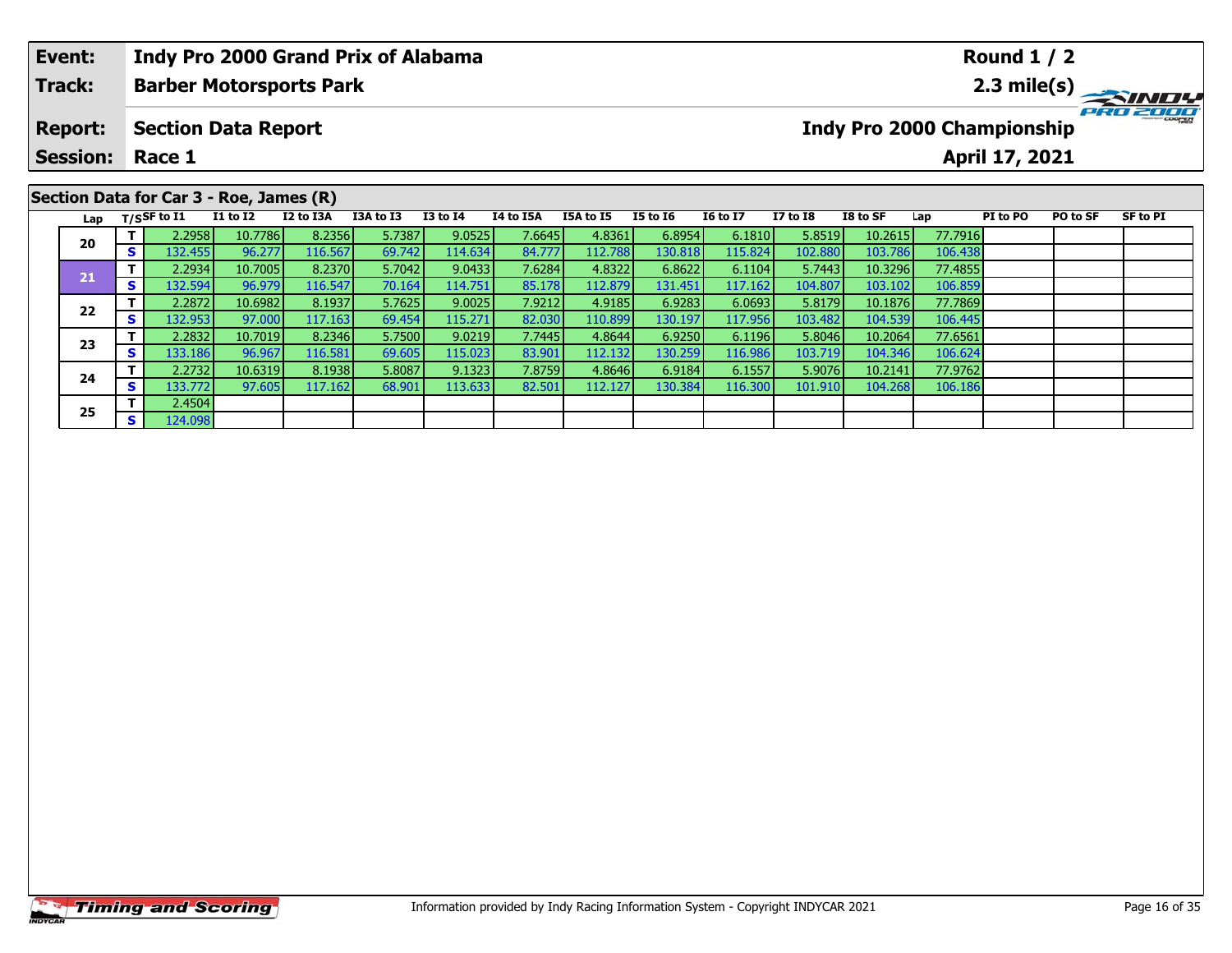| Indy Pro 2000 Grand Prix of Alabama<br><b>Round 1 / 2</b><br>Event:<br><b>Track:</b><br>2.3 mile(s) $\rightarrow$<br><b>Barber Motorsports Park</b><br>PRO 2000<br><b>Indy Pro 2000 Championship</b><br><b>Report:</b><br><b>Section Data Report</b><br><b>Session:</b><br>April 17, 2021<br>Race 1<br>Section Data for Car 40 - Miller, Jack William (R)<br><b>I1 to I2</b><br>I2 to I3A<br>I3A to I3<br>$I3$ to $I4$<br><b>I5 to 16</b><br>$I7$ to $I8$<br>I8 to SF<br>PI to PO<br>PO to SF<br>SF to PI<br>Lap T/SSF to I1<br>I4 to I5A<br>I5A to I5<br><b>16 to 17</b><br>Lap<br>6.4338<br>8.4503<br>6.8373<br>22.2813<br>12.6265<br>8.3006<br>9.1576<br>9.0174<br>4.9701<br>8.7205<br>130.4381<br>2.8758<br>167.8302<br>88.4114<br><b>S</b><br>105.741<br>62.207<br>84.720<br>82.186<br>115.654<br>113.319<br>72.058<br>109.747<br>88.053<br>9.887<br>60.687<br>103.440<br>47.798<br>49.336<br>5.9656<br>8.6899<br>6.1065<br>9.2510<br>8.1381<br>4.9176<br>6.9681<br>6.3096<br>10.3355<br>88.8902<br>79.9061<br><b>S</b><br>112.175<br>79.843<br>113.463<br>100.920<br>65.541<br>103.043<br>93.149<br>110.473<br>110.919<br>99.065<br>129.454 |   |    |         |         |         |        |         |        |         |         |         |        |         |                 |  |         |
|---------------------------------------------------------------------------------------------------------------------------------------------------------------------------------------------------------------------------------------------------------------------------------------------------------------------------------------------------------------------------------------------------------------------------------------------------------------------------------------------------------------------------------------------------------------------------------------------------------------------------------------------------------------------------------------------------------------------------------------------------------------------------------------------------------------------------------------------------------------------------------------------------------------------------------------------------------------------------------------------------------------------------------------------------------------------------------------------------------------------------------------------------|---|----|---------|---------|---------|--------|---------|--------|---------|---------|---------|--------|---------|-----------------|--|---------|
|                                                                                                                                                                                                                                                                                                                                                                                                                                                                                                                                                                                                                                                                                                                                                                                                                                                                                                                                                                                                                                                                                                                                                   |   |    |         |         |         |        |         |        |         |         |         |        |         |                 |  |         |
|                                                                                                                                                                                                                                                                                                                                                                                                                                                                                                                                                                                                                                                                                                                                                                                                                                                                                                                                                                                                                                                                                                                                                   |   |    |         |         |         |        |         |        |         |         |         |        |         |                 |  |         |
|                                                                                                                                                                                                                                                                                                                                                                                                                                                                                                                                                                                                                                                                                                                                                                                                                                                                                                                                                                                                                                                                                                                                                   |   |    |         |         |         |        |         |        |         |         |         |        |         |                 |  |         |
|                                                                                                                                                                                                                                                                                                                                                                                                                                                                                                                                                                                                                                                                                                                                                                                                                                                                                                                                                                                                                                                                                                                                                   |   |    |         |         |         |        |         |        |         |         |         |        |         |                 |  |         |
|                                                                                                                                                                                                                                                                                                                                                                                                                                                                                                                                                                                                                                                                                                                                                                                                                                                                                                                                                                                                                                                                                                                                                   |   |    |         |         |         |        |         |        |         |         |         |        |         |                 |  | 88.4029 |
|                                                                                                                                                                                                                                                                                                                                                                                                                                                                                                                                                                                                                                                                                                                                                                                                                                                                                                                                                                                                                                                                                                                                                   |   |    |         |         |         |        |         |        |         |         |         |        |         |                 |  | 86.458  |
|                                                                                                                                                                                                                                                                                                                                                                                                                                                                                                                                                                                                                                                                                                                                                                                                                                                                                                                                                                                                                                                                                                                                                   |   |    |         |         |         |        |         |        |         |         |         |        |         |                 |  |         |
|                                                                                                                                                                                                                                                                                                                                                                                                                                                                                                                                                                                                                                                                                                                                                                                                                                                                                                                                                                                                                                                                                                                                                   |   |    |         |         |         |        |         |        |         |         |         |        |         |                 |  |         |
|                                                                                                                                                                                                                                                                                                                                                                                                                                                                                                                                                                                                                                                                                                                                                                                                                                                                                                                                                                                                                                                                                                                                                   |   |    | 2.3032  | 10.8654 | 8.4596  | 5.9911 | 9.1340  | 7.9457 | 4.9343  | 6.9622  | 7.0269  | 6.0949 | 10.3730 | 80.0903         |  |         |
|                                                                                                                                                                                                                                                                                                                                                                                                                                                                                                                                                                                                                                                                                                                                                                                                                                                                                                                                                                                                                                                                                                                                                   | 3 | S. | 132.030 | 95.508  | 113.481 | 66.804 | 113.611 | 81.777 | 110.543 | 129.563 | 101.881 | 98.779 | 102.670 | 103.383         |  |         |
|                                                                                                                                                                                                                                                                                                                                                                                                                                                                                                                                                                                                                                                                                                                                                                                                                                                                                                                                                                                                                                                                                                                                                   |   | тI | 2.29811 | 10.8917 | 84841   | 59167  | 9,1400  | 79143  | 49316   | 692581  | 61522   | 57612  | 10,3669 | <b>78 78261</b> |  |         |

|                | T.                      | 2.8758  | 12.6265 | 8.3006  | 6.4338 | 9.1576  | 9.0174 | 4.9701  | 8.7205  | 8.4503  | 6.8373  | 22.2813 | 167.8302 | 88.4114 | 130.4381 | 88.4029 |
|----------------|-------------------------|---------|---------|---------|--------|---------|--------|---------|---------|---------|---------|---------|----------|---------|----------|---------|
| 1              | S                       | 105.741 | 82.186  | 115.654 | 62.207 | 113.319 | 72.058 | 109.747 | 103.440 | 84.720  | 88.053  | 47.798  | 49.336   | 9.887   | 60.687   | 86.458  |
| 2              | T.                      |         |         | 8.6899  | 6.1065 | 9.2510  | 8.1381 | 4.9176  | 6.9681  | 6.3096  | 5.9656  | 10.3355 | 88.8902  |         | 79.9061  |         |
|                | S.                      |         |         | 110.473 | 65.541 | 112.175 | 79.843 | 110.919 | 129.454 | 113.463 | 100.920 | 103.043 | 93.149   |         | 99.065   |         |
| 3              | T.                      | 2.3032  | 10.8654 | 8.4596  | 5.9911 | 9.1340  | 7.9457 | 4.9343  | 6.9622  | 7.0269  | 6.0949  | 10.3730 | 80.0903  |         |          |         |
|                | S.                      | 132.030 | 95.508  | 113.481 | 66.804 | 113.611 | 81.777 | 110.543 | 129.563 | 101.881 | 98.779  | 102.670 | 103.383  |         |          |         |
| 4              | T.                      | 2.2981  | 10.8917 | 8.4841  | 5.9167 | 9.1400  | 7.9143 | 4.9316  | 6.9258  | 6.1522  | 5.7612  | 10.3669 | 78.7826  |         |          |         |
|                | S                       | 132.323 | 95.277  | 113.153 | 67.644 | 113.537 | 82.101 | 110.604 | 130.244 | 116.366 | 104.500 | 102.731 | 105.099  |         |          |         |
| 5              | T.                      | 2.3085  | 10.7666 | 8.3952  | 5.8884 | 9.1031  | 7.8221 | 4.9034  | 6.9228  | 6.1671  | 5.7621  | 10.2826 | 78.3219  |         |          |         |
|                | S                       | 131.727 | 96.384  | 114.351 | 67.969 | 113.997 | 83.069 | 111.240 | 130.301 | 116.085 | 104.484 | 103.573 | 105.718  |         |          |         |
| 6              | T.                      | 2.3004  | 10.7582 | 8.3098  | 5.7888 | 9.1391  | 7.9146 | 4.9162  | 6.8787  | 6.1713  | 5.8326  | 10.1989 | 78.2086  |         |          |         |
|                | S                       | 132.190 | 96.459  | 115.526 | 69.138 | 113.548 | 82.098 | 110.950 | 131.136 | 116.006 | 103.221 | 104.423 | 105.871  |         |          |         |
| $\overline{ }$ | T.                      | 2.2898  | 10.7126 | 8.2429  | 5.8311 | 9.0970  | 7.7542 | 4.8883  | 6.8634  | 6.1320  | 5.8590  | 10.2992 | 77.9695  |         |          |         |
|                | S                       | 132.802 | 96.870  | 116.464 | 68.637 | 114.074 | 83.796 | 111.584 | 131.428 | 116.750 | 102.756 | 103.406 | 106.195  |         |          |         |
| 8              | T.                      | 2.2694  | 10.7130 | 8.2614  | 5.7800 | 9.0306  | 7.7804 | 4.8648  | 6.8357  | 6.2023  | 5.9329  | 10.4176 | 78.0881  |         |          |         |
|                | S                       | 133.996 | 96.866  | 116.203 | 69.243 | 114.912 | 83.514 | 112.123 | 131.961 | 115.426 | 101.476 | 102.231 | 106.034  |         |          |         |
| 9              | T.                      | 2.2919  | 10.7281 | 8.3707  | 5.7449 | 9.0970  | 7.8469 | 4.8843  | 6.9273  | 6.0807  | 5.7324  | 10.3343 | 78.0385  |         |          |         |
|                | S                       | 132.681 | 96.730  | 114.686 | 69.667 | 114.074 | 82.806 | 111.675 | 130.216 | 117.735 | 105.025 | 103.055 | 106.101  |         |          |         |
| 10             | T.                      | 2.2830  | 10.6888 | 8.2805  | 5.7615 | 9.0926  | 7.7517 | 4.8666  | 6.8773  | 6.0441  | 5.7906  | 10.3744 | 77.8111  |         |          |         |
|                | $\overline{\mathbf{s}}$ | 133.198 | 97.085  | 115.935 | 69.466 | 114.129 | 83.823 | 112.081 | 131.163 | 118.448 | 103.969 | 102.657 | 106.412  |         |          |         |
| 11             | $\mathbf{T}$            | 2.2779  | 10.6735 | 8.2396  | 5.8174 | 9.0717  | 7.7799 | 4.8821  | 6.8831  | 6.0862  | 5.8103  | 10.2320 | 77.7537  |         |          |         |
|                | S                       | 133.496 | 97.225  | 116.511 | 68.798 | 114.392 | 83.519 | 111.725 | 131.052 | 117.628 | 103.617 | 104.085 | 106.490  |         |          |         |
| 12             | T.                      | 2.2750  | 10.6298 | 8.3024  | 5.8123 | 9.1055  | 7.8070 | 4.8754  | 6.9110  | 6.0023  | 5.7323  | 10.3515 | 77.8045  |         |          |         |
|                | S                       | 133.666 | 97.624  | 115.629 | 68.859 | 113.967 | 83.230 | 111.879 | 130.523 | 119.272 | 105.027 | 102.884 | 106.421  |         |          |         |
| 13             | T.                      | 2.2755  | 10.7296 | 8.3219  | 5.8315 | 9.1270  | 7.7558 | 4.8719  | 6.8945  | 6.0485  | 5.7163  | 10.3660 | 77.9385  |         |          |         |
|                | S.                      | 133.637 | 96.716  | 115.358 | 68.632 | 113.699 | 83.779 | 111.959 | 130.836 | 118.361 | 105.321 | 102.740 | 106.238  |         |          |         |
| 14             | T.                      | 2.2691  | 10.7335 | 8.2724  | 5.8085 | 9.0161  | 7.7694 | 4.8769  | 6.8906  | 6.0233  | 5.7349  | 10.4155 | 77.8102  |         |          |         |
|                | S                       | 134.014 | 96.681  | 116.049 | 68.904 | 115.097 | 83.632 | 111.845 | 130.910 | 118.857 | 104.979 | 102.251 | 106.413  |         |          |         |
| 15             | T.                      | 2.2824  | 10.7751 | 8.2954  | 5.7850 | 9.0194  | 7.8375 | 4.8808  | 6.8814  | 6.1606  | 6.0133  | 10.3334 | 78.2643  |         |          |         |
|                | S                       | 133.233 | 96.308  | 115.727 | 69.184 | 115.055 | 82.906 | 111.755 | 131.085 | 116.208 | 100.119 | 103.064 | 105.795  |         |          |         |
| 16             | T.                      | 2.2622  | 10.9050 | 8.2693  | 5.8400 | 9.0252  | 7.8632 | 4.8970  | 6.8681  | 6.1326  | 5.8971  | 10.1865 | 78.1462  |         |          |         |
|                | S                       | 134.423 | 95.161  | 116.092 | 68.532 | 114.981 | 82.635 | 111.385 | 131.338 | 116.738 | 102.092 | 104.550 | 105.955  |         |          |         |
| 17             | T.                      | 2.2538  | 10.9428 | 8.2568  | 5.8886 | 8.9863  | 7.9024 | 4.8610  | 6.8471  | 6.1234  | 5.9840  | 10.3768 | 78.4230  |         |          |         |
|                | S                       | 134.924 | 94.832  | 116.268 | 67.966 | 115.479 | 82.225 | 112.210 | 131.741 | 116.914 | 100.609 | 102.633 | 105.581  |         |          |         |
| 18             | T.                      | 2.2563  | 11.0696 | 8.1771  | 5.9888 | 9.0674  | 8.0957 | 4.8622  | 6.8219  | 6.3417  | 5.9801  | 10.2397 | 78.9005  |         |          |         |
|                | S                       | 134.774 | 93.746  | 117.401 | 66.829 | 114.446 | 80.261 | 112.183 | 132.228 | 112.889 | 100.675 | 104.007 | 104.942  |         |          |         |
| 19             | T.                      | 2.2668  | 10.8645 | 8.2855  | 5.8605 | 9.0514  | 7.8543 | 4.8743  | 6.8564  | 6.0817  | 5.7885  | 10.2882 | 78.0721  |         |          |         |
|                | S.                      | 134.150 | 95.515  | 115.865 | 68.292 | 114.648 | 82.728 | 111.904 | 131.563 | 117.715 | 104.007 | 103.517 | 106.056  |         |          |         |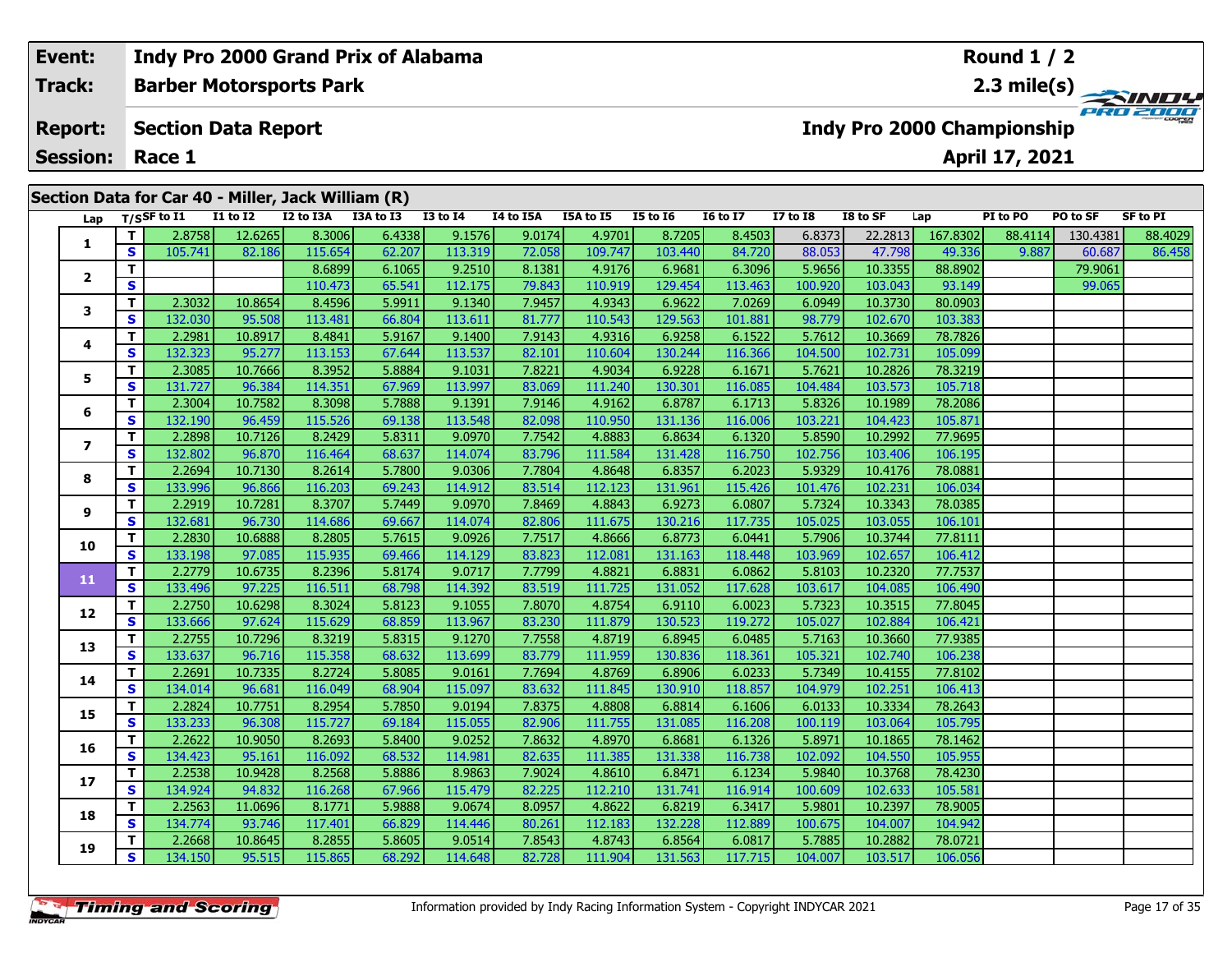| Event:          |    |                       |                                                                    |           | <b>Indy Pro 2000 Grand Prix of Alabama</b> |                 |           |                  |          |                 |                 |          |                                   | <b>Round 1 / 2</b> |                 |          |
|-----------------|----|-----------------------|--------------------------------------------------------------------|-----------|--------------------------------------------|-----------------|-----------|------------------|----------|-----------------|-----------------|----------|-----------------------------------|--------------------|-----------------|----------|
| <b>Track:</b>   |    |                       | <b>Barber Motorsports Park</b>                                     |           |                                            |                 |           |                  |          |                 |                 |          |                                   |                    |                 |          |
| <b>Report:</b>  |    |                       | <b>Section Data Report</b>                                         |           |                                            |                 |           |                  |          |                 |                 |          | <b>Indy Pro 2000 Championship</b> |                    |                 | PRO 2000 |
| <b>Session:</b> |    | Race 1                |                                                                    |           |                                            |                 |           |                  |          |                 |                 |          |                                   | April 17, 2021     |                 |          |
| Lap             |    | $_{\rm T/SS}$ F to I1 | Section Data for Car 40 - Miller, Jack William (R)<br>$I1$ to $I2$ | I2 to I3A | I3A to I3                                  | <b>I3 to I4</b> | I4 to I5A | <b>I5A to I5</b> | I5 to I6 | <b>I6 to I7</b> | <b>I7 to I8</b> | I8 to SF | Lap                               | PI to PO           | <b>PO to SF</b> | SF to PI |
| 20              |    | 2.2611                | 10.8285                                                            | 8.1080    | 5.9564                                     | 9.1313          | 8.0358    | 4.9187           | 6.9119   | 6.0553          | 5.8000          | 10.3450  | 78.3520                           |                    |                 |          |
|                 | S. | 134.488               | 95.833                                                             | 118.402   | 67.193                                     | 113.645         | 80.860    | 110.894          | 130.506  | 118.229         | 103.801         | 102.948  | 105.677                           |                    |                 |          |

**<sup>T</sup>** 2.2906 10.8026 8.2461 5.8762 9.1002 7.8017 4.8468 6.8510 6.0525 5.8894 10.2409 77.9980 **<sup>S</sup>** 132.756 96.063 116.419 68.110 114.033 83.286 112.539 131.666 118.283 102.225 103.995 106.157

**<sup>T</sup>** 2.2692 10.8953 8.2126 5.8637 9.0290 7.8667 4.8727 6.8500 6.0904 5.9558 10.1703 78.0757 **<sup>S</sup>** 134.008 95.245 116.894 68.255 114.933 82.598 111.941 131.685 117.547 101.086 104.717 106.051

**<sup>T</sup>** 2.2652 11.0796 8.2493 5.8314 9.0324 7.8427 4.8609 6.8626 6.0120 5.9976 10.2418 78.2755 **<sup>S</sup>** 134.245 93.661 116.374 68.633 114.889 82.851 112.213 131.444 119.080 100.381 103.986 105.780

**21**

**22**

**23**

**24**

**<sup>T</sup>** 2.2788 10.9834 8.2099 6.0057 8.9927 **<sup>S</sup>** 133.443 94.481 116.932 66.641 115.397

106.157

106.051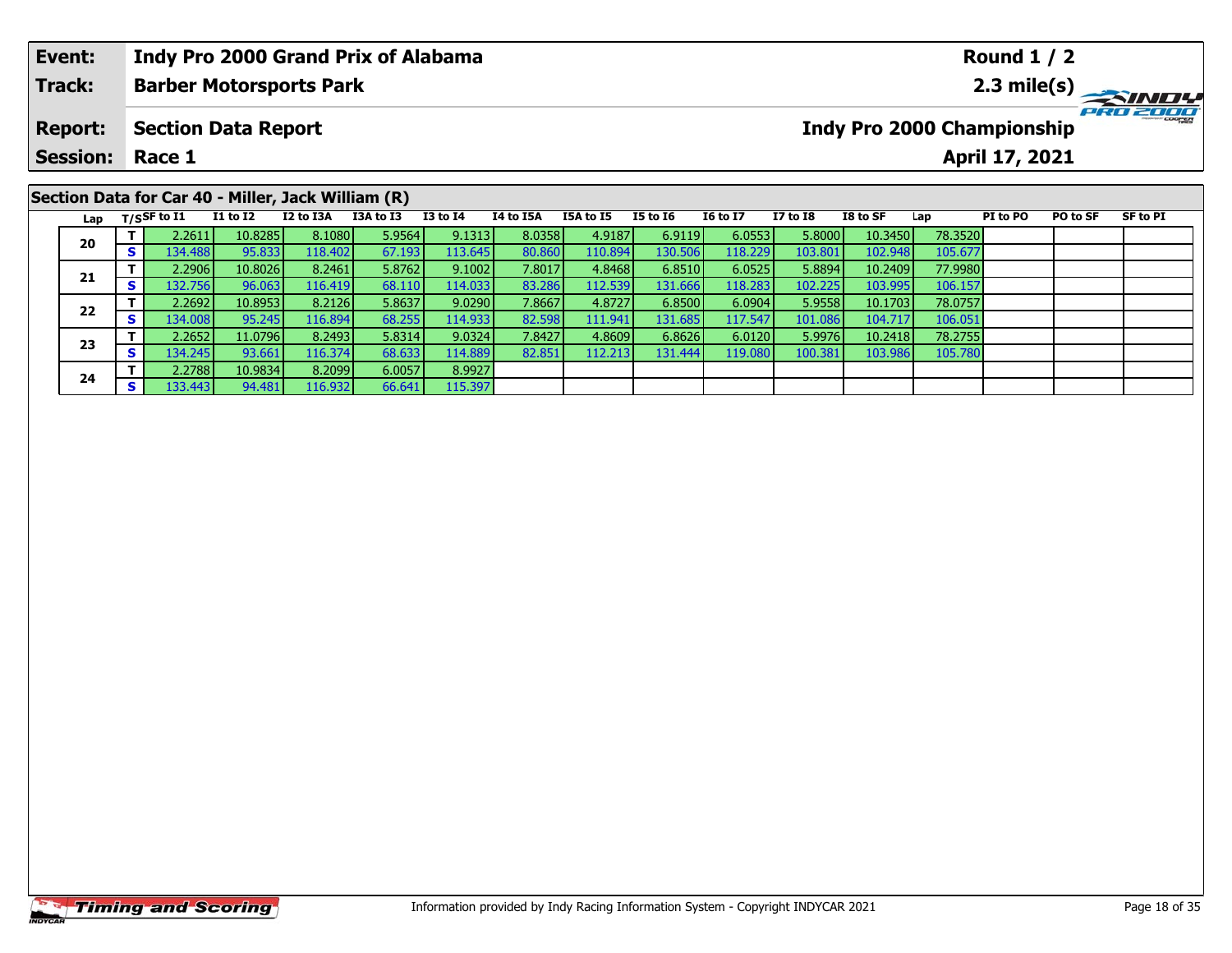## **Event:Round 1 / 2 Indy Pro 2000 Grand Prix of Alabama Track:Barber Motorsports Park 2.3 mile(s)** PRO 200 **Report: Section Data Report Indy Pro 2000 Championship April 17, 2021 Session: Race 1 Section Data for Car 42 - Petrov, Artem Lap T/SSF to I1 I1 to I2 I2 to I3A I3A to I3 I3 to I4 I4 to I5A I5A to I5 I5 to I6 I6 to I7 I7 to I8 I8 to SF Lap PO to SF**   $\Box$ **T** 2.9671 11.7999 8.3825 6.3629 8.3914 8.4677 4.9249 6.9244 6.4425 6.1358 10.4920 82.2911 147.7403 **12**

|                   |              | 2.5011  | 11, <i>1999</i> | 0.9029  | 0.JUZJ | <b>J.JJIT</b> | 0.7077 | 7.JZTJ  | $0.32 + 1$ | כבדד.ט  | 0.1990  | <b>TALLY</b> | 02.2211 | $LTT$ , $LTT$ |
|-------------------|--------------|---------|-----------------|---------|--------|---------------|--------|---------|------------|---------|---------|--------------|---------|---------------|
| 1                 | S            | 102.488 | 87.944          | 114.524 | 62.900 | 110.498       | 76.735 | 110.754 | 130.271    | 111.123 | 98.120  | 101.506      | 100.618 | 53.580        |
| $\overline{2}$    | T.           | 2.3385  | 11.2534         | 8.3568  | 6.1703 | 9.1759        | 8.1765 | 4.9271  | 7.0469     | 6.5828  | 6.2422  | 10.4875      | 80.7579 |               |
|                   | S            | 130.037 | 92.215          | 114.877 | 64.864 | 113.093       | 79.468 | 110.705 | 128.006    | 108.754 | 96.448  | 101.549      | 102.529 |               |
| $\mathbf{3}$      | T.           | 2.3002  | 11.0528         | 8.3576  | 6.0436 | 9.1459        | 7.9507 | 4.8944  | 6.9321     | 6.2933  | 6.0221  | 10.3266      | 79.3193 |               |
|                   | <b>S</b>     | 132.202 | 93.888          | 114.866 | 66.223 | 113.464       | 81.725 | 111.445 | 130.126    | 113.757 | 99.973  | 103.132      | 104.388 |               |
| 4                 | $\mathbf{T}$ | 2.2944  | 10.9050         | 8.3242  | 5.9872 | 9.0955        | 7.8487 | 4.9137  | 6.9327     | 6.2006  | 5.9571  | 10.3282      | 78.7873 |               |
|                   | S            | 132.536 | 95.161          | 115.326 | 66.847 | 114.092       | 82.787 | 111.007 | 130.115    | 115.458 | 101.064 | 103.116      | 105.093 |               |
| 5                 | T.           | 2.2990  | 10.7871         | 8.3220  | 5.9818 | 9.1327        | 7.7495 | 4.9083  | 6.9203     | 6.1225  | 5.9073  | 10.2913      | 78.4218 |               |
|                   | S.           | 132.271 | 96.201          | 115.357 | 66.907 | 113.628       | 83.847 | 111.129 | 130.348    | 116.931 | 101.916 | 103.485      | 105.583 |               |
| 6                 | $\mathbf{T}$ | 2.2999  | 10.7401         | 8.2979  | 5.8771 | 9.0955        | 7.7527 | 4.8922  | 6.9202     | 6.1592  | 5.9390  | 10.3129      | 78.2867 |               |
|                   | S            | 132.219 | 96.622          | 115.692 | 68.099 | 114.092       | 83.812 | 111.495 | 130.350    | 116.234 | 101.372 | 103.269      | 105.765 |               |
| $\overline{ }$    | $\mathbf{T}$ | 2.3049  | 10.7592         | 8.2439  | 5.8611 | 9.0731        | 7.6895 | 4.9012  | 6.8840     | 6.0920  | 5.8791  | 10.2614      | 77.9494 |               |
|                   | S            | 131.932 | 96.450          | 116.450 | 68.285 | 114.374       | 84.501 | 111.290 | 131.035    | 117.516 | 102.404 | 103.787      | 106.223 |               |
| 8                 | $\mathbf{T}$ | 2.2949  | 10.7721         | 8.2368  | 5.8297 | 9.0877        | 7.7302 | 4.8803  | 6.8804     | 6.1215  | 5.8742  | 10.2050      | 77.9128 |               |
|                   | S            | 132.507 | 96.335          | 116.550 | 68.653 | 114.190       | 84.056 | 111.767 | 131.104    | 116.950 | 102.490 | 104.361      | 106.273 |               |
| 9                 | $\mathbf{T}$ | 2.2851  | 10.6721         | 8.2061  | 5.8487 | 9.0937        | 7.7008 | 4.8809  | 6.9145     | 6.0601  | 5.7854  | 10.2372      | 77.6846 |               |
|                   | S            | 133.076 | 97.237          | 116.986 | 68.430 | 114.115       | 84.377 | 111.753 | 130.457    | 118.135 | 104.063 | 104.032      | 106.585 |               |
| 10                | T.           | 2.2868  | 10.7194         | 8.1986  | 5.8798 | 9.1139        | 7.6754 | 4.8681  | 6.9248     | 6.0561  | 5.8678  | 10.2264      | 77.8171 |               |
|                   | <b>S</b>     | 132.977 | 96.808          | 117.093 | 68.068 | 113.862       | 84.657 | 112.047 | 130.263    | 118.213 | 102.602 | 104.142      | 106.403 |               |
| 11                | $\mathbf{T}$ | 2.2847  | 10.7009         | 8.2311  | 5.8430 | 9.0735        | 7.6473 | 4.8649  | 6.9149     | 6.0830  | 5.9306  | 10.1811      | 77.7550 |               |
|                   | S            | 133.099 | 96.976          | 116.631 | 68.497 | 114.369       | 84.968 | 112.120 | 130.450    | 117.690 | 101.515 | 104.606      | 106.488 |               |
| $12 \overline{ }$ | T.           | 2.2779  | 10.7126         | 8.2219  | 5.8182 | 9.0679        | 7.6834 | 4.8695  | 6.9064     | 6.1090  | 5.9178  | 10.2040      | 77.7886 |               |
|                   | S            | 133.496 | 96.870          | 116.761 | 68.789 | 114.440       | 84.568 | 112.014 | 130.610    | 117.189 | 101.735 | 104.371      | 106.442 |               |
| 13                | $\mathbf{T}$ | 2.2802  | 10.6901         | 8.2177  | 5.8411 | 9.0653        | 7.6536 | 4.8673  | 6.9264     | 6.0429  | 5.8261  | 10.1956      | 77.6063 |               |
|                   | S            | 133.362 | 97.074          | 116.821 | 68.519 | 114.472       | 84.898 | 112.065 | 130.233    | 118.471 | 103.336 | 104.457      | 106.692 |               |
| 14                | T.           | 2.2795  | 10.6504         | 8.2440  | 5.8731 | 9.0647        | 7.6487 | 4.8663  | 6.9401     | 6.0756  | 5.9374  | 10.3167      | 77.8965 |               |
|                   | $\mathbf{s}$ | 133.402 | 97.436          | 116.448 | 68.146 | 114.480       | 84.952 | 112.088 | 129.976    | 117.833 | 101.399 | 103.231      | 106.295 |               |
| 15                | T.           | 2.2973  | 10.8422         | 8.2807  | 5.8963 | 9.0470        | 7.6634 | 4.8941  | 6.9553     | 6.1093  | 5.9001  | 10.2064      | 78.0921 |               |
|                   | S            | 132.369 | 95.712          | 115.932 | 67.878 | 114.704       | 84.789 | 111.451 | 129.692    | 117.183 | 102.040 | 104.346      | 106.029 |               |
| 16                | $\mathbf{T}$ | 2.2841  | 10.7156         | 8.2241  | 5.8558 | 9.0260        | 7.6301 | 4.8852  | 6.9207     | 6.0519  | 5.9276  | 10.1653      | 77.6864 |               |
|                   | S            | 133.134 | 96.843          | 116.730 | 68.347 | 114.971       | 85.159 | 111.654 | 130.340    | 118.295 | 101.566 | 104.768      | 106.582 |               |
| 17                | $\mathbf{T}$ | 2.2818  | 10.6211         | 8.2069  | 5.8316 | 9.0476        | 7.6108 | 4.8933  | 6.9267     | 6.1301  | 5.9301  | 10.2259      | 77.7059 |               |
|                   | S            | 133.268 | 97.704          | 116.975 | 68.631 | 114.696       | 85.375 | 111.470 | 130.227    | 116.786 | 101.524 | 104.147      | 106.556 |               |
| 18                | T.           | 2.2829  | 10.7981         | 8.1999  | 5.8160 | 9.0574        | 7.6815 | 4.8935  | 6.9359     | 6.0362  | 5.8528  | 10.1353      | 77.6895 |               |
|                   | <b>S</b>     | 133.204 | 96.103          | 117.075 | 68.815 | 114.572       | 84.589 | 111.465 | 130.055    | 118.603 | 102.865 | 105.078      | 106.578 |               |
| 19                | T.           | 2.2774  | 10.6663         | 8.1949  | 5.8556 | 9.0328        | 7.7102 | 4.8917  | 6.9446     | 6.1502  | 5.8423  | 10.1536      | 77.7196 |               |
|                   | S.           | 133.525 | 97.290          | 117.146 | 68.349 | 114.884       | 84.274 | 111.506 | 129.892    | 116.404 | 103.049 | 104.889      | 106.537 |               |
|                   |              |         |                 |         |        |               |        |         |            |         |         |              |         |               |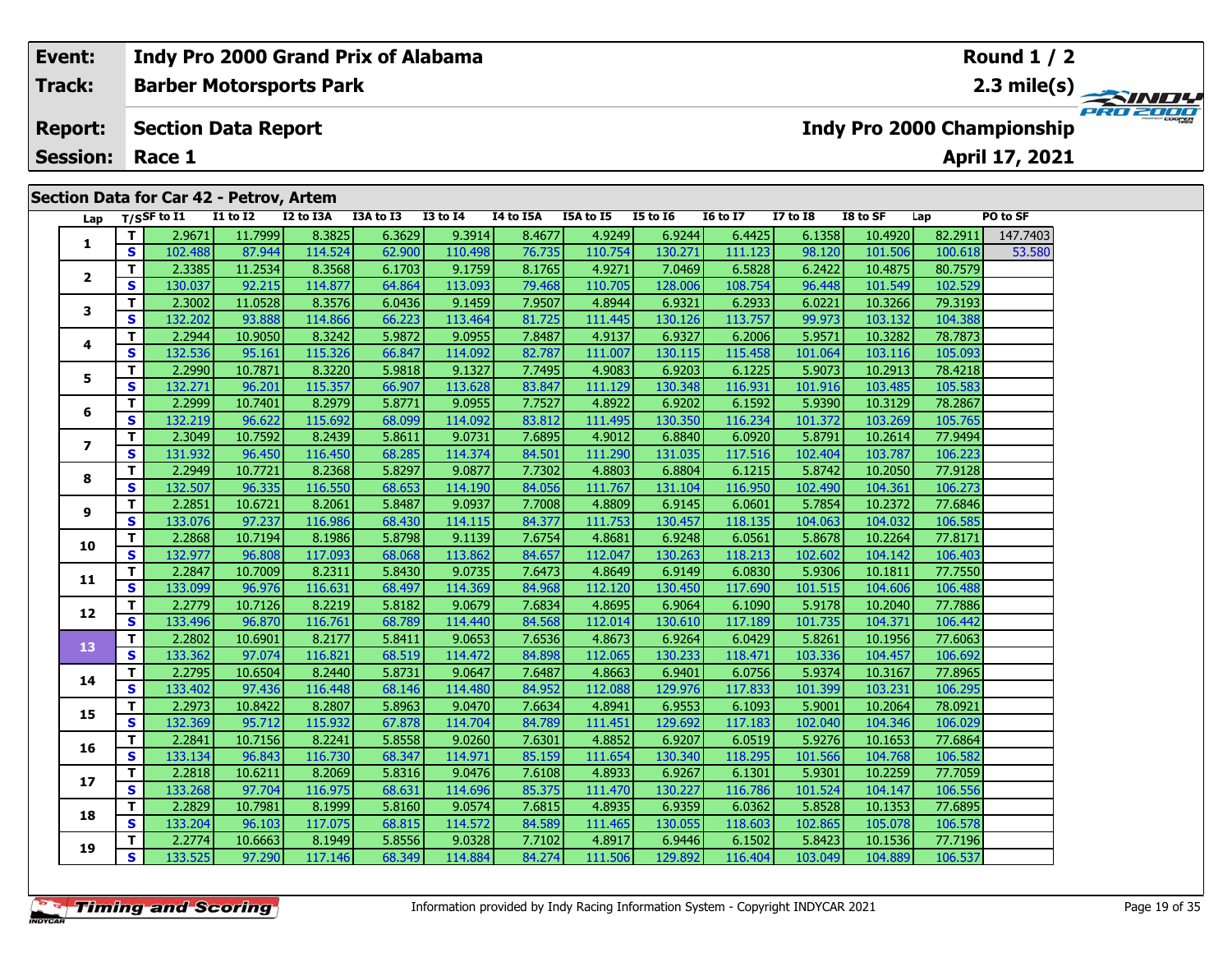| <b>Indy Pro 2000 Grand Prix of Alabama</b><br>Event:<br><b>Round 1 / 2</b><br><b>Track:</b><br><b>Barber Motorsports Park</b><br>Indy Pro 2000 Championship<br><b>Section Data Report</b><br><b>Report:</b><br><b>Session:</b><br>April 17, 2021<br>Race 1<br>Section Data for Car 42 - Petrov, Artem<br><b>16 to 17</b><br>$T/S$ SF to I1<br><b>I1 to I2</b><br>I2 to I3A<br>I3A to I3<br><b>I3 to I4</b><br>I4 to I5A<br>I5A to I5<br><b>I5 to 16</b><br><b>I7 to I8</b><br>PO to SF<br>I8 to SF<br>Lap<br>Lap<br>5.8290<br>8.2045<br>9.0534<br>4.9095<br>6.0770<br>77.7564<br>10.7340<br>7.6603<br>6.9546<br>5.8608<br>10.1938<br>2.2795<br>20<br>68.661<br>114.623<br>129.705<br>117.806<br>s l<br>133.402<br>96.677<br>117.009<br>84.823<br>102.724<br>106.486<br>111.102<br>104.475 |  |                                                                                                                                                                                                                                                           |  |  |  |  |  |  |  |          |
|-------------------------------------------------------------------------------------------------------------------------------------------------------------------------------------------------------------------------------------------------------------------------------------------------------------------------------------------------------------------------------------------------------------------------------------------------------------------------------------------------------------------------------------------------------------------------------------------------------------------------------------------------------------------------------------------------------------------------------------------------------------------------------------------|--|-----------------------------------------------------------------------------------------------------------------------------------------------------------------------------------------------------------------------------------------------------------|--|--|--|--|--|--|--|----------|
|                                                                                                                                                                                                                                                                                                                                                                                                                                                                                                                                                                                                                                                                                                                                                                                           |  |                                                                                                                                                                                                                                                           |  |  |  |  |  |  |  |          |
|                                                                                                                                                                                                                                                                                                                                                                                                                                                                                                                                                                                                                                                                                                                                                                                           |  |                                                                                                                                                                                                                                                           |  |  |  |  |  |  |  | PRO 2000 |
| 21                                                                                                                                                                                                                                                                                                                                                                                                                                                                                                                                                                                                                                                                                                                                                                                        |  |                                                                                                                                                                                                                                                           |  |  |  |  |  |  |  |          |
|                                                                                                                                                                                                                                                                                                                                                                                                                                                                                                                                                                                                                                                                                                                                                                                           |  | 5.8588<br>8.2028<br>9.0650<br>7.5930<br>4.8897<br>6.9426<br>6.0727<br>77.7212<br>10.7787<br>5.8240<br>2.2962<br>10.1977<br>132.4321<br>117.033<br>68.312<br>106.535<br>96.276<br>114.476<br>85.575<br>111.552<br>129.929<br>117.890<br>103.373<br>104.435 |  |  |  |  |  |  |  |          |
|                                                                                                                                                                                                                                                                                                                                                                                                                                                                                                                                                                                                                                                                                                                                                                                           |  |                                                                                                                                                                                                                                                           |  |  |  |  |  |  |  |          |
|                                                                                                                                                                                                                                                                                                                                                                                                                                                                                                                                                                                                                                                                                                                                                                                           |  |                                                                                                                                                                                                                                                           |  |  |  |  |  |  |  |          |
|                                                                                                                                                                                                                                                                                                                                                                                                                                                                                                                                                                                                                                                                                                                                                                                           |  |                                                                                                                                                                                                                                                           |  |  |  |  |  |  |  |          |
|                                                                                                                                                                                                                                                                                                                                                                                                                                                                                                                                                                                                                                                                                                                                                                                           |  |                                                                                                                                                                                                                                                           |  |  |  |  |  |  |  |          |
|                                                                                                                                                                                                                                                                                                                                                                                                                                                                                                                                                                                                                                                                                                                                                                                           |  |                                                                                                                                                                                                                                                           |  |  |  |  |  |  |  |          |

79.974

**<sup>T</sup>** 2.3000 10.7570 8.1968 5.7944 9.0756 7.6638 4.8672 6.9189 6.0557 5.8001 10.2623 77.6918 **<sup>S</sup>** 132.213 96.470 117.119 69.071 114.343 84.785 112.067 130.374 118.221 103.799 103.778 106.575

**<sup>T</sup>** 2.2885 10.7638 8.1904 5.8392 9.0693 7.6863 4.8669 6.9122 6.0335 5.8385 10.1969 77.6855 **<sup>S</sup>** 132.878 96.409 117.210 68.541 114.422 84.536 112.074 130.500 118.656 103.116 104.444 106.584

**<sup>T</sup>** 2.2865 10.6785 8.2067 5.8174 9.0582 7.6784 4.8756 6.9332 6.0398 5.8994 10.1769 77.6506 **<sup>S</sup>** 132.994 97.179 116.978 68.798 114.562 84.623 111.874 130.105 118.532 102.052 104.649 106.632

**<sup>T</sup>** 2.2865 10.6962 8.2197 5.8464 9.0774 7.6522 4.8648 6.9185 6.0447 5.8145 10.1929 77.6138 **<sup>S</sup>** 132.994 97.018 116.793 68.457 114.320 84.913 112.123 130.382 118.436 103.542 104.484 106.682

**<sup>T</sup>** 2.5257 13.0322 8.9327 6.9624 10.3104 10.8005 6.5108 11.2793 **<sup>S</sup>** 120.399 79.628 107.470 57.484 100.649 60.161 83.777 79.974

**22**

**23**

**24**

**25**

**26**

106.535

106.575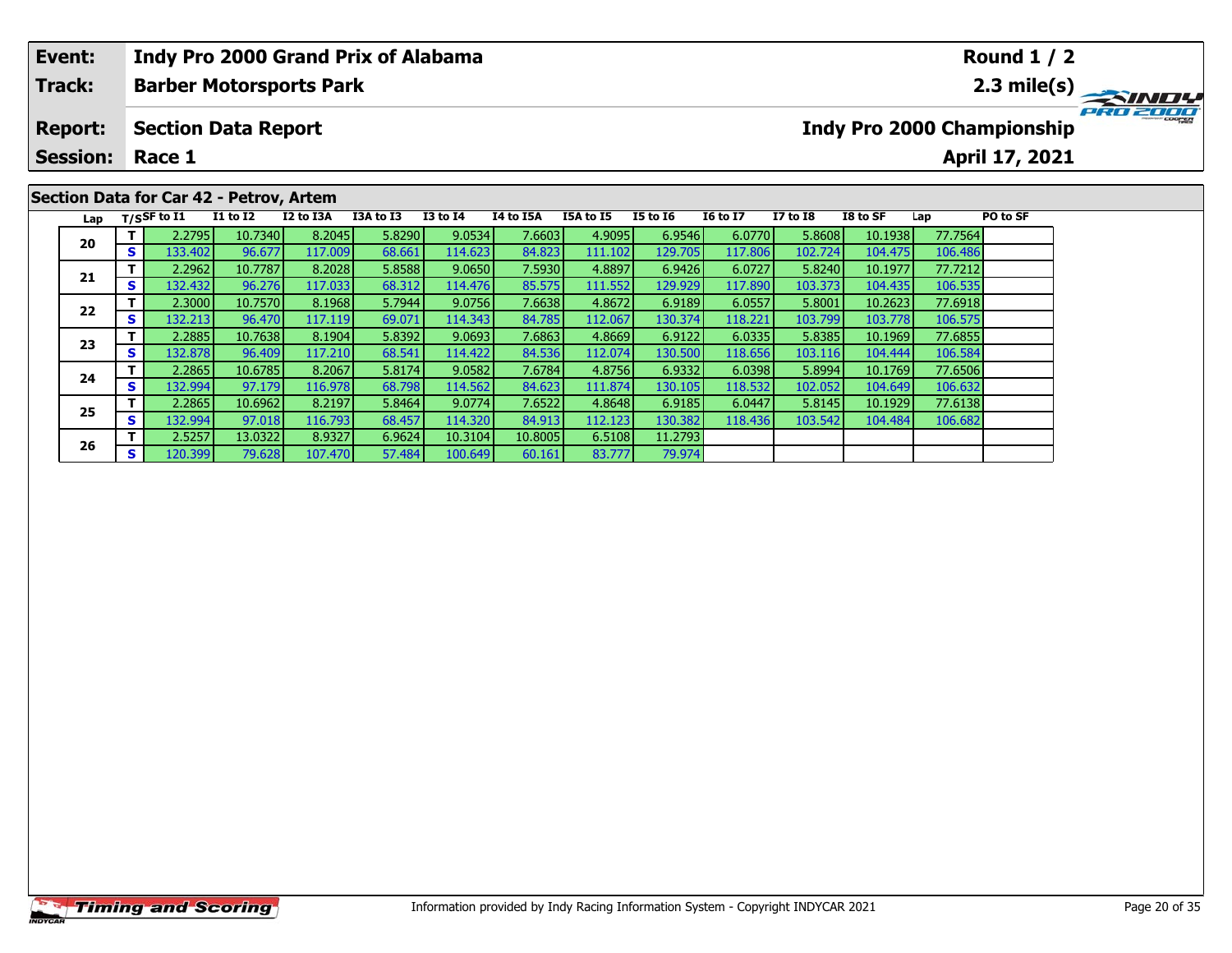| Event:          |    |                            |                 | <b>Indy Pro 2000 Grand Prix of Alabama</b>    |           |                 |           |                  |                 |                 |              |                                   |          | <b>Round 1 / 2</b> |          |                 |
|-----------------|----|----------------------------|-----------------|-----------------------------------------------|-----------|-----------------|-----------|------------------|-----------------|-----------------|--------------|-----------------------------------|----------|--------------------|----------|-----------------|
| Track:          |    |                            |                 | <b>Barber Motorsports Park</b>                |           |                 |           |                  |                 |                 |              |                                   |          |                    |          |                 |
| <b>Report:</b>  |    | <b>Section Data Report</b> |                 |                                               |           |                 |           |                  |                 |                 |              | <b>Indy Pro 2000 Championship</b> |          |                    |          | PRO 2000        |
| <b>Session:</b> |    | Race 1                     |                 |                                               |           |                 |           |                  |                 |                 |              |                                   |          | April 17, 2021     |          |                 |
|                 |    |                            |                 |                                               |           |                 |           |                  |                 |                 |              |                                   |          |                    |          |                 |
|                 |    |                            |                 | Section Data for Car 5 - Brichacek, Wyatt (R) |           |                 |           |                  |                 |                 |              |                                   |          |                    |          |                 |
|                 |    | Lap $T/SSF$ to I1          | <b>I1 to I2</b> | I2 to I3A                                     | I3A to I3 | <b>I3 to I4</b> | I4 to I5A | <b>I5A to I5</b> | <b>I5 to 16</b> | <b>16 to 17</b> | $I7$ to $I8$ | I8 to SF                          | Lap      | PI to PO           | PO to SF | <b>SF to PI</b> |
|                 |    | 2.9553                     | 12.6749         | 8.5008                                        | 6.7166    | 9.3133          | 10.1236   | 5.0522           | 7.6996          | 7.6855          | 7.2066       | 11.1074                           | 89.0358  |                    | 119.8784 |                 |
|                 | S. | 102.897                    | 81.873          | 112.931                                       | 59.588    | 111.424         | 64.184    | 107.964          | 117.155         | 93.151          | 83.541       | 95.882                            | 92.996   |                    | 66.033   |                 |
|                 |    | 2.4592                     | 12.1872         | 8.4435                                        | 6.1678    | 9.2622          | 8.4347    | 4.9446           | 7.3483          | 7.0894          |              |                                   | 184.9866 | 112.0030           |          | 81.9305         |
| 2               | S. | 123.654                    | 85.149          | 113.697                                       | 64.890    | 112.039         | 77.036    | 110.313          | 122.756         | 100.983         |              |                                   | 44.760   | 7.804              |          | 93.289          |
|                 |    |                            |                 | 8.4113                                        | 6.0462    | 9.1633          | 7.8759    | 4.9300           | 6.9858          | 6.6537          | 6.0394       | 10.2366                           | 87.9263  |                    | 78.9794  |                 |

|                |          | ------- | $0 + 10$ | ------- | $- - - - -$ | ------  | $\sim$ $\sim$ | $-0.1001$ | ------- | $-0.1201$ | $\sim$  | $-0.002$ | ------   |          | $\sim$  |         |
|----------------|----------|---------|----------|---------|-------------|---------|---------------|-----------|---------|-----------|---------|----------|----------|----------|---------|---------|
|                | T.       | 2.4592  | 12.1872  | 8.4435  | 6.1678      | 9.2622  | 8.4347        | 4.9446    | 7.3483  | 7.0894    |         |          | 184.9866 | 112.0030 |         | 81.9305 |
| $\mathbf{2}$   | S        | 123.654 | 85.149   | 113.697 | 64.890      | 112.039 | 77.036        | 110.313   | 122.756 | 100.983   |         |          | 44.760   | 7.804    |         | 93.289  |
| 3              | T.       |         |          | 8.4113  | 6.0462      | 9.1633  | 7.8759        | 4.9300    | 6.9858  | 6.6537    | 6.0394  | 10.2366  | 87.9263  |          | 78.9794 |         |
|                | S        |         |          | 114.132 | 66.195      | 113.248 | 82.501        | 110.640   | 129.126 | 107.596   | 99.686  | 104.038  | 94.170   |          | 100.228 |         |
| 4              | T.       | 2.2895  | 10.9484  | 8.2698  | 5.8817      | 9.0457  | 7.6975        | 4.9017    | 6.9326  | 6.3798    | 5.9228  | 10.1467  | 78.4162  |          |         |         |
|                | S        | 132.820 | 94.783   | 116.085 | 68.046      | 114.721 | 84.413        | 111.279   | 130.116 | 112.215   | 101.649 | 104.960  | 105.590  |          |         |         |
| 5              | T.       | 2.2823  | 10.7002  | 8.1977  | 5.8500      | 9.0470  | 7.7616        | 4.9116    | 6.9003  | 6.2132    | 5.9068  | 10.1785  | 77.9492  |          |         |         |
|                | S        | 133.239 | 96.982   | 117.106 | 68.415      | 114.704 | 83.716        | 111.054   | 130.726 | 115.224   | 101.924 | 104.632  | 106.223  |          |         |         |
| 6              | T        | 2.2812  | 10.8945  | 8.1850  | 5.8178      | 9.0727  | 7.7005        | 4.8846    | 6.8603  | 6.2148    | 5.9053  | 10.1821  | 77.9988  |          |         |         |
|                | S        | 133.303 | 95.252   | 117.288 | 68.794      | 114.379 | 84.381        | 111.668   | 131.488 | 115.194   | 101.950 | 104.595  | 106.155  |          |         |         |
| $\overline{7}$ | T.       | 2.2794  | 10.6821  | 8.1294  | 5.6976      | 9.0505  | 7.6892        | 4.8703    | 6.8829  | 6.2174    | 5.9467  | 10.2095  | 77.6550  |          |         |         |
|                | S        | 133.408 | 97.146   | 118.090 | 70.245      | 114.660 | 84.505        | 111.996   | 131.056 | 115.146   | 101.240 | 104.315  | 106.625  |          |         |         |
| 8              | T.       | 2.2721  | 10.8094  | 8.2455  | 5.8108      | 9.0207  | 7.7942        | 4.8618    | 6.8914  | 6.2977    | 5.9899  | 10.3450  | 78.3385  |          |         |         |
|                | S        | 133.837 | 96.002   | 116.427 | 68.876      | 115.038 | 83.366        | 112.192   | 130.894 | 113.678   | 100.510 | 102.948  | 105.695  |          |         |         |
| 9              | T        | 2.2697  | 10.8606  | 8.2041  | 5.7914      | 9.0328  | 7.6569        | 4.8630    | 6.8949  | 6.2197    | 5.9694  | 10.1607  | 77.9232  |          |         |         |
|                | S        | 133.978 | 95.550   | 117.015 | 69.107      | 114.884 | 84.861        | 112.164   | 130.828 | 115.103   | 100.855 | 104.816  | 106.258  |          |         |         |
| 10             | T.       | 2.2747  | 10.6970  | 8.1988  | 5.7543      | 9.0456  | 7.7085        | 4.8867    | 6.9087  | 6.3403    | 5.9554  | 10.2026  | 77.9726  |          |         |         |
|                | <b>S</b> | 133.684 | 97.011   | 117.090 | 69.553      | 114.722 | 84.293        | 111.620   | 130.567 | 112.914   | 101.092 | 104.385  | 106.191  |          |         |         |
| 11             | T.       | 2.2666  | 10.6931  | 8.1847  | 5.8024      | 9.0550  | 7.6441        | 4.8663    | 6.8949  | 6.2975    | 6.0376  | 10.1746  | 77.9168  |          |         |         |
|                | S        | 134.162 | 97.046   | 117.292 | 68.976      | 114.603 | 85.003        | 112.088   | 130.828 | 113.681   | 99.716  | 104.672  | 106.267  |          |         |         |
| 12             | T.       | 2.2699  | 10.8469  | 8.2210  | 5.7846      | 9.0363  | 7.6480        | 4.8819    | 6.9195  | 6.2926    | 6.0036  | 10.2793  | 78.1836  |          |         |         |
|                | S        | 133.967 | 95.670   | 116.774 | 69.188      | 114.840 | 84.960        | 111.730   | 130.363 | 113.770   | 100.281 | 103.606  | 105.905  |          |         |         |
| 13             | T.       | 2.2805  | 10.9801  | 8.2408  | 5.8058      | 9.0400  | 7.7909        | 4.9004    | 6.9273  | 6.3706    | 5.9342  | 10.2892  | 78.5598  |          |         |         |
|                | S        | 133.344 | 94.510   | 116.494 | 68.936      | 114.793 | 83.401        | 111.308   | 130.216 | 112.377   | 101.454 | 103.507  | 105.397  |          |         |         |
| 14             | T        | 2.2944  | 10.8379  | 8.2011  | 5.8008      | 9.0311  | 7.6770        | 4.8996    | 6.9288  | 6.2223    | 5.8283  | 10.3447  | 78.0660  |          |         |         |
|                | S        | 132.536 | 95.750   | 117.057 | 68.995      | 114.906 | 84.639        | 111.326   | 130.188 | 115.055   | 103.297 | 102.951  | 106.064  |          |         |         |
| 15             | T.       | 2.2907  | 10.7102  | 8.1899  | 5.7640      | 9.0301  | 7.6386        | 4.8944    | 6.9077  | 6.3165    | 5.9528  | 10.2307  | 77.9256  |          |         |         |
|                | S        | 132.750 | 96.891   | 117.218 | 69.436      | 114.919 | 85.064        | 111.445   | 130.585 | 113.340   | 101.137 | 104.098  | 106.255  |          |         |         |
| 16             | T.       | 2.2854  | 10.8863  | 8.1763  | 5.7636      | 9.0219  |               |           | 7.6784  | 6.9147    | 6.1929  | 10.4136  | 83.5365  |          |         |         |
|                | S        | 133.058 | 95.324   | 117.413 | 69.441      | 115.023 |               |           | 117.478 | 103.534   | 97.215  | 102.270  | 99.118   |          |         |         |
| 17             | T        | 2.3001  | 10.9495  | 8.2370  | 5.7945      | 9.0307  | 7.6869        | 4.8790    | 6.9197  | 6.3304    | 5.9140  | 10.2997  | 78.3415  |          |         |         |
|                | S.       | 132.208 | 94.774   | 116.547 | 69.070      | 114.911 | 84.530        | 111.796   | 130.359 | 113.091   | 101.800 | 103.401  | 105.691  |          |         |         |
| 18             | T.       | 2.2667  | 10.7521  | 8.1937  | 5.7472      | 9.0035  | 7.6471        | 4.8750    | 6.9112  | 6.3883    | 5.8990  | 10.1872  | 77.8710  |          |         |         |
|                | <b>S</b> | 134.156 | 96.514   | 117.163 | 69.639      | 115.258 | 84.970        | 111.888   | 130.519 | 112.066   | 102.059 | 104.543  | 106.330  |          |         |         |
| 19             | T        | 2.2815  | 10.7587  | 8.1622  | 5.7743      | 9.0327  | 7.7766        | 4.9021    | 6.9107  | 6.2790    | 5.9290  | 10.1969  | 78.0037  |          |         |         |
|                | S        | 133.286 | 96.455   | 117.615 | 69.312      | 114.886 | 83.555        | 111.270   | 130.529 | 114.016   | 101.542 | 104.444  | 106.149  |          |         |         |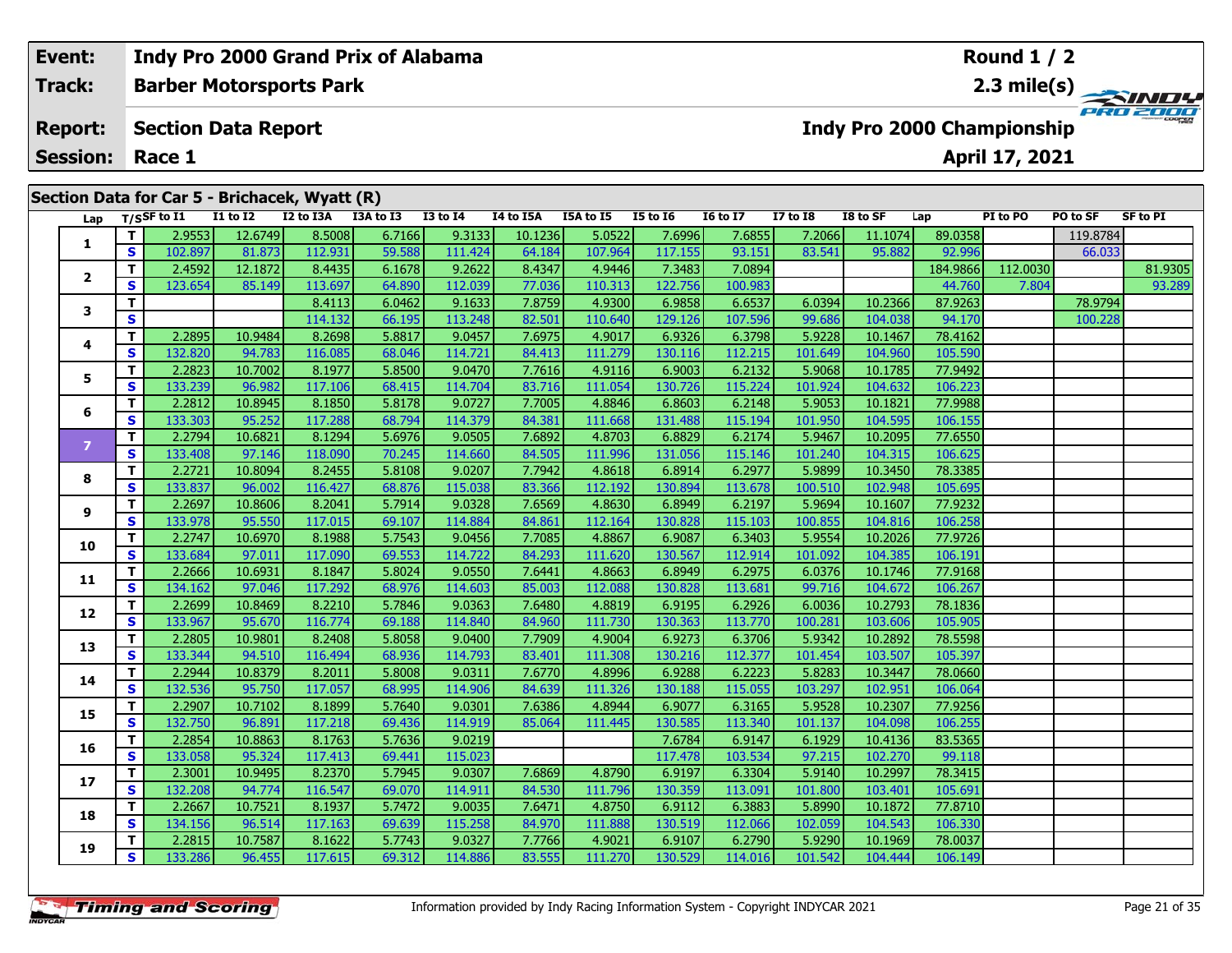|                                                                                                                                                                                                                                                                             | Event: |    |                   |                 |           |           |                 |           |           |                 |                 |                 |          |         | <b>Round 1 / 2</b> |          |          |
|-----------------------------------------------------------------------------------------------------------------------------------------------------------------------------------------------------------------------------------------------------------------------------|--------|----|-------------------|-----------------|-----------|-----------|-----------------|-----------|-----------|-----------------|-----------------|-----------------|----------|---------|--------------------|----------|----------|
| <b>Indy Pro 2000 Grand Prix of Alabama</b><br>Track:<br><b>Barber Motorsports Park</b><br><b>Indy Pro 2000 Championship</b><br><b>Section Data Report</b><br><b>Report:</b><br><b>Session:</b><br>April 17, 2021<br>Race 1<br>Section Data for Car 5 - Brichacek, Wyatt (R) |        |    |                   |                 |           | PRO 2000  |                 |           |           |                 |                 |                 |          |         |                    |          |          |
|                                                                                                                                                                                                                                                                             |        |    |                   |                 |           |           |                 |           |           |                 |                 |                 |          |         |                    |          |          |
|                                                                                                                                                                                                                                                                             |        |    |                   |                 |           |           |                 |           |           |                 |                 |                 |          |         |                    |          |          |
|                                                                                                                                                                                                                                                                             |        |    |                   |                 |           |           |                 |           |           |                 |                 |                 |          |         |                    |          |          |
|                                                                                                                                                                                                                                                                             |        |    | Lap $T/SSF$ to I1 | <b>I1 to I2</b> | I2 to I3A | I3A to I3 | <b>I3 to I4</b> | I4 to I5A | I5A to I5 | <b>I5 to I6</b> | <b>16 to 17</b> | <b>I7 to I8</b> | I8 to SF | Lap     | PI to PO           | PO to SF | SF to PI |
|                                                                                                                                                                                                                                                                             | 20     |    | 2.2777            | 10.7748         | 8.1798    | 5.7522    | 9.0549          | 7.7138    | 4.8650    | 6.8848          | 6.2747          | 5.9163          | 11.0022  | 78.6962 |                    |          |          |
|                                                                                                                                                                                                                                                                             |        | S. | 133.508           | 96.311          | 117.362   | 69.578    | 114.604         | 84.235    | 112.118   | 131.020         | 114.095         | 101.760         | 96.799   | 105.215 |                    |          |          |
|                                                                                                                                                                                                                                                                             |        |    | 2.5010            | 11.0193         | 8.1451    | 5.9837    | 9.1156          | 7.7332    | 4.8763    | 6.9061          | 6.3323          | 5.9873          | 10.2376  | 78.8375 |                    |          |          |
|                                                                                                                                                                                                                                                                             | 21     |    | 121.588           | 94.174          | 117.862   | 66.886    | 113.841         | 84.024    | 111.858   | 130.616         | 113.057         | 100.554         | 104.028  | 105.026 |                    |          |          |

**<sup>T</sup>** 2.2785 10.7585 8.1793 5.8047 9.0672 7.7517 4.8796 6.8957 6.3154 5.9749 10.2751 78.1806 **<sup>S</sup>** 133.461 96.457 117.369 68.949 114.448 83.823 111.783 130.813 113.359 100.762 103.649 105.909

**<sup>T</sup>** 2.2759 10.9068 8.1890 5.7455 9.0685 7.7425 4.8606 6.8954 6.2820 5.9260 10.2303 78.1225 **<sup>S</sup>** 133.613 95.145 117.230 69.659 114.432 83.923 112.220 130.818 113.962 101.594 104.103 105.987

**<sup>T</sup>** 2.2815 10.8182 8.2217 5.7962 9.1060 7.9164 4.8778 6.9166 6.4427 6.0394 10.2902 78.7067 **<sup>S</sup>** 133.286 95.924 116.764 69.050 113.961 82.079 111.824 130.417 111.119 99.686 103.497 105.201

**22**

**23**

**24**

**25**

**<sup>T</sup>** 2.5223 12.9469 **<sup>S</sup>** 120.561 80.153

105.026<br>78.1806

105.909

105.98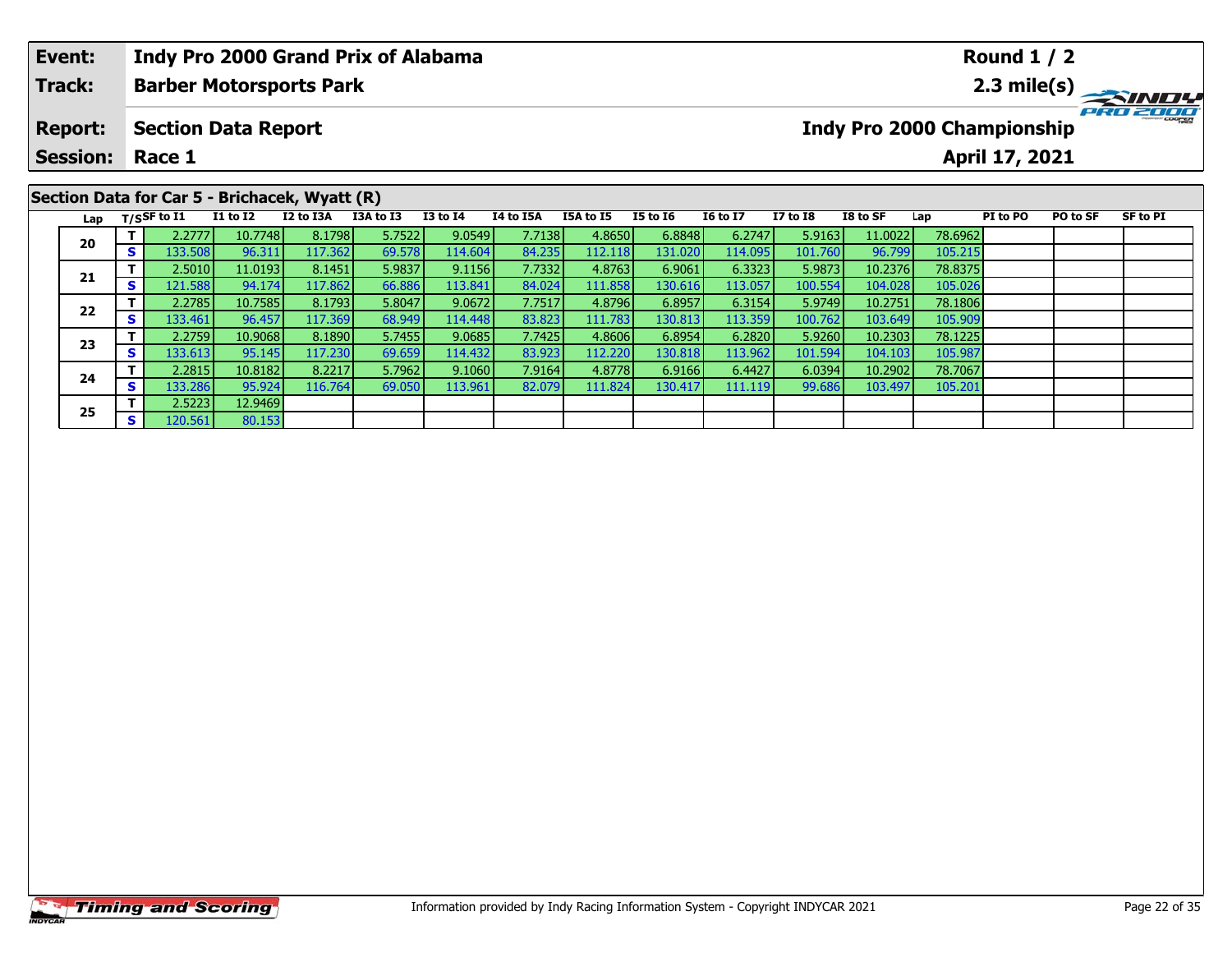# **Event: Indy Pro 2000 Grand Prix of Alabama Round 1 / 2Barber Motorsports Park 2.3 mile(s) Track: PRO 2000 Report: Section Data Report Indy Pro 2000 Championship April 17, 2021 Session: Race 1 Section Data for Car 51 - Abel, Jacob Lap T/SSF to I1 I1 to I2 I2 to I3A I3A to I3 I3 to I4 I4 to I5A I5A to I5 I5 to I6 I6 to I7 I7 to I8 I8 to SF Lap PO to SF <sup>T</sup>** 2.9414 12.3548 8.3806 6.4231 9.2940 17.2683 6.9240 7.6262 6.5429 6.1113 10.6121 94.4787 133.8356 **<sup>S</sup>** 103.383 83.994 114.550 62.311 111.656 37.628 78.777 118.282 109.418 98.513 100.357 87.639 59.147**12**

| 1              |                         | 2.9414  | 12.3548 | 8.3806  | 6.4231 | 9.2940  | 17.2683 | 6.9240  | 7.6262  | 6.5429  | 6.1113  | 10.6121 | 94.4787 | 133.8356 |
|----------------|-------------------------|---------|---------|---------|--------|---------|---------|---------|---------|---------|---------|---------|---------|----------|
|                | S                       | 103.383 | 83.994  | 114.550 | 62.311 | 111.656 | 37.628  | 78.777  | 118.282 | 109.418 | 98.513  | 100.357 | 87.639  | 59.147   |
| $\mathbf{2}$   | T.                      | 2.3420  | 11.0940 | 8.3455  | 5.9199 | 9.1456  | 7.8374  | 4.9150  | 6.9654  | 6.3496  | 5.9125  | 10.2010 | 79.0279 |          |
|                | S                       | 129.842 | 93.540  | 115.032 | 67.607 | 113.467 | 82.907  | 110.978 | 129.504 | 112.749 | 101.826 | 104.402 | 104.773 |          |
| 3              | T.                      | 2.3009  | 10.9870 | 8.3251  | 5.8838 | 9.1144  | 7.7712  | 4.8933  | 6.9271  | 6.3007  | 5.8761  | 10.2964 | 78.6760 |          |
|                | <b>S</b>                | 132.162 | 94.450  | 115.314 | 68.022 | 113.856 | 83.613  | 111.470 | 130.220 | 113.624 | 102.457 | 103.434 | 105.242 |          |
| 4              | $\mathbf{T}$            | 2.2851  | 11.0038 | 8.3714  | 5.9131 | 9.1673  | 8.7783  | 4.9492  | 6.9884  | 6.3862  | 6.1054  | 10.4112 | 80.3594 |          |
|                | <b>S</b>                | 133.076 | 94.306  | 114.676 | 67.685 | 113.199 | 74.020  | 110.211 | 129.078 | 112.103 | 98.609  | 102.294 | 103.037 |          |
| 5              | T.                      | 2.2981  | 10.9332 | 8.3332  | 5.8795 | 9.1000  | 7.7121  | 4.9069  | 6.9103  | 6.3342  | 5.8563  | 10.2728 | 78.5366 |          |
|                | S                       | 132.323 | 94.915  | 115.202 | 68.072 | 114.036 | 84.254  | 111.161 | 130.536 | 113.023 | 102.803 | 103.672 | 105.429 |          |
| 6              | T.                      | 2.3036  | 10.9756 | 8.3420  | 5.8537 | 9.1362  | 7.7885  | 4.8902  | 6.9033  | 6.3459  | 5.9182  | 10.2313 | 78.6885 |          |
|                | S                       | 132.007 | 94.549  | 115.080 | 68.372 | 113.584 | 83.427  | 111.540 | 130.669 | 112.814 | 101.728 | 104.092 | 105.225 |          |
| $\overline{ }$ | T.                      | 2.2941  | 10.9727 | 8.3472  | 6.0337 | 9.2060  | 7.8149  | 4.9299  | 6.9306  | 6.3377  | 5.8663  | 10.2346 | 78.9677 |          |
|                | S                       | 132.553 | 94.574  | 115.009 | 66.332 | 112.723 | 83.145  | 110.642 | 130.154 | 112.960 | 102.628 | 104.059 | 104.853 |          |
| 8              | $\mathbf{T}$            | 2.3026  | 10.8438 | 8.2783  | 5.8148 | 9.1458  | 7.7251  | 4.9069  | 6.9353  | 6.3078  | 5.9574  | 10.0792 | 78.2970 |          |
|                | S                       | 132.064 | 95.698  | 115.966 | 68.829 | 113.465 | 84.112  | 111.161 | 130.066 | 113.496 | 101.058 | 105.663 | 105.751 |          |
| 9              | $\overline{\mathsf{T}}$ | 2.2888  | 10.7377 | 8.3188  | 5.7876 | 9.0978  | 7.7719  | 4.8945  | 6.9395  | 6.2758  | 5.8335  | 10.1399 | 78.0858 |          |
|                | <b>S</b>                | 132.860 | 96.643  | 115.401 | 69.153 | 114.064 | 83.605  | 111.442 | 129.987 | 114.075 | 103.205 | 105.031 | 106.037 |          |
| 10             | $\mathbf{T}$            | 2.2963  | 10.7779 | 8.3069  | 5.8031 | 9.1404  | 7.7387  | 4.8968  | 6.9755  | 6.3087  | 5.8431  | 10.1940 | 78.2814 |          |
|                | <b>S</b>                | 132.426 | 96.283  | 115.567 | 68.968 | 113.532 | 83.964  | 111.390 | 129.316 | 113.480 | 103.035 | 104.473 | 105.772 |          |
| 11             | $\mathbf{T}$            | 2.2892  | 10.7524 | 8.2926  | 5.8468 | 9.1021  | 7.7257  | 4.8779  | 6.9189  | 6.2549  | 5.9089  | 10.1651 | 78.1345 |          |
|                | S                       | 132.837 | 96.511  | 115.766 | 68.452 | 114.010 | 84.105  | 111.822 | 130.374 | 114.456 | 101.888 | 104.770 | 105.971 |          |
| 12             | $\mathbf{T}$            | 2.2824  | 10.8222 | 8.3203  | 5.8432 | 9.0912  | 7.7520  | 4.8827  | 6.9192  | 6.1859  | 5.8396  | 10.2708 | 78.2095 |          |
|                | S                       | 133.233 | 95.889  | 115.380 | 68.495 | 114.146 | 83.820  | 111.712 | 130.368 | 115.732 | 103.097 | 103.692 | 105.869 |          |
| 13             | $\mathbf{T}$            | 2.2870  | 10.7902 | 8.3112  | 5.8007 | 9.0731  | 7.7393  | 4.8941  | 6.9527  | 6.3328  | 5.9086  | 10.2787 | 78.3684 |          |
|                | S                       | 132.965 | 96.173  | 115.507 | 68.996 | 114.374 | 83.958  | 111.451 | 129.740 | 113.048 | 101.893 | 103.612 | 105.655 |          |
| 14             | T.                      | 2.2865  | 10.7247 | 8.3473  | 5.8633 | 9.1178  | 7.7401  | 4.8855  | 6.9384  | 6.1992  | 5.7574  | 10.3025 | 78.1627 |          |
|                | <b>S</b>                | 132.994 | 96.760  | 115.007 | 68.260 | 113.813 | 83.949  | 111.648 | 130.008 | 115.484 | 104.569 | 103.373 | 105.933 |          |
| 15             | T.                      | 2.2800  | 10.7179 | 8.2874  | 5.8720 | 9.0505  | 7.7371  | 4.9047  | 6.9644  | 6.1957  | 5.8187  | 10.2221 | 78.0505 |          |
|                | S                       | 133.373 | 96.822  | 115.839 | 68.159 | 114.660 | 83.981  | 111.211 | 129.522 | 115.549 | 103.467 | 104.186 | 106.085 |          |
| 16             | $\mathbf{T}$            | 2.2850  | 10.8063 | 8.2972  | 5.8606 | 9.0844  | 7.7297  | 4.8908  | 6.9292  | 6.6040  | 6.0040  | 10.3300 | 78.8212 |          |
|                | S                       | 133.081 | 96.030  | 115.702 | 68.291 | 114.232 | 84.062  | 111.527 | 130.180 | 108.405 | 100.274 | 103.098 | 105.048 |          |
| 17             | T.                      | 2.2881  | 10.7740 | 8.2962  | 5.8647 | 9.1371  | 7.7180  | 4.8840  | 6.9015  | 6.2659  | 5.8636  | 10.2532 | 78.2463 |          |
|                | $\mathbf{s}$            | 132.901 | 96.318  | 115.716 | 68.243 | 113.573 | 84.189  | 111.682 | 130.703 | 114.255 | 102.675 | 103.870 | 105.820 |          |
| 18             | T.                      | 2.2680  | 10.9507 | 8.2974  | 5.8881 | 9.0354  | 7.7829  | 4.8701  | 6.8731  | 6.2794  | 6.0060  | 10.4442 | 78.6953 |          |
|                | S                       | 134.079 | 94.764  | 115.699 | 67.972 | 114.851 | 83.487  | 112.001 | 131.243 | 114.009 | 100.241 | 101.970 | 105.216 |          |
| 19             | T.                      | 2.2724  | 11.0487 | 8.3244  | 5.9257 | 9.1169  | 7.8559  | 4.8930  | 6.9112  | 6.2362  | 5.7856  | 10.3085 | 78.6785 |          |
|                | S.                      | 133.819 | 93.923  | 115.324 | 67.541 | 113.825 | 82.711  | 111.477 | 130.519 | 114.799 | 104.059 | 103.313 | 105.238 |          |
|                |                         |         |         |         |        |         |         |         |         |         |         |         |         |          |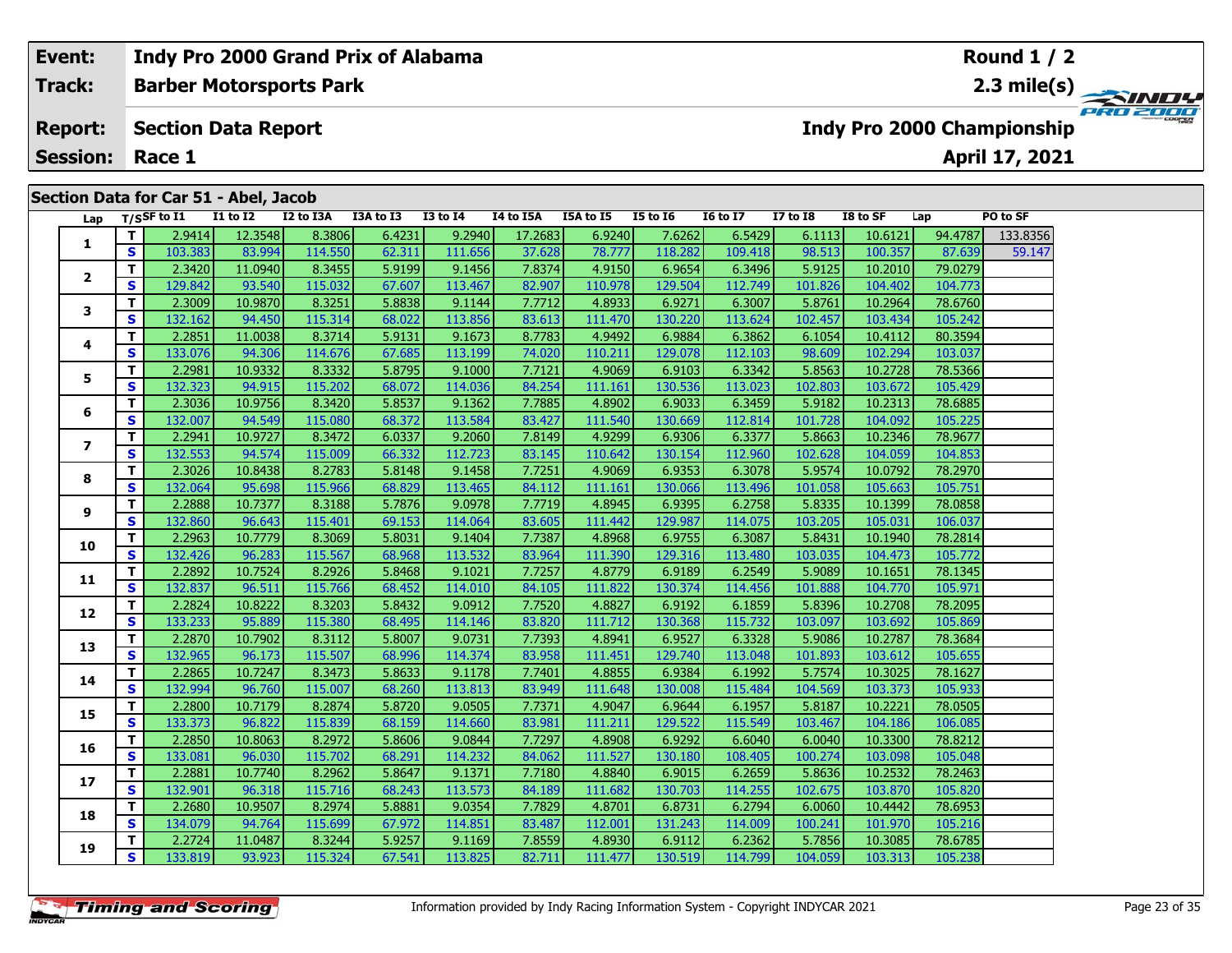# **Event:Round 1 / 2 Indy Pro 2000 Grand Prix of Alabama Track:Barber Motorsports Park 2.3 mile(s)** PRO ZOOO **Report: Section Data Report Indy Pro 2000 Championship April 17, 2021 Session: Race 1Section Data for Car 51 - Abel, Jacob Lap T/SSF to I1 I1 to I2 I2 to I3A I3A to I3 I3 to I4 I4 to I5A I5A to I5 I5 to I6 I6 to I7 I7 to I8 I8 to SF Lap PO to SF <sup>T</sup>** 2.2758 10.9178 8.2795 5.7796 9.0558 7.7469 4.9159 6.9096 6.0865 5.7355 10.3416 78.0445 **<sup>S</sup>** 133.619 95.049 115.949 69.248 114.593 83.875 110.957 130.550 117.622 104.968 102.982 106.093**20 <sup>T</sup>** 2.2739 11.0562 8.2574 6.2473 9.1643 8.1562 4.8706 6.8487 6.3894 5.8771 10.3680 79.5091 **<sup>S</sup>** 133.731 93.859 116.259 64.064 113.236 79.666 111.989 131.710 112.046 102.439 102.720 104.139**21**

**<sup>T</sup>** 2.2891 10.8936 8.2966 5.8952 9.1223 7.7574 4.8650 6.8792 6.1892 5.8397 10.1864 78.2137 **<sup>S</sup>** 132.843 95.260 115.710 67.890 113.757 83.762 112.118 131.127 115.671 103.095 104.551 105.864

**<sup>T</sup>** 2.2828 10.9576 8.2567 5.8536 9.0777 7.7693 4.8701 6.9017 6.1577 5.8304 10.2742 78.2318 **<sup>S</sup>** 133.210 94.704 116.269 68.373 114.316 83.633 112.001 130.699 116.262 103.260 103.658 105.839

**<sup>T</sup>** 2.2781 10.8287 8.2251 5.8482 9.0751 7.8050 4.8752 6.9077 6.1440 5.8728 10.2489 78.1088 **<sup>S</sup>** 133.484 95.831 116.716 68.436 114.349 83.251 111.884 130.585 116.522 102.514 103.914 106.006

**<sup>T</sup>** 2.2858 10.8839 8.2569 5.9537 9.1893 8.1522 4.9026 6.9891 6.3048 5.8651 10.2094 78.9928 **<sup>S</sup>** 133.035 95.345 116.266 67.223 112.928 79.705 111.258 129.065 113.550 102.649 104.316 104.820

**<sup>T</sup>** 2.3522 11.5909 8.4324 5.8700 12.0530 10.3348 **<sup>S</sup>** 129.279 89.529 113.847 68.182 86.097 62.872

**22**

**23**

**24**

**25**

**26**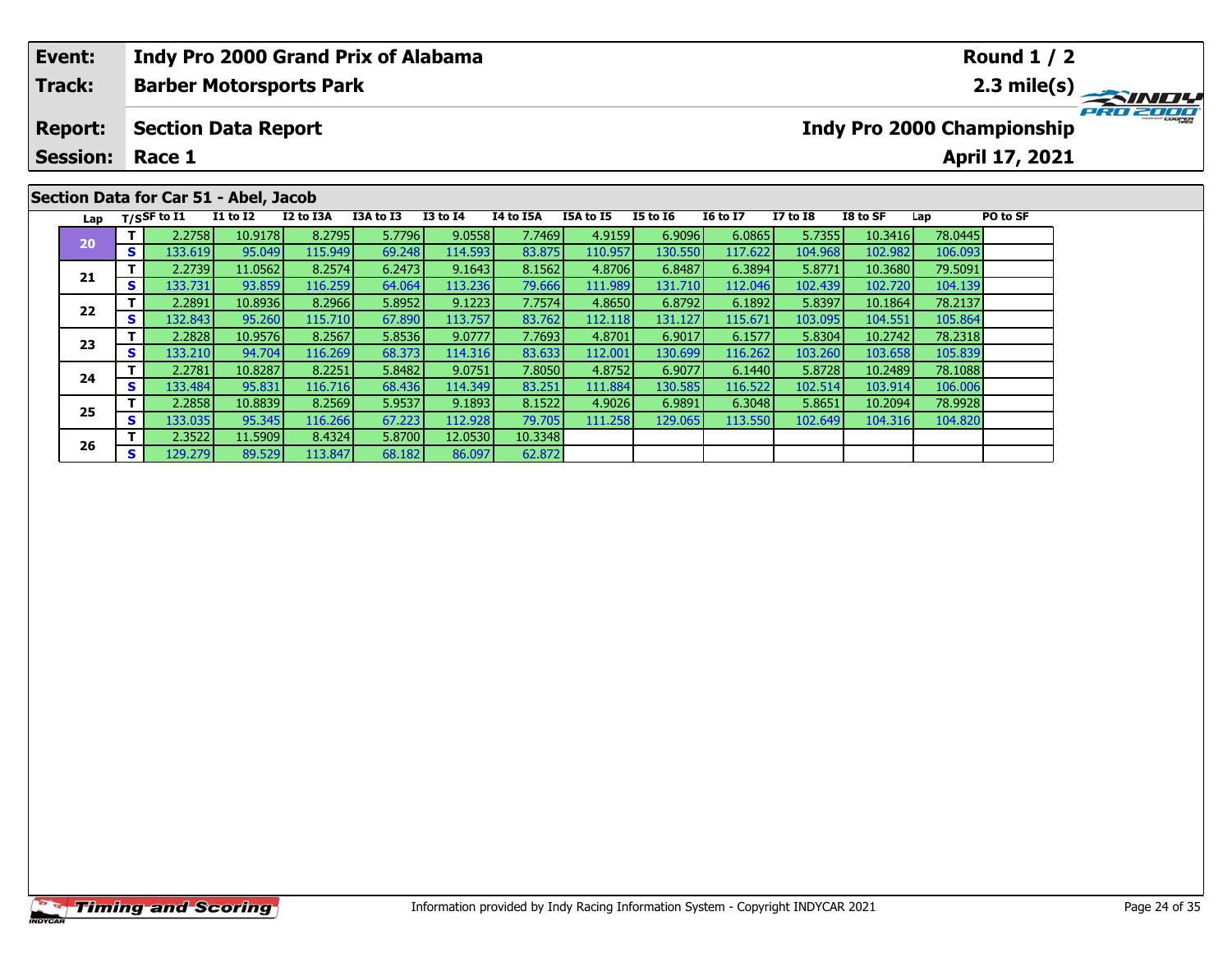# **Event: Indy Pro 2000 Grand Prix of Alabama Round 1 / 2Barber Motorsports Park 2.3 mile(s) Track:** PRO 2001 **Section Data Report Report: Indy Pro 2000 Championship April 17, 2021 Session: Race 1 Section Data for Car 55 - Gold, Reece (R) Lap T/SSF to I1 I1 to I2 I2 to I3A I3A to I3 I3 to I4 I4 to I5A I5A to I5 I5 to I6 I6 to I7 I7 to I8 I8 to SF Lap PO to SF**  0717<br>8.175 **<sup>T</sup>** 2.9284 12.5664 8.4370 6.4838 9.2460 8.5745 4.8594 6.8596 6.6055 6.1526 10.4041 83.1173 136.0717 **<sup>S</sup>** 103.842 82.580 113.785 61.727 112.235 75.780 112.247 131.501 108.381 97.852 102.363 99.618 58.175**1 <sup>T</sup>** 2.2881 11.3554 8.3637 6.1243 9.2109 8.1641 4.8337 6.8131 6.6662 6.1934 10.2511 80.2640 **<sup>S</sup>** 132.901 91.386 114.782 65.351 112.663 79.589 112.844 132.399 107.394 97.208 103.891 103.160**2**

|                | T.                      | 2.9284  | 12.5664 | 8.4370  | 6.4838 | 9.2460  | 8.5745 | 4.8594  | 6.8596  | 6.6055  | 6.1526  | 10.4041 | 83.1173 | 136.0717 |
|----------------|-------------------------|---------|---------|---------|--------|---------|--------|---------|---------|---------|---------|---------|---------|----------|
| 1              | S                       | 103.842 | 82.580  | 113.785 | 61.727 | 112.235 | 75.780 | 112.247 | 131.501 | 108.381 | 97.852  | 102.363 | 99.618  | 58.175   |
|                | T.                      | 2.2881  | 11.3554 | 8.3637  | 6.1243 | 9.2109  | 8.1641 | 4.8337  | 6.8131  | 6.6662  | 6.1934  | 10.2511 | 80.2640 |          |
| $\mathbf{2}$   | S                       | 132.901 | 91.386  | 114.782 | 65.351 | 112.663 | 79.589 | 112.844 | 132.399 | 107.394 | 97.208  | 103.891 | 103.160 |          |
| 3              | $\overline{\mathbf{T}}$ | 2.3441  | 11.4629 | 8.4255  | 6.1311 | 9.1128  | 8.0717 | 4.8644  | 6.8297  | 6.4509  | 6.1655  | 10.5553 | 80.4139 |          |
|                | S                       | 129.726 | 90.529  | 113.940 | 65.278 | 113.876 | 80.500 | 112.132 | 132.077 | 110.978 | 97.647  | 100.897 | 102.967 |          |
| 4              | T                       | 2.3539  | 11.7078 | 8.2767  | 5.9869 | 9.0714  | 7.8036 | 4.8733  | 6.8907  | 6.4463  | 6.0039  | 10.3112 | 79.7257 |          |
|                | S                       | 129.186 | 88.636  | 115.988 | 66.851 | 114.395 | 83.266 | 111.927 | 130.908 | 111.057 | 100.276 | 103.286 | 103.856 |          |
| 5              | T                       | 2.2889  | 10.9851 | 8.2583  | 5.9289 | 9.0719  | 7.7977 | 4.8824  | 6.8679  | 6.1659  | 5.8410  | 10.2964 | 78.3844 |          |
|                | S                       | 132.855 | 94.467  | 116.247 | 67.504 | 114.389 | 83.329 | 111.719 | 131.342 | 116.108 | 103.072 | 103.434 | 105.633 |          |
| 6              | T                       | 2.2884  | 10.9561 | 8.2859  | 5.9643 | 9.1016  | 7.7855 | 4.8793  | 6.8825  | 6.1462  | 5.8459  | 10.2721 | 78.4078 |          |
|                | $\mathbf{s}$            | 132.884 | 94.717  | 115.859 | 67.104 | 114.016 | 83.459 | 111.790 | 131.064 | 116.480 | 102.986 | 103.679 | 105.602 |          |
| $\overline{ }$ | T                       | 2.2920  | 10.7926 | 8.1965  | 5.8214 | 9.0885  | 7.6818 | 4.8665  | 6.8292  | 6.2662  | 5.8607  | 10.2891 | 77.9845 |          |
|                | S                       | 132.675 | 96.152  | 117.123 | 68.751 | 114.180 | 84.586 | 112.084 | 132.087 | 114.249 | 102.726 | 103.508 | 106.175 |          |
| 8              | T                       | 2.2837  | 10.7898 | 8.2077  | 5.8438 | 9.0849  | 7.7720 | 4.8582  | 6.8444  | 6.2255  | 5.8689  | 10.2909 | 78.0698 |          |
|                | $\mathbf s$             | 133.157 | 96.177  | 116.963 | 68.488 | 114.226 | 83.604 | 112.275 | 131.793 | 114.996 | 102.582 | 103.489 | 106.059 |          |
| 9              | T                       | 2.2789  | 10.9133 | 8.2264  | 5.8802 | 9.0959  | 7.6934 | 4.8434  | 6.8662  | 6.2311  | 5.7767  | 10.3810 | 78.1865 |          |
|                | S                       | 133.438 | 95.088  | 116.697 | 68.064 | 114.087 | 84.458 | 112.618 | 131.375 | 114.893 | 104.220 | 102.591 | 105.901 |          |
| 10             | T                       | 2.2999  | 10.9126 | 8.2036  | 5.7957 | 9.0319  | 7.7762 | 4.8491  | 6.9051  | 6.2922  | 5.8504  | 10.2656 | 78.1823 |          |
|                | S                       | 132.219 | 95.094  | 117.022 | 69.056 | 114.896 | 83.559 | 112.486 | 130.635 | 113.777 | 102.907 | 103.745 | 105.906 |          |
| 11             | T.                      | 2.2806  | 10.8100 | 8.1707  | 5.7984 | 9.0353  | 7.6669 | 4.8465  | 6.8713  | 6.1574  | 5.8489  | 10.1930 | 77.6790 |          |
|                | S                       | 133.338 | 95.997  | 117.493 | 69.024 | 114.853 | 84.750 | 112.546 | 131.277 | 116.268 | 102.933 | 104.483 | 106.593 |          |
| 12             | T.                      | 2.2647  | 10.7418 | 8.1502  | 5.8008 | 9.0188  | 7.6586 | 4.8390  | 6.8545  | 6.1254  | 5.7635  | 10.4060 | 77.6233 |          |
|                | $\mathbf{s}$            | 134.274 | 96.606  | 117.789 | 68.995 | 115.063 | 84.842 | 112.721 | 131.599 | 116.875 | 104.458 | 102.345 | 106.669 |          |
| 13             | T.                      | 2.2707  | 10.8101 | 8.1770  | 5.7873 | 9.0060  | 7.7407 | 4.8432  | 6.8605  | 6.1406  | 5.8399  | 10.2493 | 77.7253 |          |
|                | $\mathbf{s}$            | 133.919 | 95.996  | 117.402 | 69.156 | 115.226 | 83.942 | 112.623 | 131.484 | 116.586 | 103.092 | 103.910 | 106.529 |          |
| 14             | T                       | 2.2730  | 10.9041 | 8.1803  | 5.7925 | 9.0285  | 7.6736 | 4.8506  | 6.8827  | 6.1790  | 5.8204  | 10.2134 | 77.7981 |          |
|                | S                       | 133.784 | 95.169  | 117.355 | 69.094 | 114.939 | 84.676 | 112.451 | 131.060 | 115.862 | 103.437 | 104.275 | 106.429 |          |
| 15             | T                       | 2.2656  | 10.8404 | 8.1877  | 5.8431 | 9.0035  | 7.7861 | 4.8615  | 6.8851  | 6.0824  | 5.8032  | 10.3390 | 77.8976 |          |
|                | S                       | 134.221 | 95.728  | 117.249 | 68.496 | 115.258 | 83.453 | 112.199 | 131.014 | 117.702 | 103.744 | 103.008 | 106.293 |          |
| 16             | $\mathbf{T}$            | 2.2750  | 10.8406 | 8.1472  | 5.8254 | 9.0348  | 7.7399 | 4.8720  | 6.8727  | 6.0989  | 5.8035  | 10.2686 | 77.7786 |          |
|                | S                       | 133.666 | 95.726  | 117.832 | 68.704 | 114.859 | 83.951 | 111.957 | 131.251 | 117.383 | 103.738 | 103.714 | 106.456 |          |
| 17             | T                       | 2.2722  | 10.7781 | 8.1708  | 5.8201 | 9.0298  | 7.7043 | 4.8528  | 6.8553  | 6.1961  | 5.9174  | 10.3034 | 77.9003 |          |
|                | S                       | 133.831 | 96.281  | 117.492 | 68.766 | 114.923 | 84.339 | 112.400 | 131.584 | 115.542 | 101.742 | 103.364 | 106.290 |          |
| 18             | $\mathbf{T}$            | 2.2691  | 10.8442 | 8.1330  | 5.8888 | 9.0058  | 7.7617 | 4.8561  | 6.8706  | 6.1446  | 5.8115  | 10.3495 | 77.9349 |          |
|                | S.                      | 134.014 | 95.694  | 118.038 | 67.964 | 115.229 | 83.715 | 112.324 | 131.291 | 116.510 | 103.596 | 102.904 | 106.243 |          |
| 19             | T.                      | 2.2622  | 10.8456 | 8.1542  | 5.8162 | 8.9822  | 7.7294 | 4.8524  | 6.8596  | 6.1200  | 5.8259  | 10.2162 | 77.6639 |          |
|                | S                       | 134.423 | 95.682  | 117.731 | 68.813 | 115.532 | 84.065 | 112.409 | 131.501 | 116.979 | 103.339 | 104.246 | 106.613 |          |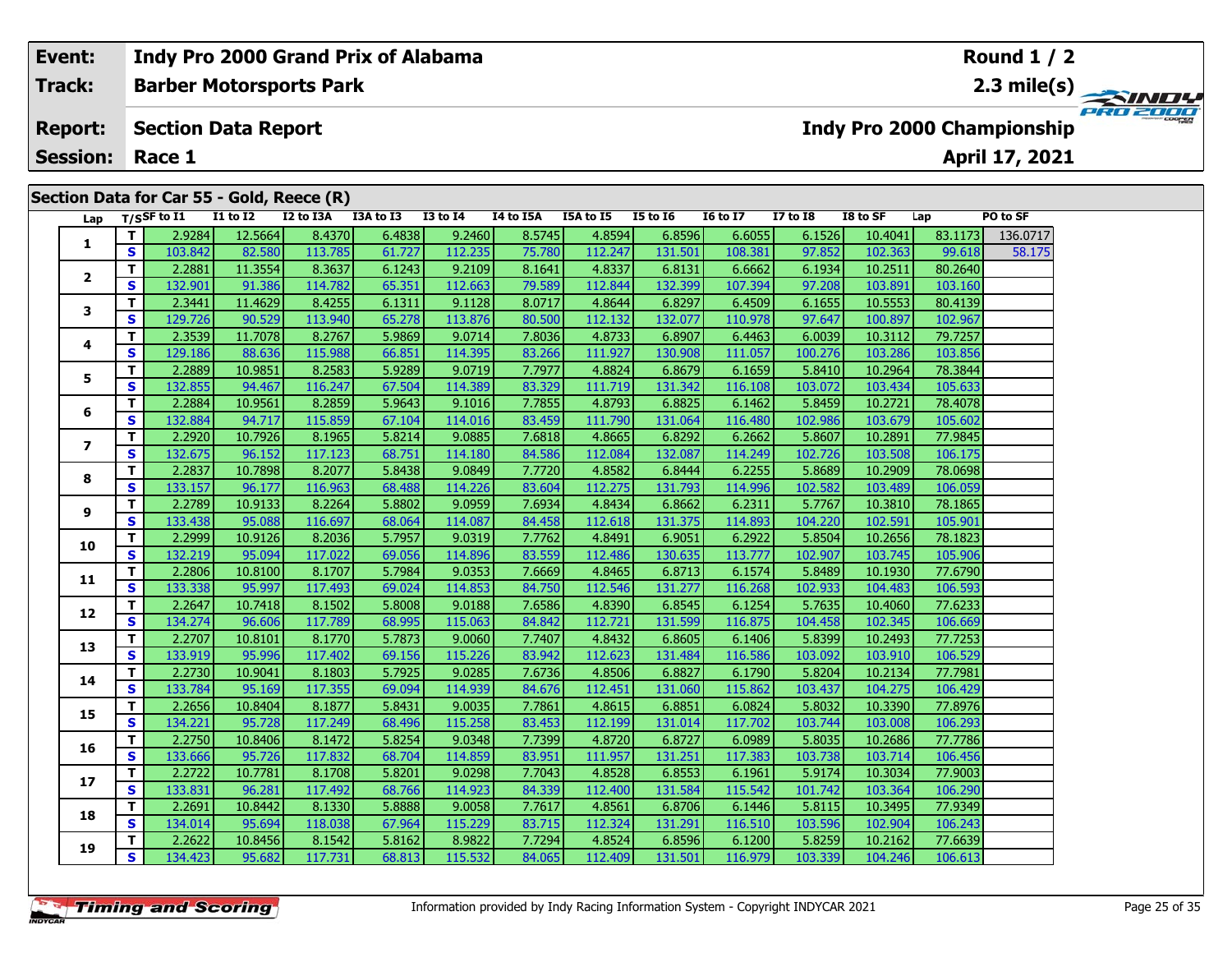# **Event:Round 1 / 2 Indy Pro 2000 Grand Prix of Alabama Track:Barber Motorsports Park 2.3 mile(s)** PRO ZOOO **Report: Section Data Report Indy Pro 2000 Championship April 17, 2021 Session: Race 1Section Data for Car 55 - Gold, Reece (R) Lap T/SSF to I1 I1 to I2 I2 to I3A I3A to I3 I3 to I4 I4 to I5A I5A to I5 I5 to I6 I6 to I7 I7 to I8 I8 to SF Lap PO to SF <sup>T</sup>** 2.2604 10.8167 8.1325 5.8164 8.9981 7.6941 4.8528 6.8677 6.1294 5.8358 10.3395 77.7434 **<sup>S</sup>** 134.530 95.938 118.045 68.810 115.327 84.451 112.400 131.346 116.799 103.164 103.003 106.504**20 <sup>T</sup>** 2.2770 10.8412 8.1418 5.7910 9.0157 7.7458 4.8441 6.8644 6.0699 5.7660 10.2573 77.6142 **<sup>S</sup>** 133.549 95.721 117.910 69.112 115.102 83.887 112.602 131.409 117.944 104.413 103.828 106.682**21**

**<sup>T</sup>** 2.2797 10.8641 8.1511 5.7797 9.0443 7.7011 4.8322 6.8265 6.0706 5.7852 10.2638 77.5983 **<sup>S</sup>** 133.391 95.519 117.776 69.247 114.738 84.374 112.879 132.139 117.931 104.066 103.763 106.703

**<sup>T</sup>** 2.2671 10.8751 8.0875 5.7806 9.0026 7.6706 4.8241 6.8295 6.1577 5.8617 10.3754 77.7319 **<sup>S</sup>** 134.132 95.422 118.702 69.236 115.270 84.710 113.069 132.081 116.262 102.708 102.647 106.520

**<sup>T</sup>** 2.2703 10.8922 8.1396 5.7688 9.0366 7.7232 4.8318 6.8498 6.1579 5.7785 10.3306 77.7793 **<sup>S</sup>** 133.943 95.273 117.942 69.378 114.836 84.133 112.888 131.689 116.259 104.187 103.092 106.455

**<sup>T</sup>** 2.2752 10.8454 8.1583 5.7999 9.0588 7.9291 4.8467 6.8594 6.2394 5.8512 10.3130 78.1764 **<sup>S</sup>** 133.655 95.684 117.672 69.006 114.555 81.948 112.541 131.505 114.740 102.893 103.268 105.914

**<sup>T</sup>** 2.3662 12.6083 9.6779 6.2775 10.8452 9.8181 6.1557 9.6397 **<sup>S</sup>** 128.514 82.305 99.195 63.756 95.685 66.181 88.610 93.576

**22**

**23**

**24**

**25**

**26**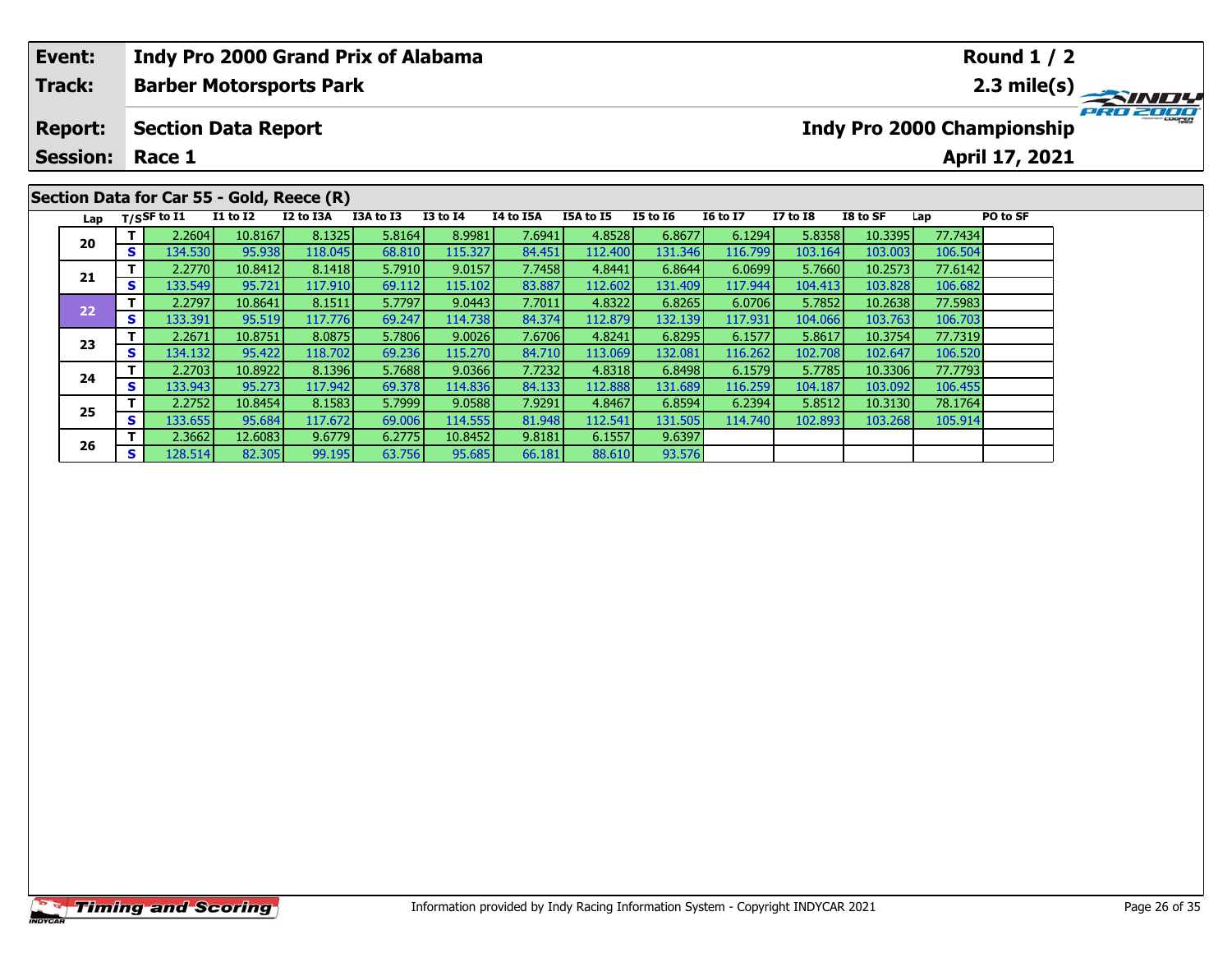| Event:          |    |                   |                            | <b>Indy Pro 2000 Grand Prix of Alabama</b>    |           |              |           |           |                 |                 |                 |          |         | <b>Round 1 / 2</b>                |          |
|-----------------|----|-------------------|----------------------------|-----------------------------------------------|-----------|--------------|-----------|-----------|-----------------|-----------------|-----------------|----------|---------|-----------------------------------|----------|
| <b>Track:</b>   |    |                   |                            | <b>Barber Motorsports Park</b>                |           |              |           |           |                 |                 |                 |          |         |                                   |          |
| <b>Report:</b>  |    |                   | <b>Section Data Report</b> |                                               |           |              |           |           |                 |                 |                 |          |         | <b>Indy Pro 2000 Championship</b> | PRO 2000 |
| <b>Session:</b> |    | Race 1            |                            |                                               |           |              |           |           |                 |                 |                 |          |         | April 17, 2021                    |          |
|                 |    |                   |                            |                                               |           |              |           |           |                 |                 |                 |          |         |                                   |          |
|                 |    |                   |                            | Section Data for Car 7 - Shields, Cameron (R) |           |              |           |           |                 |                 |                 |          |         |                                   |          |
|                 |    | Lap $T/SSF$ to I1 | <b>I1 to I2</b>            | I2 to I3A                                     | I3A to I3 | $I3$ to $I4$ | I4 to I5A | I5A to I5 | <b>I5 to 16</b> | <b>16 to 17</b> | <b>I7 to I8</b> | I8 to SF | Lap     | PO to SF                          |          |
|                 |    | 3.0142            | 12.5113                    | 8.3431                                        | 6.8148    | 9.5037       | 9.4601    | 4.9372    | 7.2839          | 6.6367          | 6.1858          | 10.3982  | 85.0890 | 139.3735                          |          |
|                 | S. | 100.886           | 82.943                     | 115.065                                       | 58.729    | 109.192      | 68.686    | 110.479   | 123.841         | 107.871         | 97.327          | 102.422  | 97.310  | 56.796                            |          |
| $\overline{2}$  |    | 2.3088            | 11.0537                    | 8.2924                                        | 6.0741    | 9.2181       | 8.0957    | 4.8912    | 6.9003          | 6.5143          | 6.0409          | 10.3044  | 79.6939 |                                   |          |
|                 | S. | 131.710           | 93.881                     | 115.769                                       | 65.891    | 112.575      | 80.261    | 111.518   | 130.726         | 109.898         | 99.662          | 103.354  | 103.898 |                                   |          |
| ,               |    | 2.2778            | 11.1533                    | 8.3397                                        | 6.1259    | 9.1586       | 7.9642    | 4.8509    | 6.8366          | 6.4627          | 6.0373          | 10.3662  | 79.5732 |                                   |          |

|                          | $\bullet$    | 100.000 | 82.943  | <b>CON'CTT</b> | <b>20.729</b> | <b>109.192</b> | 00.000 | 110.479 | 123.841 | 107.01  | 97.327  | 102.422 | <b>AV.210</b> | 50.790 |
|--------------------------|--------------|---------|---------|----------------|---------------|----------------|--------|---------|---------|---------|---------|---------|---------------|--------|
| 2                        | т            | 2.3088  | 11.0537 | 8.2924         | 6.0741        | 9.2181         | 8.0957 | 4.8912  | 6.9003  | 6.5143  | 6.0409  | 10.3044 | 79.6939       |        |
|                          | $\mathbf{s}$ | 131.710 | 93.881  | 115.769        | 65.891        | 112.575        | 80.261 | 111.518 | 130.726 | 109.898 | 99.662  | 103.354 | 103.898       |        |
| 3                        | T            | 2.2778  | 11.1533 | 8.3397         | 6.1259        | 9.1586         | 7.9642 | 4.8509  | 6.8366  | 6.4627  | 6.0373  | 10.3662 | 79.5732       |        |
|                          | S            | 133.502 | 93.042  | 115.112        | 65.334        | 113.306        | 81.587 | 112.444 | 131.944 | 110.776 | 99.721  | 102.738 | 104.055       |        |
|                          | T.           | 2.2984  | 11.7343 | 8.3139         | 6.1650        | 9.1292         | 8.0668 | 4.8969  | 6.8932  | 6.5175  | 6.0656  | 10.3431 | 80.4239       |        |
| 4                        | S            | 132.305 | 88.435  | 115.469        | 64.919        | 113.671        | 80.549 | 111.388 | 130.860 | 109.844 | 99.256  | 102.967 | 102.954       |        |
| 5                        | T.           | 2.2828  | 10.8367 | 8.2259         | 5.9222        | 9.1405         | 8.0078 | 4.8885  | 6.8659  | 6.3406  | 5.9668  | 10.2759 | 78.7536       |        |
|                          | S            | 133.210 | 95.760  | 116.705        | 67.581        | 113.531        | 81.142 | 111.579 | 131.381 | 112.909 | 100.899 | 103.641 | 105.138       |        |
| 6                        | T.           | 2.2959  | 10.7860 | 8.2701         | 5.9170        | 9.1181         | 7.9872 | 4.8933  | 6.8861  | 6.3130  | 6.0669  | 10.2193 | 78.7529       |        |
|                          | S            | 132.450 | 96.211  | 116.081        | 67.640        | 113.810        | 81.352 | 111.470 | 130.995 | 113.402 | 99.234  | 104.215 | 105.139       |        |
| $\overline{\phantom{a}}$ | T.           | 2.2798  | 10.8420 | 8.2079         | 5.8948        | 9.1496         | 8.0028 | 4.8963  | 6.8482  | 6.3577  | 6.0456  | 10.1936 | 78.7183       |        |
|                          | S            | 133.385 | 95.714  | 116.960        | 67.895        | 113.418        | 81.193 | 111.401 | 131.720 | 112.605 | 99.584  | 104.477 | 105.185       |        |
| 8                        | T.           | 2.2877  | 10.9036 | 8.1979         | 5.8491        | 9.1505         | 7.9266 | 4.8842  | 6.8581  | 6.2565  | 5.9007  | 10.2836 | 78.4985       |        |
|                          | S            | 132.924 | 95.173  | 117.103        | 68.425        | 113.407        | 81.974 | 111.677 | 131.530 | 114.426 | 102.029 | 103.563 | 105.480       |        |
| 9                        | T.           | 2.2757  | 10.8308 | 8.1841         | 5.8152        | 9.0957         | 7.8982 | 4.8735  | 6.8991  | 6.2768  | 5.9298  | 10.3035 | 78.3824       |        |
|                          | S            | 133.625 | 95.813  | 117.301        | 68.824        | 114.090        | 82.268 | 111.923 | 130.748 | 114.056 | 101.529 | 103.363 | 105.636       |        |
| 10                       | T.           | 2.2838  | 10.8439 | 8.2443         | 5.8513        | 9.1277         | 7.8810 | 4.8531  | 6.9022  | 6.2528  | 5.8926  | 10.3291 | 78.4618       |        |
|                          | S            | 133.151 | 95.697  | 116.444        | 68.400        | 113.690        | 82.448 | 112.393 | 130.690 | 114.494 | 102.170 | 103.107 | 105.529       |        |
| 11                       | T.           | 2.2820  | 10.7565 | 8.1689         | 5.8139        | 9.0848         | 7.8162 | 4.8542  | 6.8783  | 6.1917  | 5.9546  | 10.2810 | 78.0821       |        |
|                          | S            | 133.256 | 96.474  | 117.519        | 68.840        | 114.227        | 83.132 | 112.368 | 131.144 | 115.624 | 101.106 | 103.589 | 106.042       |        |
|                          | T.           | 2.2744  | 10.7350 | 8.1744         | 5.8356        | 9.0788         | 7.7585 | 4.8451  | 6.8701  | 6.1788  | 5.8442  | 10.3055 | 77.9004       |        |
| 12                       | S            | 133.702 | 96.668  | 117.440        | 68.584        | 114.302        | 83.750 | 112.579 | 131.300 | 115.865 | 103.016 | 103.343 | 106.290       |        |
| 13                       | T            | 2.2761  | 10.8021 | 8.2179         | 5.8082        | 9.0612         | 7.7679 | 4.8493  | 6.8916  | 6.1734  | 5.8597  | 10.3118 | 78.0192       |        |
|                          | S            | 133.602 | 96.067  | 116.818        | 68.907        | 114.524        | 83.648 | 112.481 | 130.891 | 115.967 | 102.743 | 103.280 | 106.128       |        |
| 14                       | T.           | 2.2729  | 10.7307 | 8.1819         | 5.7796        | 9.0262         | 7.7841 | 4.8529  | 6.8906  | 6.2225  | 5.9781  | 10.2830 | 78.0025       |        |
|                          | $\mathbf{s}$ | 133.790 | 96.706  | 117.332        | 69.248        | 114.968        | 83.474 | 112.398 | 130.910 | 115.052 | 100.708 | 103.569 | 106.150       |        |
| 15                       | T.           | 2.2751  | 10.7339 | 8.1811         | 5.8325        | 9.0529         | 7.8049 | 4.8796  | 6.9073  | 6.2456  | 5.8815  | 10.2759 | 78.0703       |        |
|                          | S            | 133.660 | 96.678  | 117.344        | 68.620        | 114.629        | 83.252 | 111.783 | 130.593 | 114.626 | 102.363 | 103.641 | 106.058       |        |
| 16                       | T.           | 2.2797  | 10.9257 | 8.2206         | 5.8533        | 9.0628         | 7.7811 | 4.8726  | 6.8869  | 6.2021  | 5.8708  | 10.4055 | 78.3611       |        |
|                          | S            | 133.391 | 94.980  | 116.780        | 68.376        | 114.504        | 83.507 | 111.943 | 130.980 | 115.430 | 102.549 | 102.350 | 105.665       |        |
| 17                       | T.           | 2.2783  | 10.7919 | 8.1368         | 5.8006        | 9.0599         | 7.7814 | 4.8960  | 6.8894  | 6.1272  | 5.9472  | 10.2678 | 77.9765       |        |
|                          | S            | 133.473 | 96.158  | 117.982        | 68.998        | 114.541        | 83.503 | 111.408 | 130.932 | 116.841 | 101.232 | 103.722 | 106.186       |        |
| 18                       | T.           | 2.2805  | 10.8194 | 8.2011         | 5.8883        | 9.0691         | 7.8003 | 4.8730  | 6.8995  | 6.2279  | 5.9372  | 10.3058 | 78.3021       |        |
|                          | S            | 133.344 | 95.914  | 117.057        | 67.970        | 114.425        | 83.301 | 111.934 | 130.741 | 114.952 | 101.402 | 103.340 | 105.744       |        |
| 19                       | T.           | 2.2692  | 10.7174 | 8.2047         | 5.8519        | 9.0172         | 7.7752 | 4.8876  | 6.9063  | 6.2180  | 5.9540  | 10.3265 | 78.1280       |        |
|                          | S            | 134.008 | 96.826  | 117.006        | 68.393        | 115.083        | 83.570 | 111.600 | 130.612 | 115.135 | 101.116 | 103.133 | 105.980       |        |
|                          |              |         |         |                |               |                |        |         |         |         |         |         |               |        |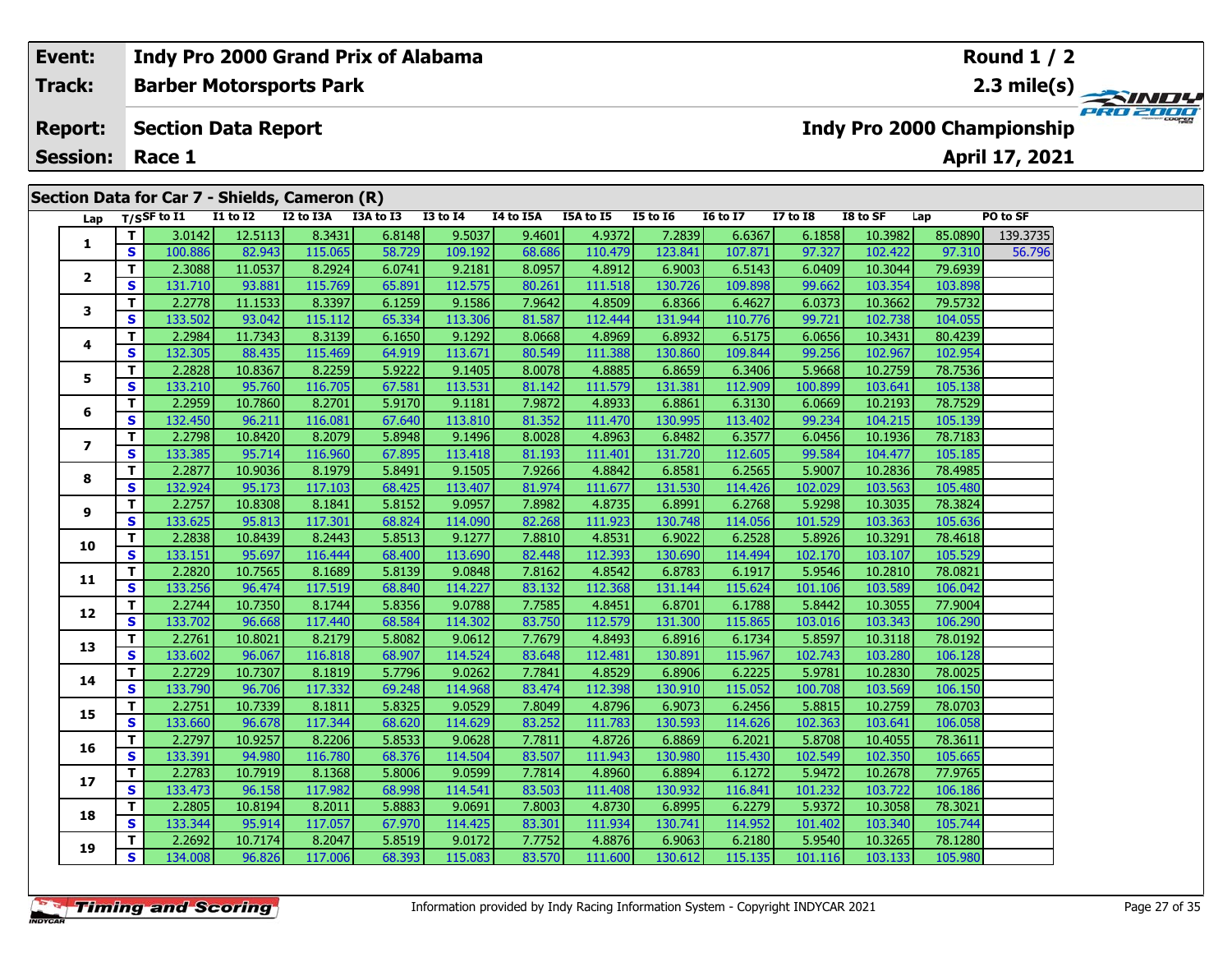| Event:          |    |                |                            | <b>Indy Pro 2000 Grand Prix of Alabama</b>    |           |                 |           |           |                 |                 |                 |          |         | <b>Round 1 / 2</b>                     |              |
|-----------------|----|----------------|----------------------------|-----------------------------------------------|-----------|-----------------|-----------|-----------|-----------------|-----------------|-----------------|----------|---------|----------------------------------------|--------------|
| <b>Track:</b>   |    |                |                            | <b>Barber Motorsports Park</b>                |           |                 |           |           |                 |                 |                 |          |         | $2.3$ mile(s) $\overline{\phantom{a}}$ | <b>SINDY</b> |
| <b>Report:</b>  |    |                | <b>Section Data Report</b> |                                               |           |                 |           |           |                 |                 |                 |          |         | Indy Pro 2000 Championship             | PRO 2000     |
| <b>Session:</b> |    | Race 1         |                            |                                               |           |                 |           |           |                 |                 |                 |          |         | April 17, 2021                         |              |
|                 |    |                |                            |                                               |           |                 |           |           |                 |                 |                 |          |         |                                        |              |
|                 |    |                |                            | Section Data for Car 7 - Shields, Cameron (R) |           |                 |           |           |                 |                 |                 |          |         |                                        |              |
| Lap             |    | $T/S$ SF to I1 | <b>I1 to I2</b>            | I2 to I3A                                     | I3A to I3 | <b>I3 to I4</b> | I4 to I5A | I5A to I5 | <b>I5 to 16</b> | <b>16 to 17</b> | <b>I7 to I8</b> | I8 to SF | Lap     | PO to SF                               |              |
| 20              |    | 2.2736         | 10.8137                    | 8.2031                                        | 5.8324    | 9.0625          | 7.7670    | 4.8843    | 6.9106          | 6.1853          | 5.9380          | 10.2557  | 78.1262 |                                        |              |
|                 | S. | 133.749        | 95.964                     | 117.029                                       | 68.621    | 114.508         | 83.658    | 111.675   | 130.531         | 115.744 l       | 101.389         | 103.845  | 105.982 |                                        |              |
|                 |    | 2.2832         | 10.7754                    | 8.1797                                        | 5.8336    | 9.1083          | 7.8604    | 4.8600    | 6.8817          | 6.1916          | 5.9127          | 10.2432  | 78.1298 |                                        |              |
| 21              | S. | 133.186        | 96.305                     | 117.364                                       | 68.607    | 113.932         | 82.664    | 112.233   | 131.079         | 115.626         | 101.822         | 103.971  | 105.977 |                                        |              |

110.797

**<sup>T</sup>** 2.2939 10.7190 8.1167 5.8346 9.0386 7.7700 4.8469 6.8670 6.1623 5.8201 10.2292 77.6983 **<sup>S</sup>** 132.565 96.812 118.275 68.595 114.811 83.626 112.537 131.359 116.176 103.442 104.114 106.566

**<sup>T</sup>** 2.2825 10.7094 8.1355 5.7782 9.0564 7.7716 4.8616 6.8753 6.1580 5.8747 10.1945 77.6977 **<sup>S</sup>** 133.227 96.899 118.001 69.265 114.585 83.609 112.197 131.201 116.257 102.481 104.468 106.567

**<sup>T</sup>** 2.2767 10.7088 8.1289 5.7472 9.0479 7.8029 4.8591 6.8969 6.1553 5.9034 10.3254 77.8525 **<sup>S</sup>** 133.567 96.904 118.097 69.639 114.693 83.273 112.254 130.790 116.308 101.983 103.144 106.355

**<sup>T</sup>** 2.2832 10.8228 8.1587 5.7949 9.0781 7.8165 4.8310 6.8692 6.1653 5.9491 10.4225 78.1913 **<sup>S</sup>** 133.186 95.883 117.666 69.065 114.311 83.128 112.907 131.317 116.119 101.199 102.183 105.894

**<sup>T</sup>** 2.3948 11.9887 9.0626 6.4961 9.9118 9.1671 5.1330 8.1414 **<sup>S</sup>** 126.980 86.559 105.930 61.610 104.696 70.881 106.264 110.797

**22**

**23**

**24**

**25**

**26**

106.566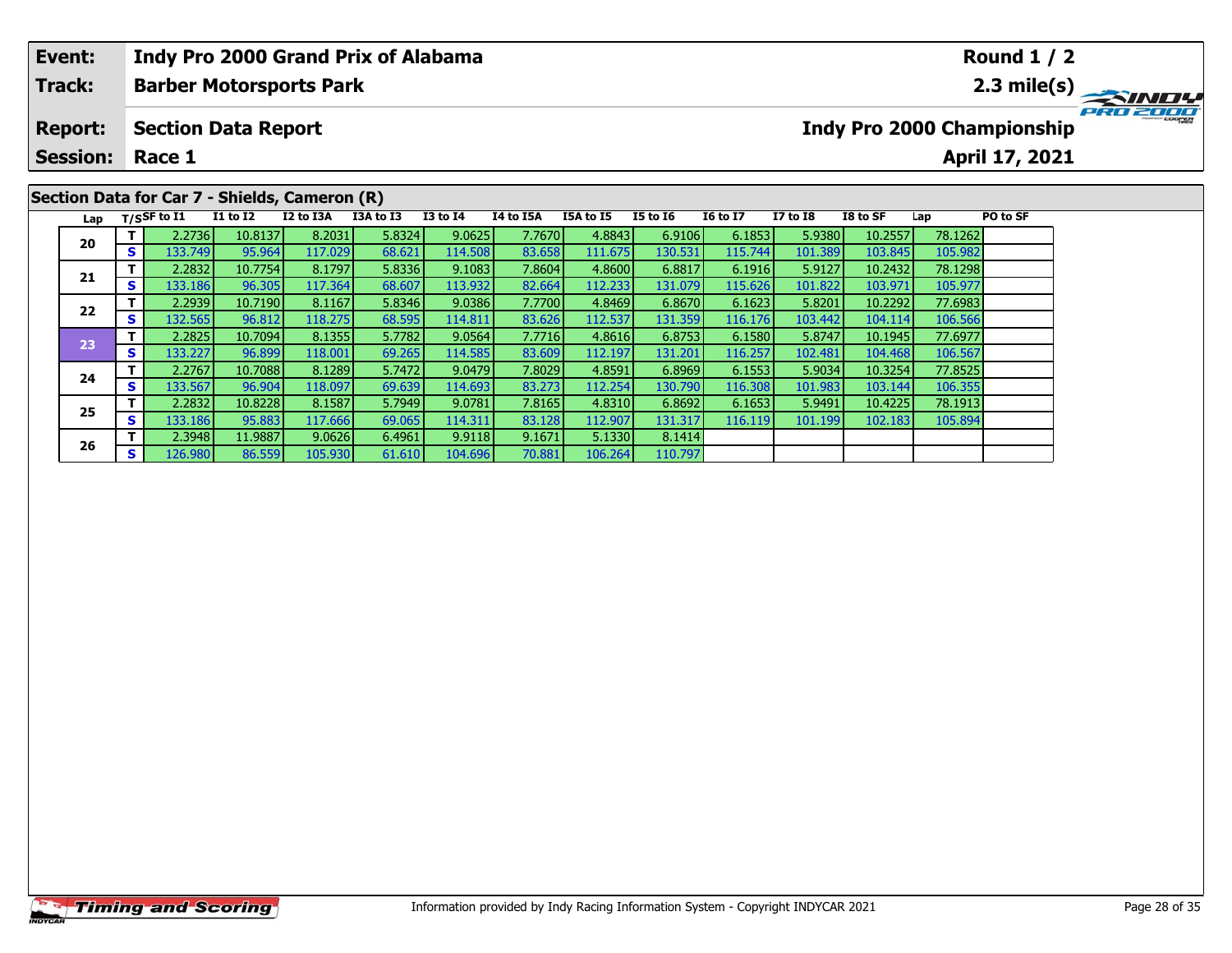| Event: |                     |          |                            |                 | Indy Pro 2000 Grand Prix of Alabama            |           |              |             |                  |                 |                 |              |          |                                   | Round $1/2$    |          |          |
|--------|---------------------|----------|----------------------------|-----------------|------------------------------------------------|-----------|--------------|-------------|------------------|-----------------|-----------------|--------------|----------|-----------------------------------|----------------|----------|----------|
|        | Track:              |          |                            |                 | <b>Barber Motorsports Park</b>                 |           |              |             |                  |                 |                 |              |          |                                   |                |          |          |
|        | <b>Report:</b>      |          | <b>Section Data Report</b> |                 |                                                |           |              |             |                  |                 |                 |              |          | <b>Indy Pro 2000 Championship</b> |                |          | PRO 2000 |
|        | <b>Session:</b>     |          | Race 1                     |                 |                                                |           |              |             |                  |                 |                 |              |          |                                   | April 17, 2021 |          |          |
|        |                     |          |                            |                 |                                                |           |              |             |                  |                 |                 |              |          |                                   |                |          |          |
|        |                     |          |                            |                 | Section Data for Car 74 - Fittipaldi, Enzo (R) |           |              |             |                  |                 |                 |              |          |                                   |                |          |          |
|        |                     |          | Lap T/SSF to I1            | <b>I1 to I2</b> | I2 to I3A                                      | I3A to I3 | $I3$ to $I4$ | I4 to I5A   | <b>I5A to I5</b> | <b>I5 to I6</b> | <b>16 to 17</b> | $I7$ to $I8$ | I8 to SF | Lap                               | PI to PO       | PO to SF | SF to PI |
|        |                     |          | 2.9573                     | 12.7973         | 8.4300                                         | 6.7460    | 9.3122       | 9.5707      | 5.1083           | 8.3592          | 7.8709          | 8.7683       | 22.6274  | 159.7053                          | 79.5052        | 131.8379 | 89.1768  |
|        |                     | <b>S</b> | 102.827                    | 81.090          | 113.879                                        | 59.328    | 111.437      | 67.892      | 106.778          | 107.911         | 90.956          | 68.662       | 47.067   | 51.845                            | 10.994         | 60.043   | 85.708   |
|        |                     |          |                            |                 | 8.5124                                         | 6.0970    | 9.1602       | 7.9995      | 4.8999           | 6.9374          | 6.3247          | 6.0126       | 10.2128  | 88.1772                           |                | 79.2005  |          |
|        | $\overline{2}$<br>S |          |                            |                 | 112.777                                        | 65.643    | 113.287      | 81.227      | 111.320          | 130.026         | 113.193         | 100.131      | 104.281  | 93.902                            |                | 99.948   |          |
|        | 3                   |          | 2.2773                     | 11.2325         | 8.3552                                         | 5.9456    | 9.1581       | 7.9738      | 4.8573           | 6.8250          | 6.4113          | 6.1792       | 10.4001  | 79.6154                           |                |          |          |
|        |                     | <b>S</b> | 133.531                    | 92.386          | 114.899                                        | 67.315    | 113.313      | 81.488      | 112.296          | 132.168         | 111.664         | 97.431       | 102.403  | 104.000                           |                |          |          |
|        |                     |          |                            |                 | -----                                          | - ---- 1  |              | - - - - - - |                  |                 | ------          | - -----      |          | -------                           |                |          |          |

| Lap          |    | $1/5$ <sup>31</sup> to 11 | 11 W 14 | 14 W 13M | נו טו מכו | 13 W 14 | <b>TA MO TOW</b> | 13M W 13 | 13 W 10 | 10 W 17 | 17 W 10 | 10 W JI | ∟aµ      | <b>1. WFV</b> | rv w 31  | LU FI   |
|--------------|----|---------------------------|---------|----------|-----------|---------|------------------|----------|---------|---------|---------|---------|----------|---------------|----------|---------|
| 1            | T. | 2.9573                    | 12.7973 | 8.4300   | 6.7460    | 9.3122  | 9.5707           | 5.1083   | 8.3592  | 7.8709  | 8.7683  | 22.6274 | 159.7053 | 79.5052       | 131.8379 | 89.1768 |
|              | S  | 102.827                   | 81.090  | 113.879  | 59.328    | 111.437 | 67.892           | 106.778  | 107.911 | 90.956  | 68.662  | 47.067  | 51.845   | 10.994        | 60.043   | 85.708  |
| $\mathbf{2}$ | T  |                           |         | 8.5124   | 6.0970    | 9.1602  | 7.9995           | 4.8999   | 6.9374  | 6.3247  | 6.0126  | 10.2128 | 88.1772  |               | 79.2005  |         |
|              | S  |                           |         | 112.777  | 65.643    | 113.287 | 81.227           | 111.320  | 130.026 | 113.193 | 100.131 | 104.281 | 93.902   |               | 99.948   |         |
| 3            | T  | 2.2773                    | 11.2325 | 8.3552   | 5.9456    | 9.1581  | 7.9738           | 4.8573   | 6.8250  | 6.4113  | 6.1792  | 10.4001 | 79.6154  |               |          |         |
|              | S  | 133.531                   | 92.386  | 114.899  | 67.315    | 113.313 | 81.488           | 112.296  | 132.168 | 111.664 | 97.431  | 102.403 | 104.000  |               |          |         |
| 4            | Т  | 2.2818                    | 11.1496 | 8.3387   | 5.9823    | 9.0872  | 7.9198           | 4.8879   | 6.8408  | 6.1922  | 5.9933  | 10.3515 | 79.0251  |               |          |         |
|              | S  | 133.268                   | 93.073  | 115.126  | 66.902    | 114.197 | 82.044           | 111.593  | 131.863 | 115.615 | 100.453 | 102.884 | 104.777  |               |          |         |
| 5            | T  | 2.2743                    | 11.1008 | 8.3259   | 5.9655    | 9.0438  | 7.8994           | 4.8469   | 6.8470  | 6.4794  | 6.0329  | 10.2681 | 79.0840  |               |          |         |
|              | S  | 133.707                   | 93.482  | 115.303  | 67.090    | 114.745 | 82.256           | 112.537  | 131.743 | 110.490 | 99.794  | 103.719 | 104.699  |               |          |         |
| 6            | T  | 2.2938                    | 10.9029 | 8.2614   | 5.9639    | 9.0169  | 7.8404           | 4.8319   | 6.7269  | 6.6152  | 6.0702  | 10.2541 | 78.7776  |               |          |         |
|              | S  | 132.571                   | 95.179  | 116.203  | 67.108    | 115.087 | 82.875           | 112.886  | 134.095 | 108.222 | 99.180  | 103.861 | 105.106  |               |          |         |
| 7            | T  | 2.2777                    | 10.8388 | 8.2192   | 5.9082    | 9.0413  | 7.8063           | 4.8680   | 6.8107  | 6.1199  | 5.9879  | 10.2292 | 78.1072  |               |          |         |
|              | S  | 133.508                   | 95.742  | 116.800  | 67.741    | 114.776 | 83.237           | 112.049  | 132.445 | 116.981 | 100.544 | 104.114 | 106.008  |               |          |         |
| 8            | T  | 2.2499                    | 10.9787 | 8.2478   | 5.8865    | 9.0327  | 7.8761           | 4.8239   | 6.7549  | 6.5794  | 6.1158  | 10.2595 | 78.8052  |               |          |         |
|              | S  | 135.158                   | 94.522  | 116.395  | 67.991    | 114.886 | 82.499           | 113.073  | 133.539 | 108.811 | 98.441  | 103.806 | 105.069  |               |          |         |
| 9            | T  | 2.2649                    | 10.8571 | 8.2373   | 5.9024    | 9.0436  | 7.7944           | 4.8210   | 6.8371  | 6.2355  | 5.9993  | 10.2206 | 78.2132  |               |          |         |
|              | S  | 134.262                   | 95.581  | 116.543  | 67.808    | 114.747 | 83.364           | 113.141  | 131.934 | 114.812 | 100.353 | 104.201 | 105.864  |               |          |         |
| 10           | T  | 2.2565                    | 10.9357 | 8.2534   | 5.9827    | 9.1870  | 8.1222           | 4.8121   | 7.0380  | 6.2056  | 5.9979  | 10.3179 | 79.1090  |               |          |         |
|              | S  | 134.762                   | 94.894  | 116.316  | 66.897    | 112.956 | 80.000           | 113.351  | 128.168 | 115.365 | 100.376 | 103.219 | 104.666  |               |          |         |
| 11           | T  | 2.2630                    | 10.8690 | 8.2141   | 5.8867    | 8.9994  | 7.7807           | 4.8318   | 6.8270  | 6.1436  | 5.9548  | 10.3018 | 78.0719  |               |          |         |
|              | S  | 134.375                   | 95.476  | 116.872  | 67.988    | 115.311 | 83.511           | 112.888  | 132.129 | 116.529 | 101.103 | 103.380 | 106.056  |               |          |         |
| 12           | T  | 2.2535                    | 10.9188 | 8.2367   | 5.8334    | 8.9930  | 7.7989           | 4.8236   | 6.8231  | 6.1611  | 5.9371  | 10.2383 | 78.0175  |               |          |         |
|              | S  | 134.942                   | 95.040  | 116.552  | 68.610    | 115.393 | 83.316           | 113.080  | 132.205 | 116.198 | 101.404 | 104.021 | 106.130  |               |          |         |
| 13           | T  | 2.2418                    | 10.9487 | 8.2475   | 5.9183    | 8.9986  | 7.7862           | 4.8483   | 7.0778  | 6.1936  | 6.0160  | 10.2673 | 78.5441  |               |          |         |
|              | S  | 135.646                   | 94.781  | 116.399  | 67.625    | 115.321 | 83.452           | 112.504  | 127.447 | 115.589 | 100.074 | 103.727 | 105.418  |               |          |         |
| 14           | Т  | 2.2649                    | 11.0919 | 8.2796   | 6.1229    | 9.0897  | 8.1112           | 4.8470   | 6.8380  | 6.2282  | 6.1188  | 10.1060 | 79.0982  |               |          |         |
|              | S  | 134.262                   | 93.557  | 115.948  | 65.366    | 114.165 | 80.108           | 112.534  | 131.917 | 114.946 | 98.393  | 105.383 | 104.680  |               |          |         |
| 15           | Т  | 2.2743                    | 10.7813 | 8.2632   | 5.7621    | 9.0353  | 7.8510           | 4.8901   | 6.9219  | 6.0732  | 5.8550  | 10.1684 | 77.8758  |               |          |         |
|              | S  | 133.707                   | 96.253  | 116.178  | 69.459    | 114.853 | 82.763           | 111.543  | 130.318 | 117.880 | 102.826 | 104.736 | 106.323  |               |          |         |
| 16           | Т  | 2.2663                    | 10.7849 | 8.2246   | 5.7807    | 9.0347  | 7.6846           | 4.8634   | 6.8562  | 6.0775  | 5.9007  | 10.1312 | 77.6048  |               |          |         |
|              | S  | 134.179                   | 96.220  | 116.723  | 69.235    | 114.860 | 84.555           | 112.155  | 131.566 | 117.797 | 102.029 | 105.121 | 106.694  |               |          |         |
| 17           | T. | 2.2545                    | 10.7564 | 8.1508   | 5.7980    | 8.9768  | 7.8316           | 4.8420   | 6.8172  | 6.2185  | 5.8867  | 10.2211 | 77.7536  |               |          |         |
|              | S  | 134.882                   | 96.475  | 117.780  | 69.029    | 115.601 | 82.968           | 112.651  | 132.319 | 115.126 | 102.272 | 104.196 | 106.490  |               |          |         |
| 18           | Т  | 2.2496                    | 10.8504 | 8.1734   | 5.8450    | 8.9839  | 7.7914           | 4.8466   | 6.8280  | 6.1262  | 5.8748  | 10.2477 | 77.8170  |               |          |         |
|              | S  | 135.176                   | 95.640  | 117.454  | 68.473    | 115.510 | 83.396           | 112.544  | 132.110 | 116.860 | 102.479 | 103.926 | 106.403  |               |          |         |
| 19           | т  | 2.2546                    | 10.7704 | 8.1527   | 5.8305    | 9.0213  | 7.8213           | 4.8587   | 6.8038  | 6.3518  | 5.9414  | 10.2133 | 78.0198  |               |          |         |
|              | S  | 134.876                   | 96.350  | 117.752  | 68.644    | 115.031 | 83.077           | 112.263  | 132.580 | 112.710 | 101.331 | 104.276 | 106.127  |               |          |         |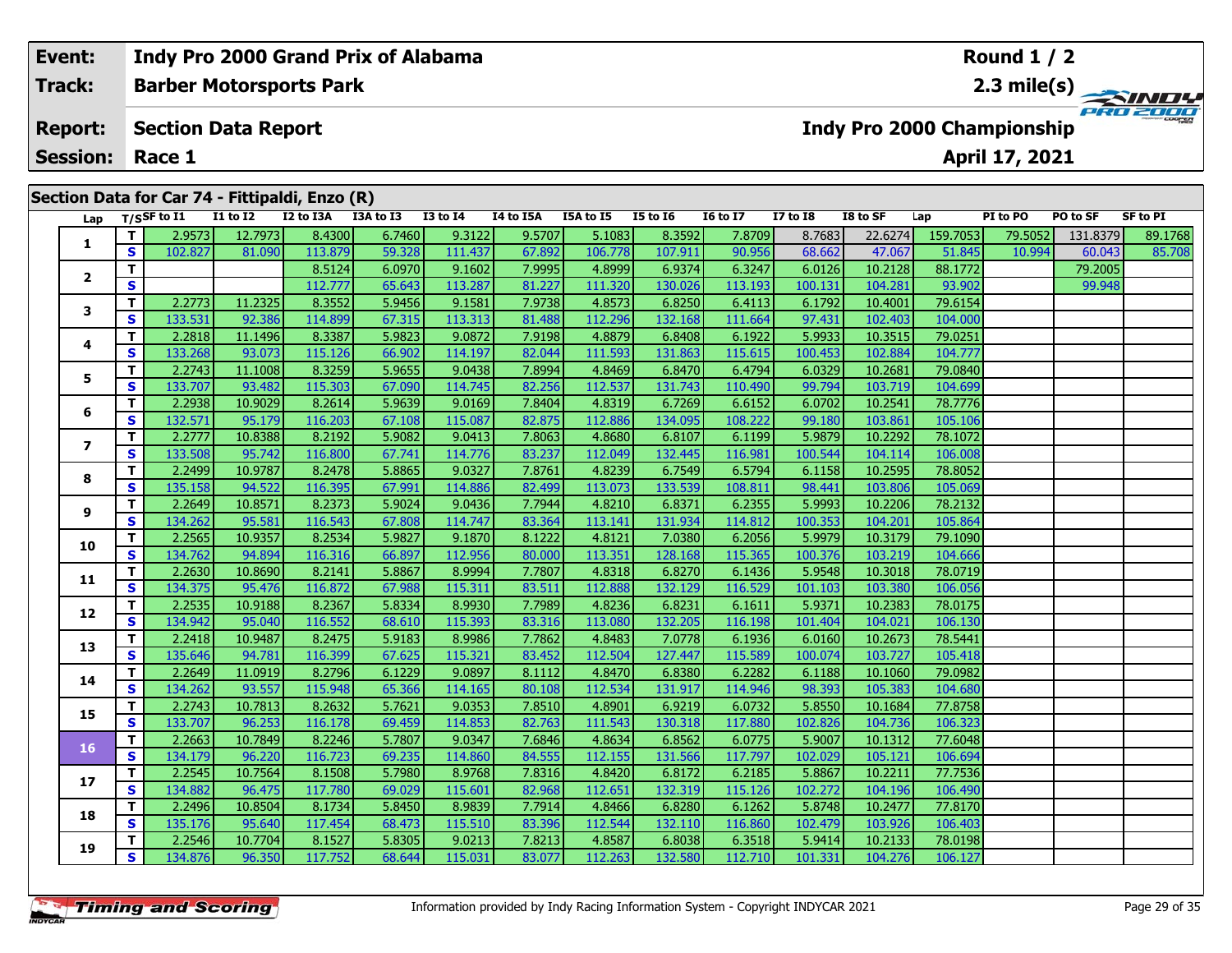| Event:          |    |                   |                            |                                                | <b>Indy Pro 2000 Grand Prix of Alabama</b> |              |           |                  |                 |                 |                 |                            |         | <b>Round 1 / 2</b> |                 |          |
|-----------------|----|-------------------|----------------------------|------------------------------------------------|--------------------------------------------|--------------|-----------|------------------|-----------------|-----------------|-----------------|----------------------------|---------|--------------------|-----------------|----------|
| <b>Track:</b>   |    |                   |                            | <b>Barber Motorsports Park</b>                 |                                            |              |           |                  |                 |                 |                 |                            |         |                    |                 |          |
| <b>Report:</b>  |    |                   | <b>Section Data Report</b> |                                                |                                            |              |           |                  |                 |                 |                 | Indy Pro 2000 Championship |         |                    |                 | PRO 2000 |
| <b>Session:</b> |    | Race 1            |                            |                                                |                                            |              |           |                  |                 |                 |                 |                            |         | April 17, 2021     |                 |          |
|                 |    |                   |                            | Section Data for Car 74 - Fittipaldi, Enzo (R) |                                            |              |           |                  |                 |                 |                 |                            |         |                    |                 |          |
|                 |    | Lap $T/SSF$ to I1 | <b>I1 to I2</b>            | I2 to I3A                                      | I3A to I3                                  | $I3$ to $I4$ | I4 to I5A | <b>I5A to I5</b> | <b>I5 to 16</b> | <b>I6 to I7</b> | <b>I7 to I8</b> | I8 to SF                   | Lap     | PI to PO           | <b>PO to SF</b> | SF to PI |
|                 |    | 2.2470            | 10.9457                    | 8.1626                                         | 5.7879                                     | 9.0539       | 7.7812    | 4.8133           | 6.7802          | 6.2016          | 5.9851          | 10.2059                    | 77.9644 |                    |                 |          |
| 20              | S. | 135.332           | 94.807                     | 117.610                                        | 69.149                                     | 114.617      | 83.505    | 113.322          | 133.041         | 115.439         | 100.591         | 104.351                    | 106.202 |                    |                 |          |
|                 |    | 2.2558            | 10.8627                    | 8.2025                                         | 5.9018                                     | 9.0413       | 7.9157    | 4.8194           | 6.7620          | 6.1844          | 5.8975          | 10.2100                    | 78.0531 |                    |                 |          |
| 21              | S. | 134.804           | 95.531                     | 117.037                                        | 67.814                                     | 114.776      | 82.087    | 113.179          | 133.399         | 115.760         | 102.085         | 104.310                    | 106.082 |                    |                 |          |
| $\sim$          |    | 2.2443            | 10.9692                    | 8.1715                                         | 5.8088                                     | 8.9893       | 7.8145    | 4.8255           | 6.8157          | 6.1792          | 5.9383          | 10.2309                    | 77.9872 |                    |                 |          |

**<sup>T</sup>** 2.2443 10.9692 8.1715 5.8088 8.9893 7.8145 4.8255 6.8157 6.1792 5.9383 10.2309 77.9872 **<sup>S</sup>** 135.495 94.604 117.481 68.900 115.440 83.150 113.036 132.348 115.858 101.383 104.096 106.171

**<sup>T</sup>** 2.2443 10.8357 8.1421 5.7975 8.9978 7.8140 4.8175 6.7804 6.1411 5.9722 10.1345 77.6771 **<sup>S</sup>** 135.495 95.769 117.906 69.034 115.331 83.155 113.224 133.037 116.577 100.808 105.087 106.595

**<sup>T</sup>** 2.2723 10.9006 8.1805 5.8792 9.0174 7.9349 4.8336 6.8209 6.1171 5.9364 10.4546 78.3475 **<sup>S</sup>** 133.825 95.199 117.352 68.075 115.081 81.888 112.846 132.247 117.034 101.416 101.869 105.683

**<sup>T</sup>** 2.5122 13.6279 11.3562 7.2740 12.9376 10.5824 **<sup>S</sup>** 121.046 76.147 84.535 55.022 80.210 61.401

# **Timing and Scoring**

**22**

**23**

**24**

**25**

106.171

106.595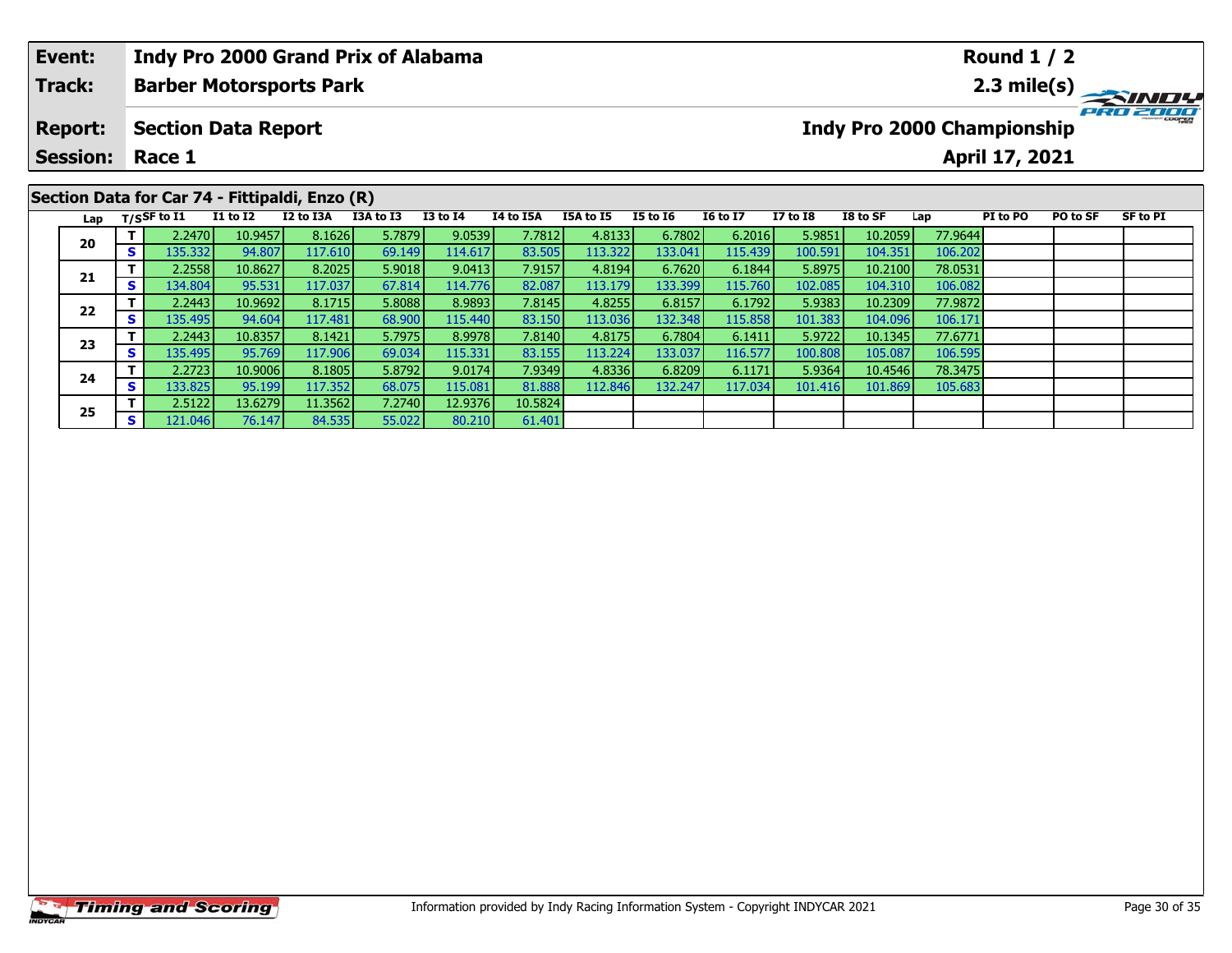# **Event: Indy Pro 2000 Grand Prix of Alabama Round 1 / 2Barber Motorsports Park 2.3 mile(s) Track:** PRO 2001 **Report: Section Data Report Indy Pro 2000 Championship April 17, 2021 Session: Race 1 Section Data for Car 77 - Ahmed, Enaam (R) Lap T/SSF to I1 I1 to I2 I2 to I3A I3A to I3 I3 to I4 I4 to I5A I5A to I5 I5 to I6 I6 to I7 I7 to I8 I8 to SF Lap PO to SF <sup>T</sup>** 2.8813 12.7020 8.5288 6.6208 9.3177 9.6795 5.0064 7.6043 7.3936 6.0804 10.5146 86.3294 127.2391 **<sup>S</sup>** 105.539 81.698 112.560 60.450 111.372 67.129 108.951 118.623 96.828 99.014 101.288 95.912 62.213**1 <sup>T</sup>** 2.3406 10.9723 8.3136 5.9954 9.1671 8.0314 4.9214 6.9624 6.3371 5.8587 10.4892 79.3892 **<sup>S</sup>** 129.920 94.577 115.473 66.756 113.201 80.904 110.833 129.560 112.971 102.761 101.533 104.296**2**

|                 | т                       | 2.8813  | 12.7020 | 8.5288  | 6.6208 | 9.3177  | 9.6795 | 5.0064  | 7.6043  | 7.3936  | 6.0804  | 10.5146 | 86.3294 | 127.2391 |
|-----------------|-------------------------|---------|---------|---------|--------|---------|--------|---------|---------|---------|---------|---------|---------|----------|
| 1               | $\mathbf{s}$            | 105.539 | 81.698  | 112.560 | 60.450 | 111.372 | 67.129 | 108.951 | 118.623 | 96.828  | 99.014  | 101.288 | 95.912  | 62.213   |
|                 | T                       | 2.3406  | 10.9723 | 8.3136  | 5.9954 | 9.1671  | 8.0314 | 4.9214  | 6.9624  | 6.3371  | 5.8587  | 10.4892 | 79.3892 |          |
| 2               | S                       | 129.920 | 94.577  | 115.473 | 66.756 | 113.201 | 80.904 | 110.833 | 129.560 | 112.971 | 102.761 | 101.533 | 104.296 |          |
| 3               | $\mathbf{T}$            | 2.2948  | 11.1805 | 8.2954  | 5.9509 | 9.1633  | 7.9948 | 4.8883  | 6.8955  | 6.3462  | 6.0156  | 10.3775 | 79.4028 |          |
|                 | $\mathbf{s}$            | 132.513 | 92.816  | 115.727 | 67.255 | 113.248 | 81.274 | 111.584 | 130.817 | 112.809 | 100.081 | 102.626 | 104.278 |          |
| 4               | $\overline{\mathsf{T}}$ | 2.2714  | 11.6577 | 8.2049  | 5.9316 | 9.1836  | 8.0863 | 4.9003  | 6.8964  | 6.3609  | 5.9898  | 10.5620 | 80.0449 |          |
|                 | S                       | 133.878 | 89.016  | 117.003 | 67.474 | 112.998 | 80.355 | 111.310 | 130.799 | 112.548 | 100.512 | 100.833 | 103.442 |          |
| 5               | $\mathbf{T}$            | 2.2963  | 11.0714 | 8.3191  | 6.0412 | 9.1590  | 7.8512 | 4.8954  | 6.8591  | 6.2699  | 6.0210  | 10.3442 | 79.1278 |          |
|                 | S                       | 132.426 | 93.730  | 115.397 | 66.250 | 113.301 | 82.761 | 111.422 | 131.511 | 114.182 | 99.991  | 102.956 | 104.641 |          |
| 6               | $\mathbf T$             | 2.3174  | 10.9825 | 8.2890  | 5.8465 | 9.0803  | 7.8277 | 4.8934  | 6.8830  | 6.2133  | 6.0434  | 10.2868 | 78.6633 |          |
|                 | S                       | 131.221 | 94.489  | 115.816 | 68.456 | 114.283 | 83.009 | 111.467 | 131.054 | 115.222 | 99.620  | 103.531 | 105.259 |          |
| $\overline{ }$  | $\mathbf{T}$            | 2.2914  | 10.8982 | 8.1982  | 5.8503 | 9.0740  | 7.7991 | 4.8829  | 6.8410  | 6.3286  | 6.0504  | 10.4371 | 78.6512 |          |
|                 | S                       | 132.710 | 95.220  | 117.099 | 68.411 | 114.363 | 83.314 | 111.707 | 131.859 | 113.123 | 99.505  | 102.040 | 105.275 |          |
| 8               | $\mathbf{T}$            | 2.2948  | 10.8460 | 8.1588  | 5.8530 | 9.0988  | 7.8614 | 4.8474  | 6.7918  | 6.3255  | 6.0286  | 10.2690 | 78.3751 |          |
|                 | $\mathbf{s}$            | 132.513 | 95.678  | 117.664 | 68.380 | 114.051 | 82.654 | 112.525 | 132.814 | 113.178 | 99.865  | 103.710 | 105.646 |          |
| 9               | $\mathbf T$             | 2.2613  | 10.9937 | 8.2155  | 5.8772 | 9.1255  | 7.8457 | 4.8669  | 6.8916  | 6.2631  | 5.9287  | 10.2662 | 78.5354 |          |
|                 | S                       | 134.476 | 94.393  | 116.852 | 68.098 | 113.717 | 82.819 | 112.074 | 130.891 | 114.306 | 101.548 | 103.738 | 105.430 |          |
| 10              | $\mathbf{T}$            | 2.2801  | 10.9044 | 8.2143  | 5.8583 | 9.0704  | 7.8031 | 4.8562  | 6.8892  | 6.4928  | 6.0590  | 10.3165 | 78.7443 |          |
|                 | S                       | 133.367 | 95.166  | 116.869 | 68.318 | 114.408 | 83.271 | 112.321 | 130.936 | 110.262 | 99.364  | 103.233 | 105.150 |          |
| 11              | T                       | 2.2813  | 10.9251 | 8.1976  | 5.7925 | 9.0607  | 7.7437 | 4.8574  | 6.8606  | 6.1941  | 5.9191  | 10.2541 | 78.0862 |          |
|                 | S                       | 133.297 | 94.986  | 117.107 | 69.094 | 114.531 | 83.910 | 112.294 | 131.482 | 115.579 | 101.712 | 103.861 | 106.037 |          |
| 12              | $\mathbf{T}$            | 2.2674  | 10.7419 | 8.1669  | 5.8023 | 9.0438  | 7.7765 | 4.8540  | 6.8687  | 6.3362  | 5.9661  | 10.3744 | 78.1982 |          |
|                 | S                       | 134.114 | 96.606  | 117.548 | 68.977 | 114.745 | 83.556 | 112.372 | 131.327 | 112.987 | 100.911 | 102.657 | 105.885 |          |
| 13              | $\mathbf T$             | 2.2711  | 10.8776 | 8.1676  | 5.7513 | 9.0404  | 7.7912 | 4.8391  | 6.8492  | 6.3861  | 6.0432  | 10.2645 | 78.2813 |          |
|                 | S                       | 133.896 | 95.400  | 117.538 | 69.589 | 114.788 | 83.398 | 112.718 | 131.701 | 112.104 | 99.624  | 103.756 | 105.772 |          |
| 14              | $\mathbf T$             | 2.2843  | 10.7367 | 8.1902  | 5.7644 | 9.0379  | 7.7434 | 4.8644  | 6.8838  | 6.1994  | 5.9078  | 10.1737 | 77.7860 |          |
|                 | $\mathbf s$             | 133.122 | 96.652  | 117.213 | 69.431 | 114.820 | 83.913 | 112.132 | 131.039 | 115.480 | 101.907 | 104.682 | 106.446 |          |
| 15              | $\mathbf{T}$            | 2.2687  | 10.7529 | 8.1339  | 5.7947 | 8.9993  | 7.7478 | 4.8577  | 6.8777  | 6.1534  | 5.9138  | 10.2610 | 77.7609 |          |
|                 | $\mathbf{s}$            | 134.038 | 96.507  | 118.025 | 69.068 | 115.312 | 83.865 | 112.287 | 131.155 | 116.344 | 101.803 | 103.791 | 106.480 |          |
| 16              | $\mathbf{T}$            | 2.2652  | 10.8134 | 8.1993  | 5.8430 | 8.9937  | 7.7278 | 4.9881  | 6.9416  | 6.6222  | 5.9270  | 10.3468 | 78.6681 |          |
|                 | S                       | 134.245 | 95.967  | 117.083 | 68.497 | 115.384 | 84.082 | 109.351 | 129.948 | 108.107 | 101.577 | 102.930 | 105.252 |          |
| 17 <sub>2</sub> | T                       | 2.2632  | 10.9485 | 8.2040  | 5.8728 | 9.0676  | 7.7691 | 4.8700  | 6.8618  | 6.2297  | 5.9142  | 10.1964 | 78.1973 |          |
|                 | S                       | 134.363 | 94.783  | 117.016 | 68.149 | 114.443 | 83.636 | 112.003 | 131.459 | 114.919 | 101.797 | 104.449 | 105.886 |          |
| 18              | T                       | 2.2652  | 10.6854 | 8.1370  | 5.7375 | 8.9786  | 7.7769 | 4.8485  | 6.8494  | 6.1572  | 5.8710  | 10.2890 | 77.5957 |          |
|                 | S                       | 134.245 | 97.116  | 117.980 | 69.756 | 115.578 | 83.552 | 112.500 | 131.697 | 116.272 | 102.546 | 103.509 | 106.707 |          |
| 19              | T                       | 2.2694  | 10.7557 | 8.1363  | 5.7333 | 9.0048  | 7.7929 | 4.8434  | 6.8264  | 6.2115  | 5.8543  | 10.3953 | 77.8233 |          |
|                 | $\mathbf{s}$            | 133.996 | 96.482  | 117.990 | 69.807 | 115.242 | 83.380 | 112.618 | 132.141 | 115.255 | 102.838 | 102.450 | 106.395 |          |
|                 |                         |         |         |         |        |         |        |         |         |         |         |         |         |          |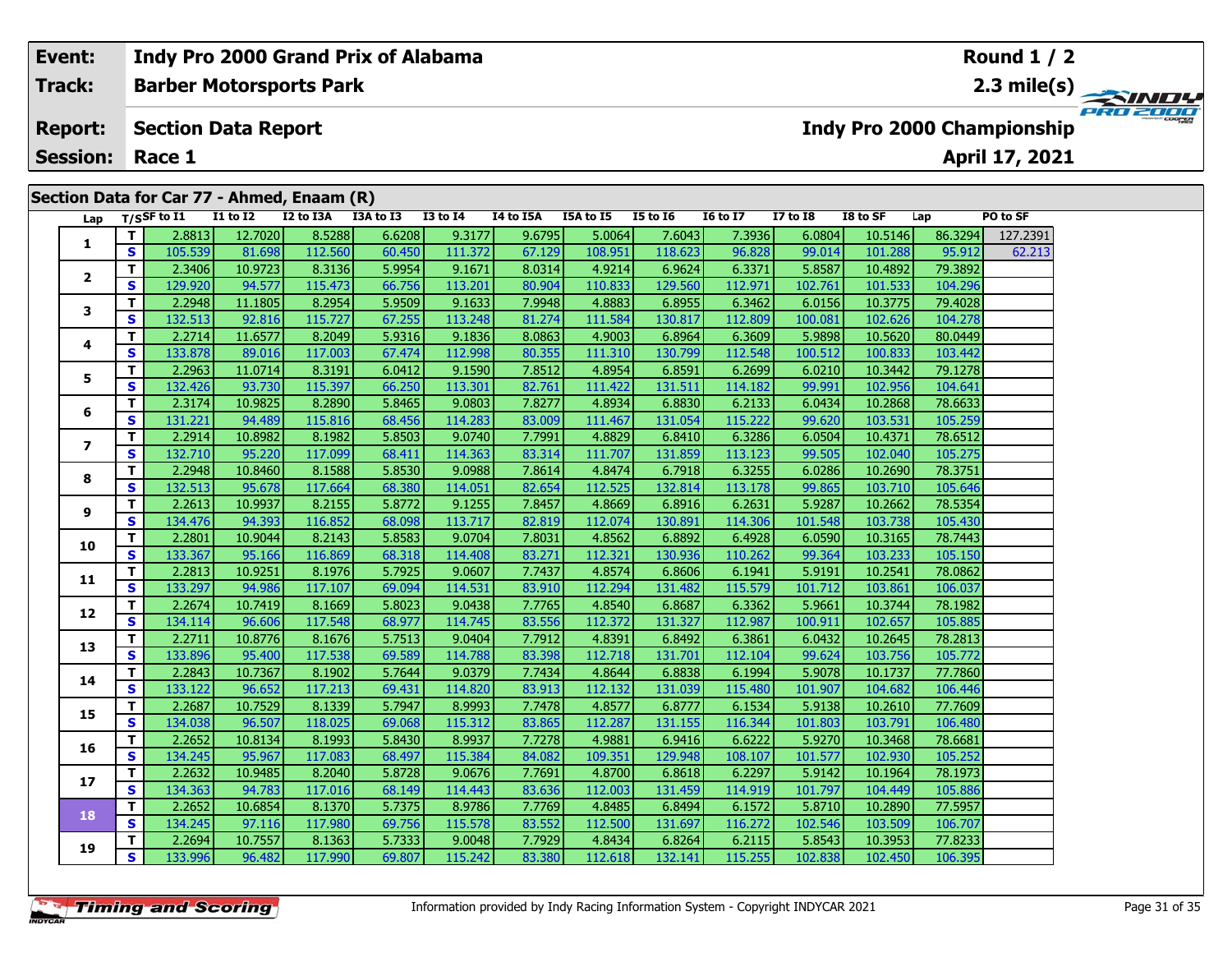| Event:          |    |                                |                            | <b>Indy Pro 2000 Grand Prix of Alabama</b> |           |                 |                  |           |          |                 |                 |          |         | <b>Round 1 / 2</b>         |             |
|-----------------|----|--------------------------------|----------------------------|--------------------------------------------|-----------|-----------------|------------------|-----------|----------|-----------------|-----------------|----------|---------|----------------------------|-------------|
| Track:          |    |                                |                            | <b>Barber Motorsports Park</b>             |           |                 |                  |           |          |                 |                 |          |         |                            | 2.3 mile(s) |
| <b>Report:</b>  |    |                                | <b>Section Data Report</b> |                                            |           |                 |                  |           |          |                 |                 |          |         | Indy Pro 2000 Championship |             |
| <b>Session:</b> |    | Race 1                         |                            |                                            |           |                 |                  |           |          |                 |                 |          |         | April 17, 2021             |             |
|                 |    |                                |                            | Section Data for Car 77 - Ahmed, Enaam (R) |           |                 |                  |           |          |                 |                 |          |         |                            |             |
|                 |    | Lap $T/SSF$ to $\overline{11}$ | <b>I1 to I2</b>            | I2 to I3A                                  | I3A to I3 | <b>I3 to I4</b> | <b>I4 to I5A</b> | I5A to I5 | I5 to 16 | <b>16 to 17</b> | <b>I7 to I8</b> | I8 to SF | Lap     | PO to SF                   |             |
|                 |    | 2.2751                         | 10.7086                    | 8.1352                                     | 5.8861    | 9.2088          | 8.2369           | 4.8618    | 6.8329   | 6.7523          | 5.9938          | 10.4227  | 79.3142 |                            |             |
| 20              | S. | 133.660                        | 96.906                     | 118,006                                    | 67.995    | 112.689         | 78.886           | 112.192   | 132.015  | 106.024         | 100.445         | 102.181  | 104.395 |                            |             |
|                 |    | 2.3367                         | 11.3805                    | 8.0808                                     | 5.8578    | 9.0251          | 7.7780           | 4.8744    | 6.8873   | 6.1738          | 5.8449          | 10.2224  | 78.4617 |                            |             |
| 21              | s  | 130.137                        | 91.185                     | 118.800                                    | 68.324    | 114.982         | 83.540           | 111.902   | 130.972  | 115.959         | 103.004         | 104.183  | 105.529 |                            |             |

77.981

**<sup>T</sup>** 2.2897 10.7888 8.1675 5.7670 9.0662 7.7418 4.8527 6.8661 6.0633 5.8379 10.3149 77.7559 **<sup>S</sup>** 132.808 96.186 117.539 69.400 114.461 83.930 112.402 131.377 118.073 103.127 103.249 106.487

**<sup>T</sup>** 2.2895 10.7349 8.1665 5.7617 9.0334 7.7125 4.8690 6.8864 6.1859 5.8565 10.2913 77.7876 **<sup>S</sup>** 132.820 96.669 117.553 69.463 114.877 84.249 112.026 130.989 115.732 102.800 103.485 106.444

**<sup>T</sup>** 2.2840 10.7319 8.1558 5.7240 9.0500 7.7225 4.8739 6.9059 6.1206 5.8041 10.4378 77.8105 **<sup>S</sup>** 133.140 96.696 117.708 69.921 114.666 84.140 111.913 130.620 116.967 103.728 102.033 106.412

**<sup>T</sup>** 2.3055 10.8143 8.2238 5.8077 9.1041 7.7487 4.8760 6.9201 6.2114 5.8522 10.3126 78.1764 **<sup>S</sup>** 131.898 95.959 116.734 68.913 113.985 83.856 111.865 130.352 115.257 102.875 103.272 105.914

**<sup>T</sup>** 2.3930 12.5753 11.2035 7.0384 12.7661 10.1689 6.9947 **<sup>S</sup>** 127.075 82.521 85.688 56.863 81.288 63.898 77.981

**22**

**23**

**24**

**25**

**26**

106.487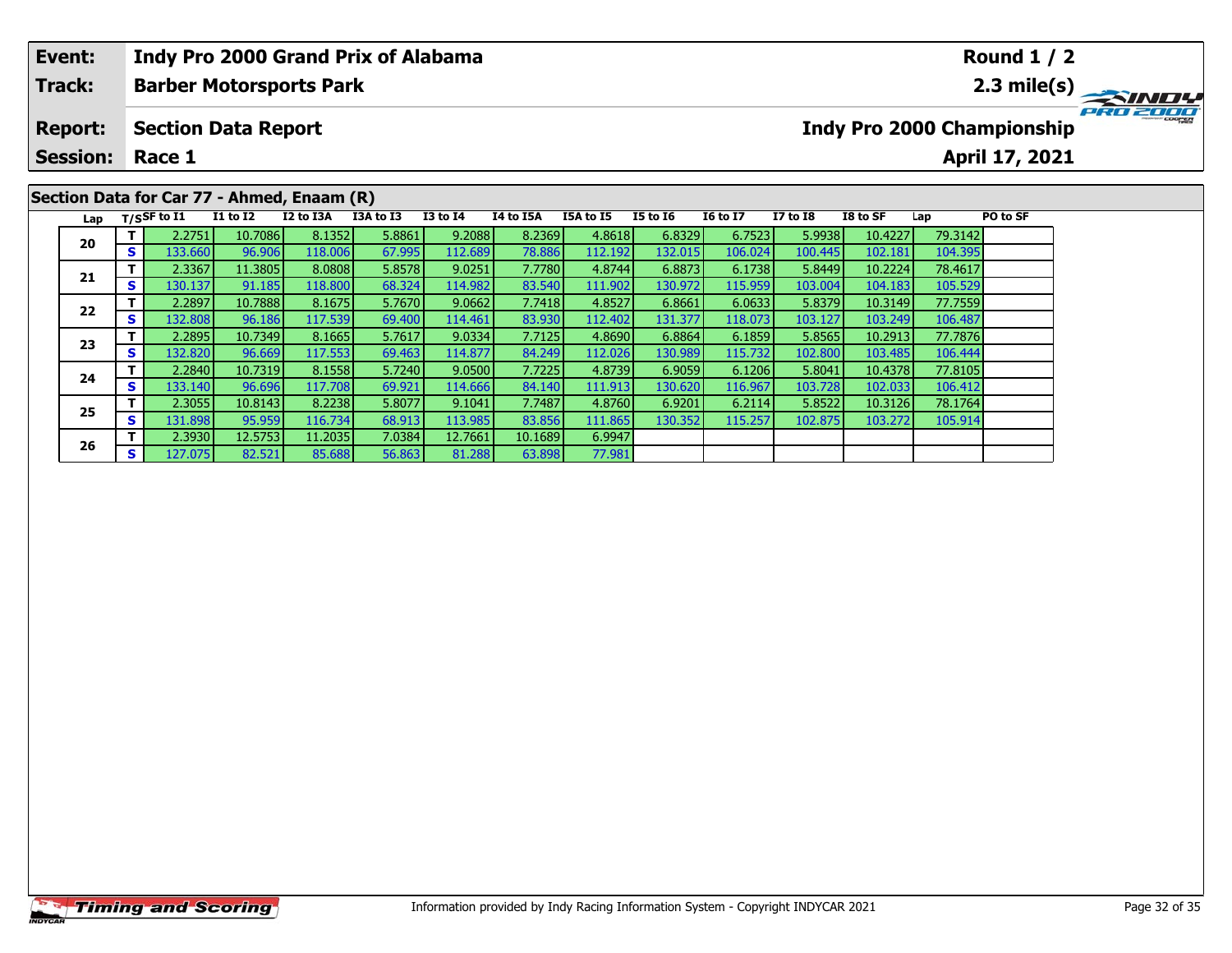# **Round 1 / 2Event: Indy Pro 2000 Grand Prix of Alabama Barber Motorsports Park 2.3 mile(s) Track:** PRO ZOO **Report: Section Data Report Indy Pro 2000 Championship April 17, 2021 Session: Race 1 Section Data for Car 91 - Eves, Braden Lap T/SSF to I1 I1 to I2 I2 to I3A I3A to I3 I3 to I4 I4 to I5A I5A to I5 I5 to I6 I6 to I7 I7 to I8 I8 to SF Lap PO to SF 1 <sup>T</sup>** 2.9586 11.7409 8.5062 6.3751 9.4078 8.2239 4.9557 6.9765 6.3348 6.1495 10.5385 82.1675 148.6091 **<sup>S</sup>** 102.782 88.386 112.859 62.780 110.305 79.010 110.066 129.298 113.012 97.902 101.058 100.770 53.267**2**

| ı               | S  | 102.782 | 88.386  | 112.859 | 62.780 | 110.305 | 79.010 | 110.066 | 129.298 | 113.012 | 97.902  | 101.058 | 100.770 | 53.26 |
|-----------------|----|---------|---------|---------|--------|---------|--------|---------|---------|---------|---------|---------|---------|-------|
| 2               | T. | 2.3311  | 11.1762 | 8.3650  | 6.1296 | 9.1667  | 8.3362 | 4.9504  | 7.0003  | 6.5979  | 6.1755  | 10.3777 | 80.6066 |       |
|                 | S  | 130.450 | 92.852  | 114.764 | 65.294 | 113.206 | 77.946 | 110.184 | 128.858 | 108.506 | 97.489  | 102.624 | 102.721 |       |
| 3               | T. | 2.3081  | 11.0863 | 8.3982  | 5.9700 | 9.1410  | 7.8507 | 4.8889  | 6.9554  | 6.3179  | 5.9454  | 10.3037 | 79.1656 |       |
|                 | S  | 131.749 | 93.604  | 114.310 | 67.040 | 113.524 | 82.766 | 111.570 | 129.690 | 113.314 | 101.262 | 103.361 | 104.591 |       |
| 4               | T. | 2.2964  | 10.9623 | 8.3336  | 5.8737 | 9.0886  | 7.7029 | 4.9006  | 6.9500  | 6.2154  | 5.9639  | 10.2088 | 78.4962 |       |
|                 | S  | 132.421 | 94.663  | 115.196 | 68.139 | 114.179 | 84.354 | 111.304 | 129.791 | 115.183 | 100.948 | 104.322 | 105.483 |       |
| 5.              | T. | 2.2952  | 10.8585 | 8.3154  | 5.8866 | 9.1070  | 7.7504 | 4.9019  | 6.9467  | 6.2132  | 5.9132  | 10.2024 | 78.3905 |       |
|                 | S  | 132.490 | 95.568  | 115.448 | 67.990 | 113.948 | 83.837 | 111.274 | 129.852 | 115.224 | 101.814 | 104.387 | 105.625 |       |
| 6               | т  | 2.3068  | 10.9350 | 8.3130  | 5.8199 | 9.0435  | 7.6891 | 4.9059  | 6.9340  | 6.2212  | 5.9545  | 10.1737 | 78.2966 |       |
|                 | S  | 131.824 | 94.900  | 115.482 | 68.769 | 114.748 | 84.506 | 111.183 | 130.090 | 115.076 | 101.108 | 104.682 | 105.752 |       |
| $\overline{ }$  | T  | 2.3068  | 10.9062 | 8.2561  | 5.8131 | 9.0760  | 7.6926 | 4.8958  | 6.8957  | 6.1204  | 5.9162  | 10.1966 | 78.0755 |       |
|                 | S  | 131.824 | 95.150  | 116.278 | 68.849 | 114.338 | 84.467 | 111.413 | 130.813 | 116.971 | 101.762 | 104.447 | 106.051 |       |
| 8               | T. | 2.3012  | 10.7462 | 8.2286  | 5.7846 | 9.0885  | 7.6604 | 4.8872  | 6.9011  | 6.1540  | 5.9180  | 10.1131 | 77.7829 |       |
|                 | S  | 132.144 | 96.567  | 116.666 | 69.188 | 114.180 | 84.822 | 111.609 | 130.710 | 116.332 | 101.731 | 105.309 | 106.450 |       |
| 9               | T. | 2.2922  | 10.7800 | 8.2250  | 5.7298 | 9.0561  | 7.6051 | 4.8719  | 6.9283  | 6.1001  | 5.8305  | 10.1828 | 77.6018 |       |
|                 | S  | 132.663 | 96.264  | 116.717 | 69.850 | 114.589 | 85.439 | 111.959 | 130.197 | 117.360 | 103.258 | 104.588 | 106.699 |       |
| 10              | T. | 2.2932  | 10.7319 | 8.2091  | 5.7805 | 9.0599  | 7.6693 | 4.8783  | 6.9402  | 6.0741  | 5.8781  | 10.1614 | 77.6760 |       |
|                 | S  | 132.605 | 96.696  | 116.943 | 69.237 | 114.541 | 84.724 | 111.812 | 129.974 | 117.863 | 102.422 | 104.808 | 106.597 |       |
| 11              | T. | 2.2938  | 10.8161 | 8.2528  | 5.8011 | 9.0521  | 7.6375 | 4.8527  | 6.9146  | 6.1381  | 5.8676  | 10.2483 | 77.8747 |       |
|                 | S  | 132.571 | 95.943  | 116.324 | 68.992 | 114.639 | 85.077 | 112.402 | 130.455 | 116.634 | 102.605 | 103.920 | 106.325 |       |
| 12              | T. | 2.2897  | 10.6583 | 8.1872  | 5.7559 | 9.0552  | 7.6186 | 4.8693  | 6.9049  | 6.0653  | 5.8321  | 10.2324 | 77.4689 |       |
|                 | S  | 132.808 | 97.363  | 117.256 | 69.533 | 114.600 | 85.288 | 112.019 | 130.638 | 118.034 | 103.230 | 104.081 | 106.882 |       |
| 13              | T. | 2.2869  | 10.6454 | 8.2007  | 5.7350 | 9.0243  | 7.6059 | 4.8530  | 6.9072  | 6.0649  | 5.8905  | 10.1218 | 77.3356 |       |
|                 | S  | 132.971 | 97.481  | 117.063 | 69.787 | 114.993 | 85.430 | 112.395 | 130.595 | 118.041 | 102.206 | 105.218 | 107.066 |       |
| 14              | T. | 2.2786  | 10.7685 | 8.2354  | 5.8395 | 9.0573  | 7.6383 | 4.8817  | 6.9457  | 6.0769  | 5.9061  | 10.2429 | 77.8709 |       |
|                 | S. | 133.455 | 96.367  | 116.570 | 68.538 | 114.574 | 85.068 | 111.735 | 129.871 | 117.808 | 101.936 | 103.974 | 106.330 |       |
| 15              | T. | 2.2874  | 10.8193 | 8.2595  | 5.8075 | 9.0133  | 7.6211 | 4.8856  | 6.9448  | 6.1066  | 5.8257  | 10.2222 | 77.7930 |       |
|                 | S  | 132.942 | 95.914  | 116.230 | 68.916 | 115.133 | 85.260 | 111.645 | 129.888 | 117.235 | 103.343 | 104.185 | 106.436 |       |
| 16              | T. | 2.2886  | 10.7826 | 8.2149  | 5.7540 | 9.0260  | 7.5604 | 4.8733  | 6.9124  | 6.0679  | 5.8470  | 10.1971 | 77.5242 |       |
|                 | S  | 132.872 | 96.241  | 116.861 | 69.556 | 114.971 | 85.944 | 111.927 | 130.497 | 117.983 | 102.967 | 104.441 | 106.805 |       |
| 17 <sup>2</sup> | т  | 2.2879  | 10.6467 | 8.1988  | 5.7534 | 9.0199  | 7.5696 | 4.8834  | 6.9129  | 6.1041  | 5.8652  | 10.1910 | 77.4329 |       |
|                 | S  | 132.913 | 97.469  | 117.090 | 69.564 | 115.049 | 85.840 | 111.696 | 130.487 | 117.283 | 102.647 | 104.504 | 106.931 |       |
| 18              | T. | 2.2885  | 10.7311 | 8.1917  | 5.7561 | 9.0201  | 7.6274 | 4.8728  | 6.9173  | 6.0883  | 5.8643  | 10.1718 | 77.5294 |       |
|                 | S  | 132.878 | 96.703  | 117.192 | 69.531 | 115.046 | 85.189 | 111.939 | 130.404 | 117.588 | 102.663 | 104.701 | 106.798 |       |
| 19              | Τ. | 2.2798  | 10.7059 | 8.2047  | 5.7802 | 8.9922  | 7.6265 | 4.8748  | 6.9359  | 6.0351  | 5.8179  | 10.1369 | 77.3899 |       |
|                 | S  | 133.385 | 96.930  | 117.006 | 69.241 | 115.403 | 85.199 | 111.893 | 130.055 | 118.624 | 103.482 | 105.062 | 106.991 |       |
|                 |    |         |         |         |        |         |        |         |         |         |         |         |         |       |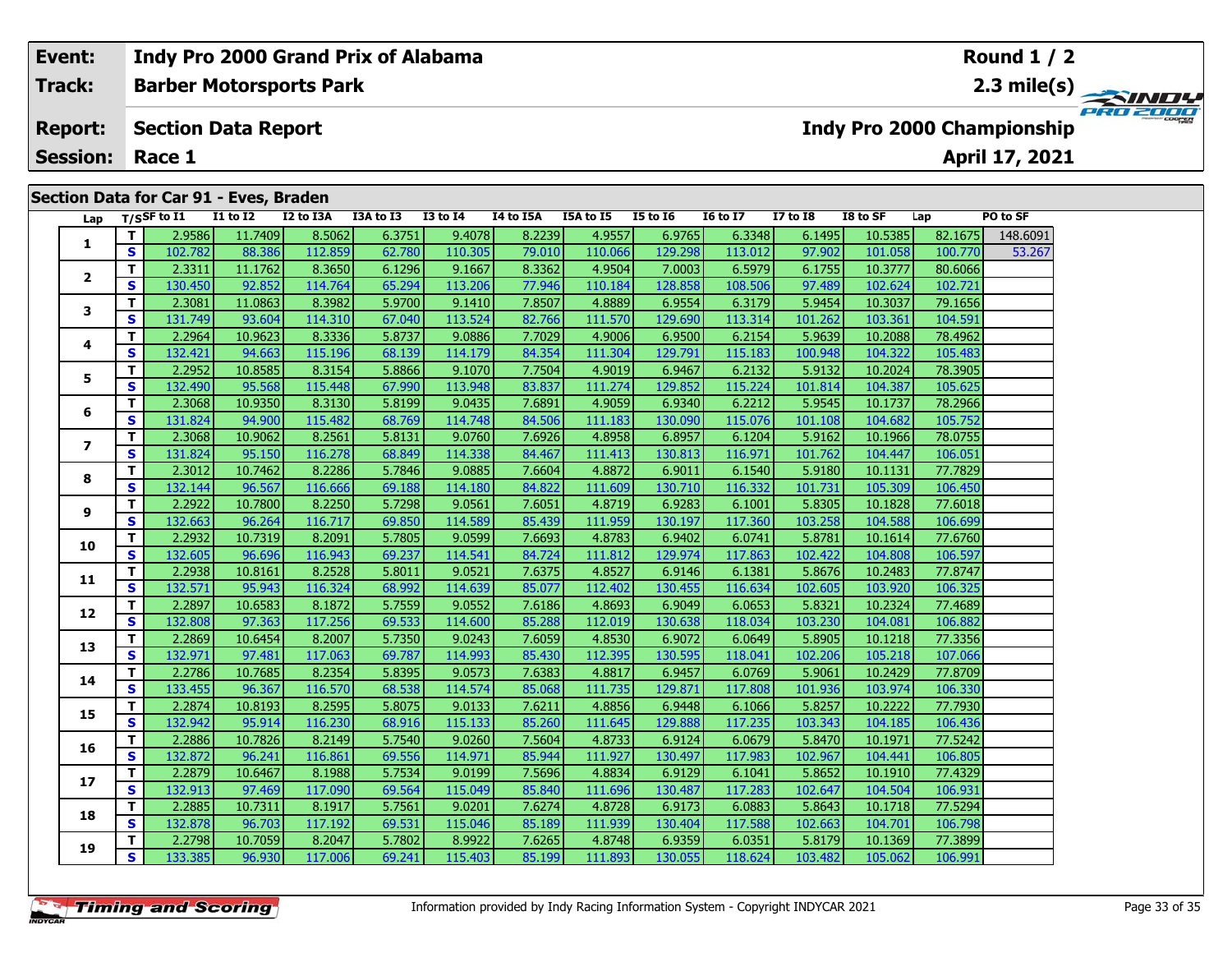| Event:          |          |                |                                        | <b>Indy Pro 2000 Grand Prix of Alabama</b> |           |                 |           |           |                 |                 |              |          |         | <b>Round 1 / 2</b>                |             |
|-----------------|----------|----------------|----------------------------------------|--------------------------------------------|-----------|-----------------|-----------|-----------|-----------------|-----------------|--------------|----------|---------|-----------------------------------|-------------|
| Track:          |          |                |                                        | <b>Barber Motorsports Park</b>             |           |                 |           |           |                 |                 |              |          |         |                                   | 2.3 mile(s) |
| <b>Report:</b>  |          |                | <b>Section Data Report</b>             |                                            |           |                 |           |           |                 |                 |              |          |         | <b>Indy Pro 2000 Championship</b> |             |
| <b>Session:</b> |          | Race 1         |                                        |                                            |           |                 |           |           |                 |                 |              |          |         | April 17, 2021                    |             |
|                 |          |                |                                        |                                            |           |                 |           |           |                 |                 |              |          |         |                                   |             |
|                 |          |                | Section Data for Car 91 - Eves, Braden |                                            |           |                 |           |           |                 |                 |              |          |         |                                   |             |
| Lap             |          | $T/S$ SF to I1 | <b>I1 to I2</b>                        | I2 to I3A                                  | I3A to I3 | <b>I3 to I4</b> | I4 to I5A | I5A to I5 | <b>I5 to 16</b> | <b>16 to 17</b> | $I7$ to $I8$ | I8 to SF | Lap     | PO to SF                          |             |
| 20              |          | 2.2755         | 10.7038                                | 8.1741                                     | 5.7528    | 8.9822          | 7.5266    | 4.8945    | 6.9266          | 6.0659          | 5.8077       | 10.1856  | 77.2953 |                                   |             |
|                 | <b>S</b> | 133.637        | 96.949                                 | 117.444                                    | 69.571    | 115.532         | 86.330    | 111.442   | 130.229         | 118.022         | 103.663      | 104.559  | 107.122 |                                   |             |
|                 |          | 2.2876         | 10.6827                                | 8.1579                                     | 5.7817    | 9.0225          | 7.6011    | 4.8768    | 6.9013          | 6.0443          | 5.8721       | 10.1363  | 77.3643 |                                   |             |
| 21              |          | 132.930        | 97.141                                 | 117.677                                    | 69.223    | 115.015         | 85.484    | 111.847   | 130.707         | 118,444         | 102.526      | 105.068  | 107.026 |                                   |             |

**<sup>T</sup>** 2.2908 10.7879 8.1597 5.7490 9.0434 7.5981 4.8329 6.8718 6.0321 5.8043 10.1733 77.3433 **<sup>S</sup>** 132.744 96.194 117.651 69.617 114.750 85.518 112.863 131.268 118.683 103.724 104.686 107.055

**<sup>T</sup>** 2.2830 10.8290 8.2072 5.8110 9.0498 7.6083 4.8500 6.8730 6.0280 5.8450 10.1806 77.5649 **<sup>S</sup>** 133.198 95.829 116.970 68.874 114.669 85.403 112.465 131.245 118.764 103.002 104.611 106.749

**<sup>T</sup>** 2.2806 10.7490 8.1836 5.7405 9.0487 7.6241 4.8713 6.9041 6.0784 5.8357 10.1093 77.4253 **<sup>S</sup>** 133.338 96.542 117.308 69.720 114.682 85.226 111.973 130.654 117.779 103.166 105.349 106.942

**<sup>T</sup>** 2.2881 10.8209 8.2144 5.7761 9.0128 7.6283 4.8531 6.8963 6.0803 5.8722 10.2777 77.7202 **<sup>S</sup>** 132.901 95.900 116.868 69.290 115.139 85.179 112.393 130.801 117.742 102.525 103.622 106.536

**<sup>T</sup>** 2.7813 11.9481 9.3955 7.6205 11.8818 11.1512 6.8333 10.5616 9.6996 **<sup>S</sup>** 109.334 86.853 102.177 52.520 87.338 58.269 79.823 85.408 73.808

**22**

**23**

**24**

**25**

**26**

73.808

107.026

107.05